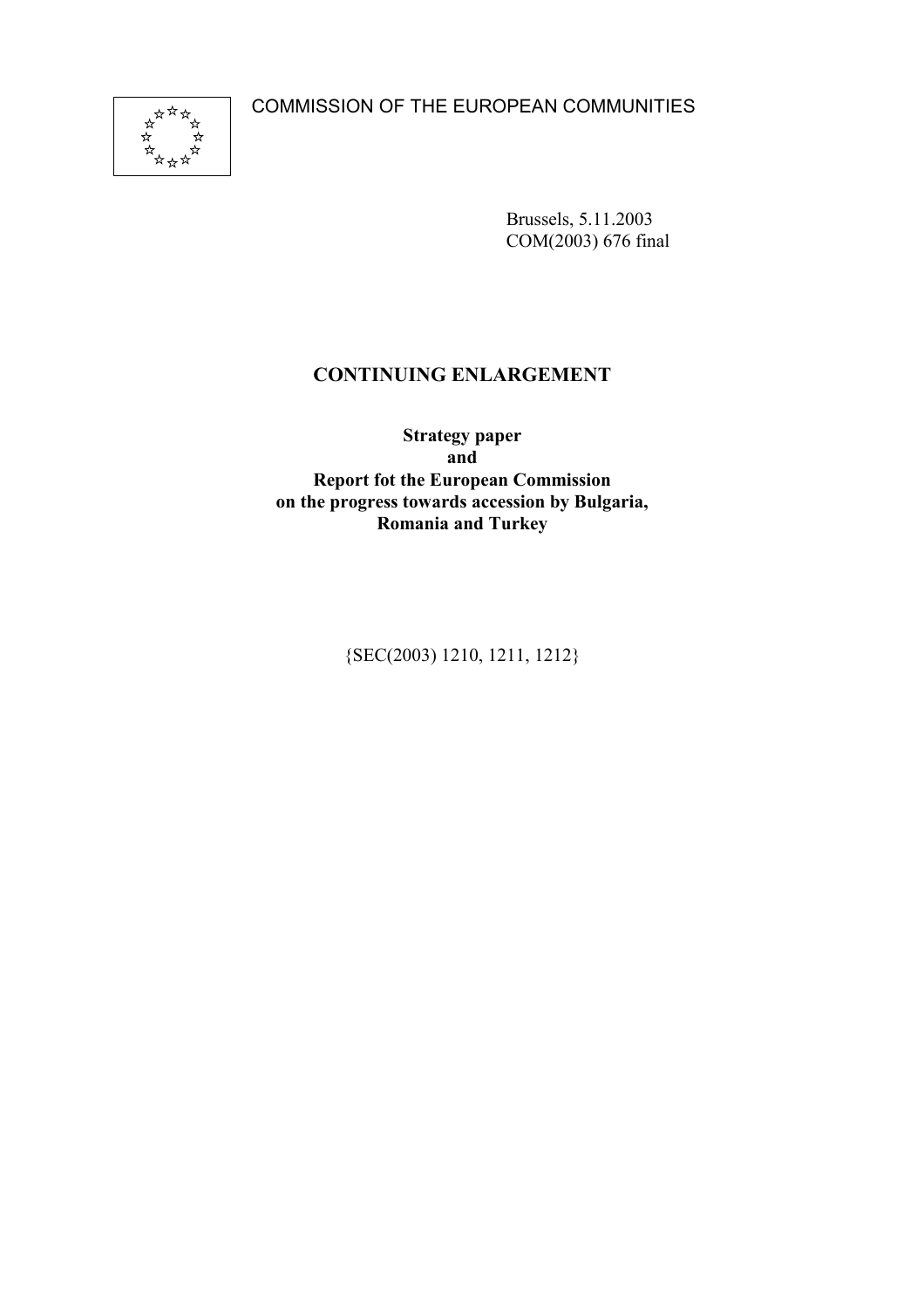# **TABLE OF CONTENTS**

| A.             |                  |                                                                           |  |
|----------------|------------------|---------------------------------------------------------------------------|--|
| <b>B.</b>      |                  |                                                                           |  |
|                | 1.               |                                                                           |  |
|                | 2.               |                                                                           |  |
|                | $\overline{3}$ . |                                                                           |  |
|                | 4.               |                                                                           |  |
|                |                  | 4.1                                                                       |  |
|                |                  |                                                                           |  |
| $\mathbf{C}$ . |                  | TURKEY IN THE ENLARGEMENT PROCESS - PROGRESS AND CHALLENGES 15            |  |
|                | $\mathbf{1}$ .   |                                                                           |  |
|                | 2.               |                                                                           |  |
| D.             |                  |                                                                           |  |
|                |                  |                                                                           |  |
|                |                  | ANNEX 1: REFERENDUMS AND RATIFICATIONS OF THE 2003 ACCESSION TREATY  22   |  |
|                |                  | ANNEX 2: CONCLUSIONS OF THE REGULAR REPORTS ON BULGARIA, ROMANIA AND      |  |
|                |                  |                                                                           |  |
|                |                  |                                                                           |  |
|                |                  |                                                                           |  |
|                |                  | ANNEX 3: HUMAN RIGHTS CONVENTIONS RATIFIED BY THE CANDIDATE COUNTRIES  37 |  |
|                |                  |                                                                           |  |
|                |                  |                                                                           |  |
|                |                  |                                                                           |  |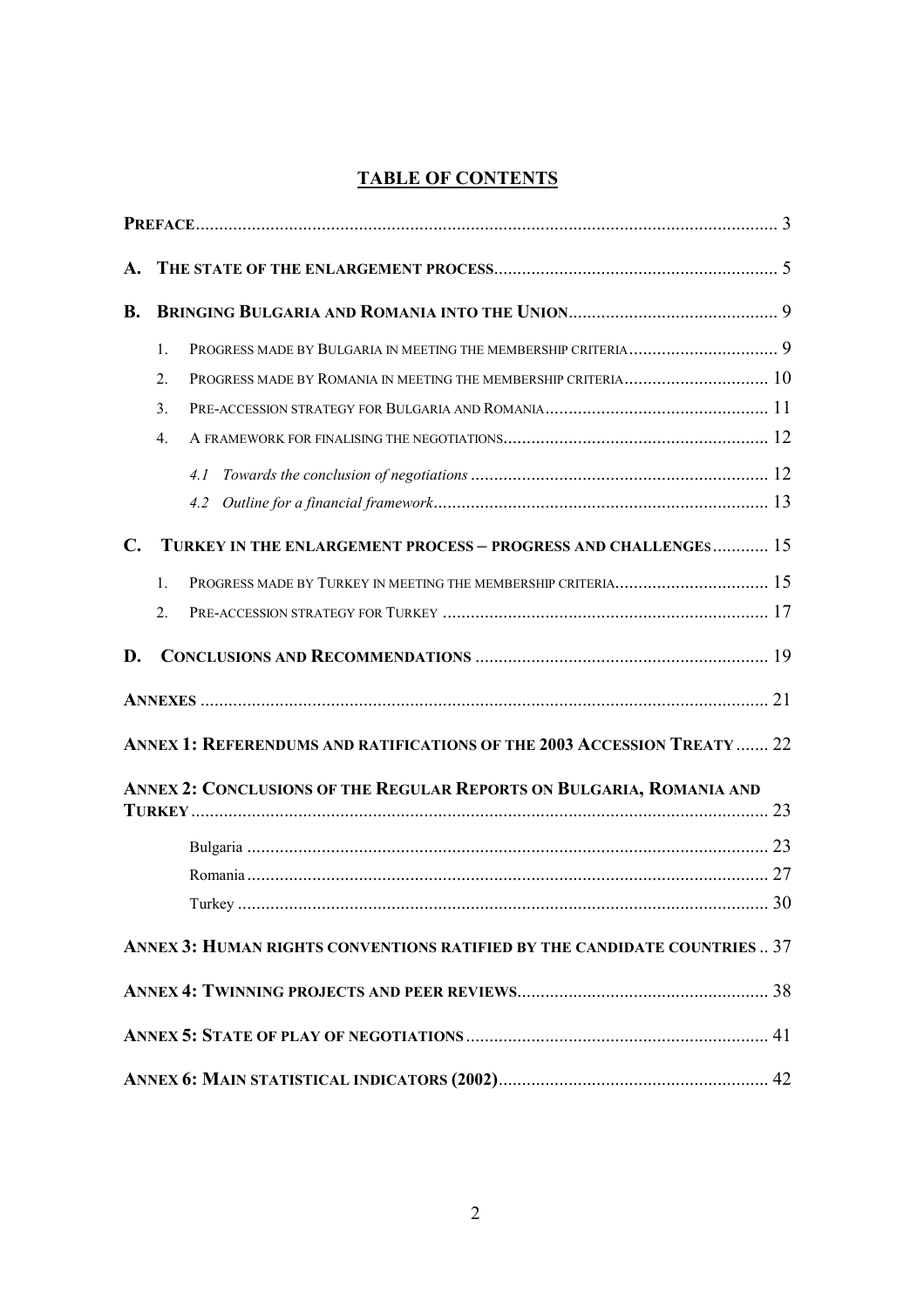## **PREFACE**

The European Union is on the eve of the one of the greatest developments in its history. In six months' time it will extend its membership from 15 to 25 countries, bringing in the Czech Republic, Estonia, Cyprus, Latvia, Lithuania, Hungary, Malta, Poland, Slovenia and Slovakia as new members on 1 May 2004. Moreover, negotiations are ongoing with Bulgaria and Romania with a view to their membership in 2007 and a strengthened preaccession strategy for Turkey is being implemented.

This enlargement, the fifth to take place since the beginning of the European Community 50 years ago, demonstrates once again the attraction of the European model for young democracies.

Yet this enlargement is unlike those that preceded it. Never before have so many accessions taken place at the same time. Never before have they been so thoroughly prepared, with a sweeping transformation of the economies and societies of the applicant countries. Stable democracies and functioning market economies are now well established in Central and Eastern Europe, and the credit for this success lies mainly with the governments and peoples of those countries, aided by the prospect of EU membership.

In a historical perspective, the coming enlargement is more than another extension of the EU: it represents the application on a continental scale of a European model of peaceful and voluntary integration among free peoples. In fact, it is the realisation of a dream of the founders of European integration: the reunification of the European continent, divided in the aftermath of the Second World War.

The acceding countries need also to adjust to their future role as members of the EU, with full and equal rights. Up to now, their work on the way to Europe has been to adopt and implement the common policies: their new work in Europe, beginning with accession, will be to exercise a voice in the making of those policies. The EU institutions and member states, too, must prepare themselves for expansion, by finalising the Constitutional Treaty to give an adequate framework for the operation of the enlarged Union.

Accession negotiations are well advanced with Bulgaria and Romania, and will continue on the basis of the same principles that guided the negotiations with the ten acceding countries, without calling into question the results already achieved. This has also been acted in the Accession Treaty.

Turkey is making significant progress in preparing for membership, and its progress is judged according to the same accession criteria as the other countries.

The accession process, which has already served as a catalyst for change in the acceding countries, offers great benefits in terms of stability and prosperity. The Western Balkan countries have been given a European perspective. Among them, Croatia has recently submitted an application for membership.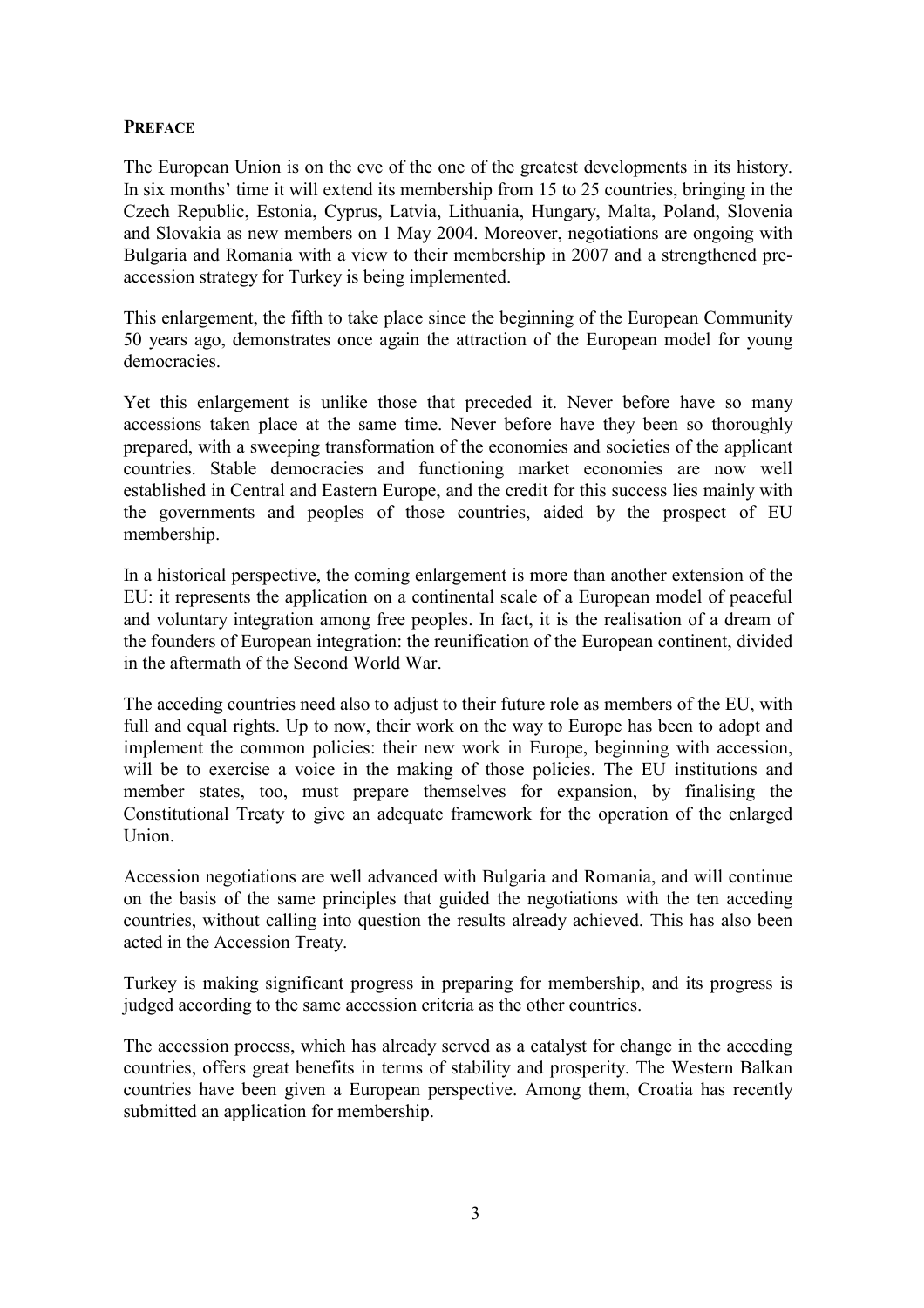The process of enlargement is a challenge that the EU has willingly accepted. The existing members consent to share with others the benefits obtained in Western Europe through the creation of a political and economic area where war has become impossible. The prospective members look to us for guarantees of stability, peace and prosperity, and for the opportunity to share with us in the unification of Europe. For their new democracies, Europe is a powerful symbol, signifying their fundamental values and aspirations.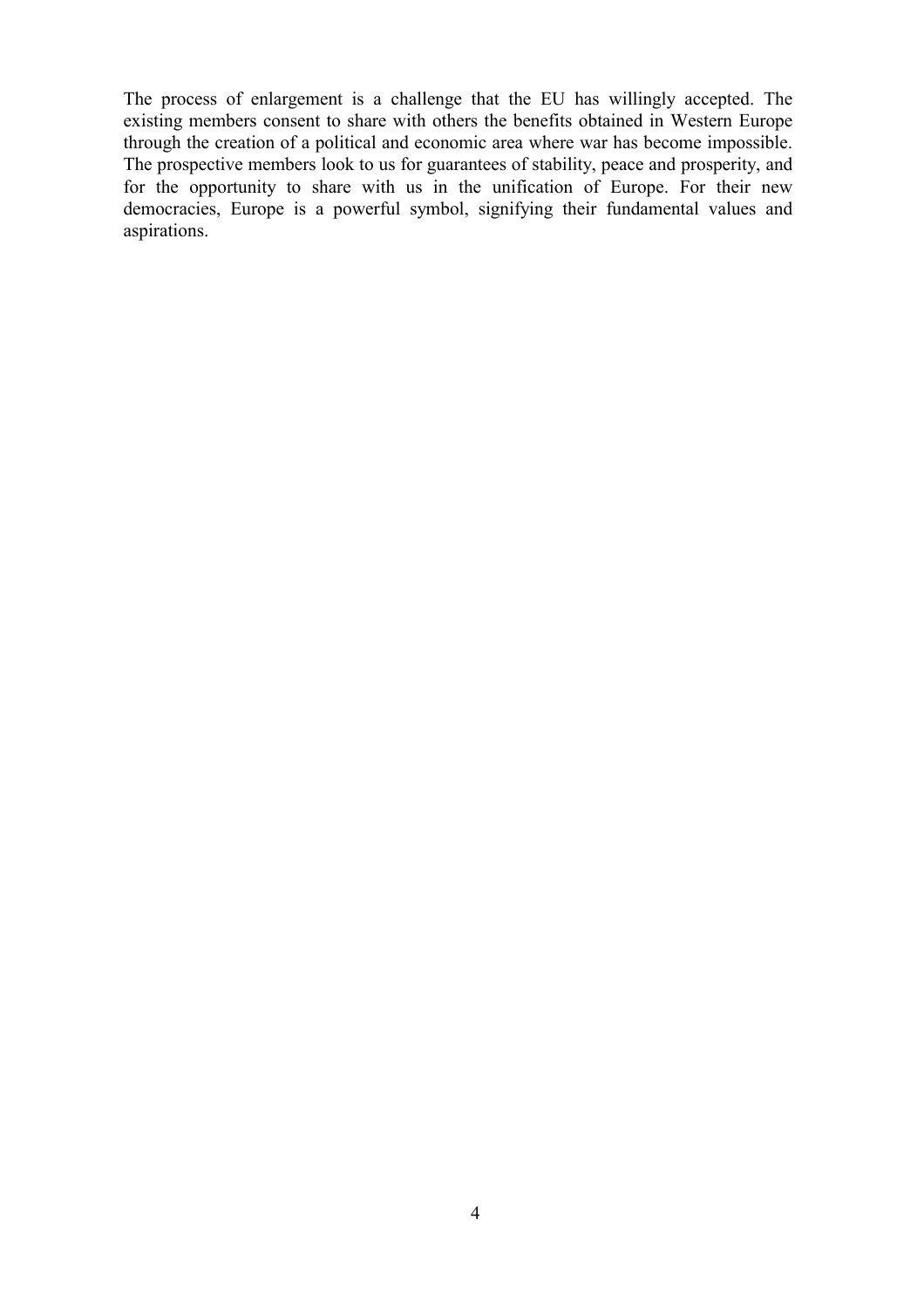### **A. THE STATE OF THE ENLARGEMENT PROCESS**

In last year's Strategy Paper entitled "Towards the enlarged Union", the Commission recommended **concluding the accession negotiations** with the Czech Republic, Estonia, Cyprus, Latvia, Lithuania, Hungary, Malta, Poland, Slovenia and Slovakia. The Brussels European Council of October 2002, endorsing the Commission's findings and recommendations, confirmed "its determination to conclude accession negotiations with these countries at the European Council in Copenhagen" in December 2002, considering that these countries will be able to fulfil the accession criteria from the beginning of 2004. The Council also took into consideration the overall progress achieved in the accession negotiations, as well as in transposing and implementing the *acquis* and the commitments undertaken in the negotiations by the candidates.

Subsequently, the negotiations with these ten countries were taken into their final phase in the months leading up to the Copenhagen European Council in December 2002. The final package, fair and balanced, was agreed at Copenhagen, the very place where the "Copenhagen criteria" for accession were laid down back in 1993.

The **Accession Treaty** was signed at a ceremony at the Stoa of Attalos in Athens on 16 April 2003.<sup>1</sup> The Treaty was then submitted for ratification by the current Member States and acceding states, in accordance with each state's national ratification procedures. This process must continue without delay in the remaining states so as to ensure the entry into force of the Treaty on 1 May 2004, which was fixed as the date of accession to the Union. Preparatory work for its implementation is ongoing.

As regards **Cyprus**, the European Council has repeatedly underlined its strong preference for accession by a united Cyprus. Regrettably, the efforts of the United Nations Secretary-General to find a solution to the Cyprus problem have not yet succeeded. At the Thessaloniki European Council in June 2003, the Union called for an early resumption of peace talks on the basis of the UN Secretary-General's proposals and welcomed the Commission's willingness to offer assistance for a speedy solution to the Cyprus problem. Taking up the invitation of the Copenhagen European Council, the Commission adopted in June 2003 a Communication aiming at economic development of the north and bringing it closer to the Union. The Commission considers that there are favourable conditions for the two communities to reach a comprehensive settlement of the Cyprus problem before Cyprus' accession to the EU on 1 May 2004. The accession of a united Cyprus to the European Union would benefit all Cypriot citizens and promote civil peace and reconciliation. It would also contribute to the overall stability in the region. The EU moreover foresees an amount of  $\epsilon$ 206 million for the northern part of the island in the event of a settlement.

In all acceding countries except Cyprus accession to the EU has been the subject of a **referendum**. The referendums have demonstrated clear public support for accession, putting the seal of popular approval on the results of the negotiations: turnout has been sufficient in all countries to produce valid referendum results with very convincing

 $\overline{a}$ 

<sup>1</sup> Documents concerning the accession, including the Accession Treaty, were published in the Official Journal (OJ L 236, 23.9.2003, p. 1), accessible on the internet at the following address: http://europa.eu.int/eur-lex.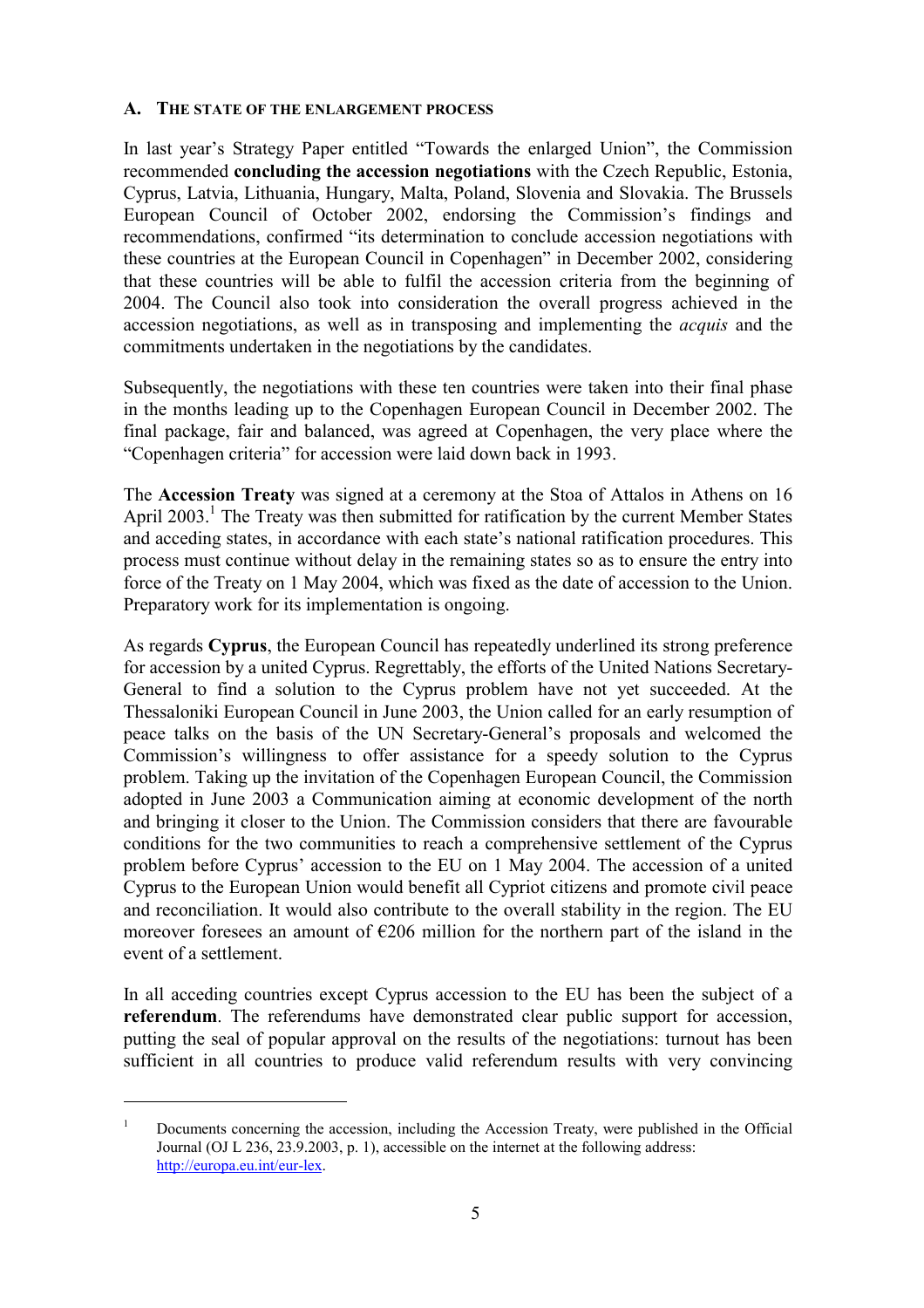majorities. An overview of referendums and ratification is given *in Annex 1: Referendums and ratifications of the 2003 Accession Treaty*.

Governments of current and acceding Member States have undertaken comprehensive information campaigns to inform their citizens about enlargement, while most acceding countries also established dedicated, intensive pre-referendum campaigns. The Commission has provided practical and financial assistance over many years in the framework of its communication strategy for enlargement. Up to  $\epsilon$ 30 million per year has been committed to inform people, via dedicated information centres, partnerships, seminars, brochures, co-operation with media, web-sites, on the process and consequences of enlargement. The Commission will continue to support information efforts on enlargement with a view to the completion of the ratification process.

As the long-awaited date of accession approaches, the ten acceding countries must make their final preparations to join the EU in the best possible conditions. For that purpose, the Commission presents its evaluation, separately from the present document, in a **Comprehensive Monitoring Report**.

Special information and consultation procedures have been put in place to ensure the involvement of the acceding countries' representatives in the development of new *acquis* since the conclusion of the accession negotiations. Among other things, as from the signature of the Accession Treaty, the acceding countries have participated as "**active observers**" in Council bodies, as well as in committees presided over by the Commission. The acceding countries have the right to express their views on the various proposals under discussion, but not to vote. Furthermore, appointed deputies of acceding countries' national parliaments have observer status in the European Parliament.

The acceding and current candidate countries participated in the discussion on the **future of Europe** within the European Convention, which concluded its work with a proposal for a Treaty establishing a Constitution for Europe submitted to the European Council with a view to the Intergovernmental Conference on the future institutional architecture of the Union. The ten acceding countries participate fully in the Intergovernmental Conference launched on 4 October 2003, and the new Treaty is intended to be signed after their accession. As candidate countries for accession Bulgaria, Romania and Turkey participate as observers in the Intergovernmental Conference.

Like many other agreements the Union has with third countries, the **Europe Agreements** with Bulgaria and Romania, and the Association Agreement with Turkey, need to be adapted to take account of enlargement. The Commission will negotiate these adaptations with Bulgaria, Romania and Turkey on the basis of a mandate from the Council. The Protocols to the Agreements reflecting the outcome of these negotiations should be concluded as soon as possible after accession, using a simplified procedure foreseen in the Accession Treaty. One of the main areas to be adapted in the agreements with Bulgaria and Romania are the agricultural trade concessions, both as regards processed and non-processed products. Concessions have been improved twice in recent years as a result of the "double zero" and "double profit" negotiations. To continue this process of gradual market integration in the pre-accession period, the Commission envisages a further round of trade liberalisation. Another area to be developed in the coming period is the mutual recognition of conformity assessment, through Protocols on European Conformity Assessment.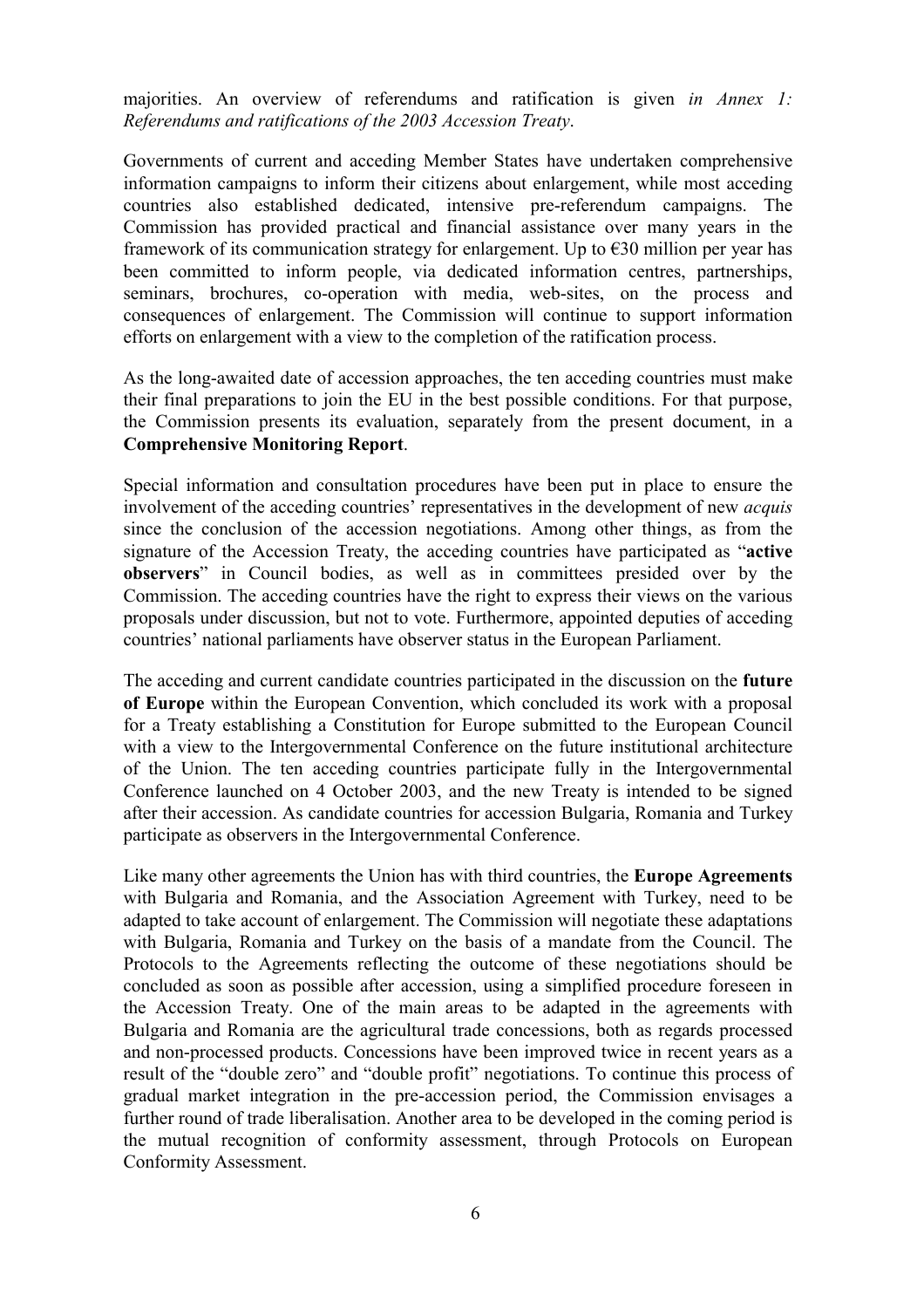**Administrative preparations** of the EU institutions for enlargement are ongoing, to ensure that all necessary measures are in place by the date of accession. This includes *inter alia* assessments of staffing needs and recruitment preparations, provision of translating and interpreting in additional languages, preparation of buildings, and schools. The Commission identified in particular its additional human resource needs, to be phased in from 2004 and completed by around 2008.<sup>2</sup> The European Personnel Selection Office became operational in January 2003 and the first competitions for staff from the acceding countries were launched in the first half of 2003. The Commission has set indicative recruitment targets over a seven-year transitional period. Moreover, in order to meet increased human resource needs prior to accession in certain policy areas such as agriculture, structural policies and the linguistic services, up to 500 non-permanent posts were made available already in 2003. These temporary members of staff, mostly nationals from acceding countries, have now begun to take up their posts in the Commission services.

The Commission's Delegations in the new Member States will be transformed into Press and Representation Offices as of 1 May 2004 and will concentrate on their new role of providing information to citizens and media in their host Member State. Nevertheless, for the purpose of accompanying the phasing out of pre-accession assistance, a certain number of specialised staff will be maintained as required for a limited transitory period.

On 20 February 2003, **Croatia** presented its application for accession to the European Union. At its meeting on 14 April 2003, the Council decided to implement the procedure foreseen under Article 49 of the Treaty on European Union, and requested the Commission to submit to the Council its opinion on this application. A series of questions was transmitted to the Croatian authorities in July, aimed at obtaining an accurate picture of the situation, to which the Croatian authorities replied in October. The opinion of the Commission is under preparation and is expected to be delivered in spring 2004.

The Union has affirmed on many occasions that it does not wish enlargement to lead to new dividing lines in Europe. With this concern in mind, the Commission adopted in March 2003 a Communication on a new framework for relations with our **Eastern and Southern Neighbours**<sup>3</sup>. The Commission put forward an ambitious new vision: the creation of an enlarged area of peace, stability and prosperity encompassing the neighbours to the east and to the south that currently do not have a perspective of EU membership, based on common values and deep integration. In return for concrete progress in the implementation of political, economic and institutional reforms, the EU's neighbourhood is to benefit from the prospect of closer economic and political links with the EU. The Commission proposed to take a differentiated, progressive, and benchmarked approach in implementing the initiative, and to develop country-specific

 $\overline{a}$ 

<sup>2</sup> See the Commission Communication on Activities and Human Resources of the Commission in the Enlarged EU, 5 June 2002 (COM(2002) 311 final).

<sup>3</sup> Communication from the Commission to the Council and the European Parliament - Wider Europe - Neighbourhood: A New Framework for Relations with our Eastern and Southern Neighbours, 11 March 2003 (COM(2003) 104 final). This framework applies to the following countries: Russia, Ukraine, Moldova, Belarus, Algeria, Egypt, Israel, Jordan, Lebanon, Libya, Morocco, Palestinian Authority, Syria, Tunisia.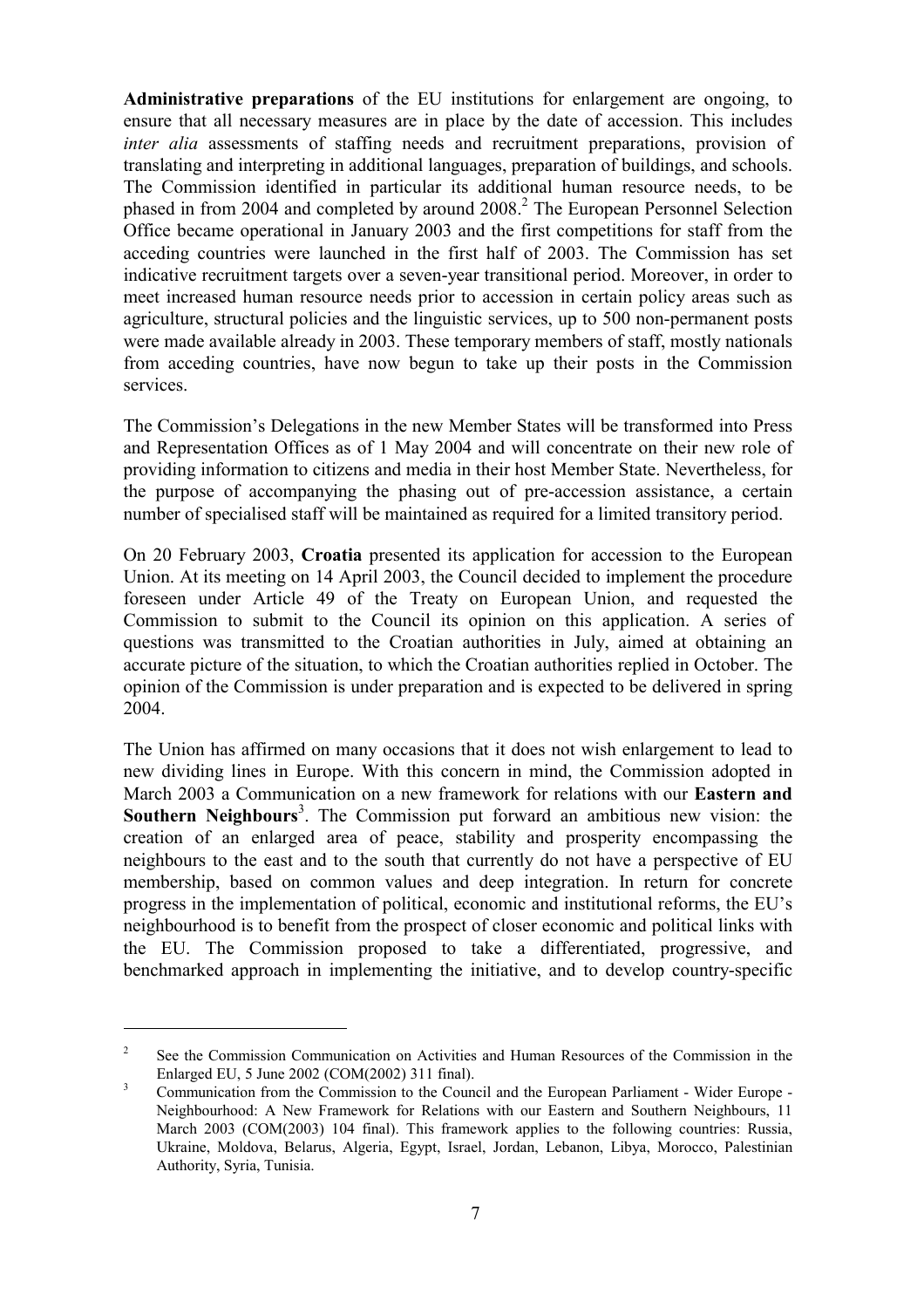action plans. The initiative was broadly welcomed by both the Member States and the neighbouring countries.

In July, the Commission also adopted a Communication on a New Neighbourhood Instrument<sup>4</sup>. It charts the adaptations to the Community's assistance in the border regions to the new neighbourhood policy, based on a two step-approach: the initial phase up to 2006 should seek pragmatic and dynamic solutions which would improve current cooperation between existing instruments and increase the effectiveness and visibility of cross-border and regional co-operation on the basis of the existing legal framework. A more far-reaching solution could then be considered at a later stage for the period from 2007 onwards, following an assessment of relevant legal and budgetary issues.

The Commission will continue to reflect and elaborate an overall methodology to put the Wider Europe - Neighbourhood concept into practice. This includes a thorough review of our current relationships with the countries concerned and the preparation of the first action plans. Based on the Thessaloniki conclusions, the Commission will next year present to the Council a comprehensive report including proposals for concrete actions.

This rest of this report concerns the three candidate countries not included in the accessions taking place on 1 May 2004, i.e. **Bulgaria**, **Romania** and **Turkey**. The 2003 Regular Reports on these three countries present a detailed analysis of their progress towards accession over the past twelve months. This progress is assessed by means of the same criteria and the same methodology which has been consistently applied to all candidates. Pursuant to the conclusions of the Copenhagen (1993) and Madrid (1995) European Councils, the report pays attention both to legislative changes and to their administrative capacity to implement and enforce the *acquis*. The Reports show that Bulgaria, Romania and Turkey have moved forward on the three sets of criteria – the political, economic and *acquis* criteria - established by the 1993 Copenhagen European Council.

 $\overline{a}$ 

<sup>4</sup> Communication from the Commission - Paving the way for a New Neighbourhood Instrument, 1 July 2003 (COM(2003) 393 final).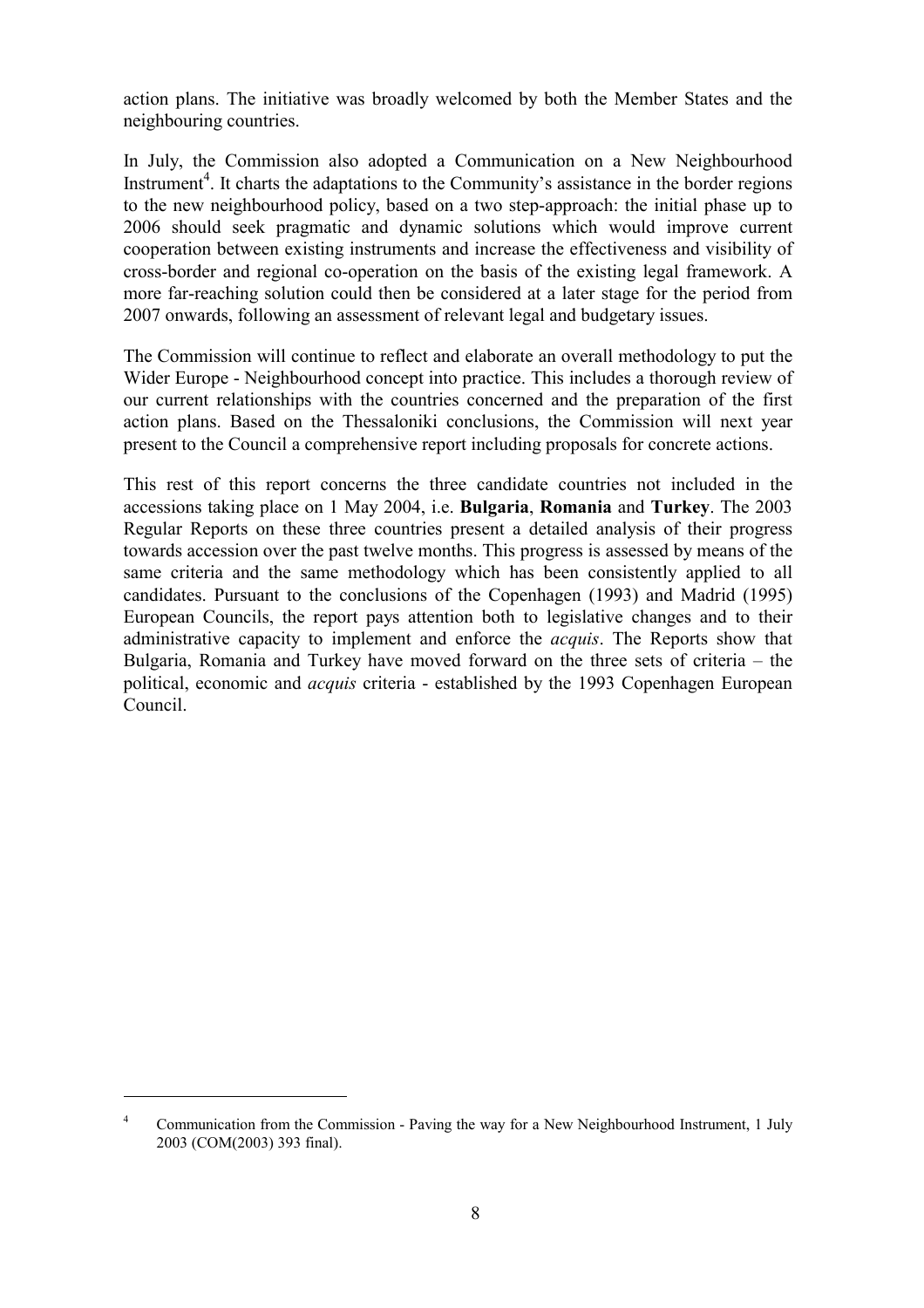## **B. BRINGING BULGARIA AND ROMANIA INTO THE UNION**

## **1. Progress made by Bulgaria in meeting the membership criteria**

Bulgaria continues to fulfil the Copenhagen **political criteria**. Progress was made with the adoption of a programme and an action plan for the implementation of the strategy for modernisation of the state administration, but sustained efforts will be necessary to fulfil Bulgaria's aim to have a qualified and efficient civil service in place in the medium term. The overall reform process of the judiciary continued. In particular, the amendments to the Constitution regarding the status of magistrates represent an important step forward. Corruption remains a problem, and Bulgaria should maintain concerted efforts to implement measures in this respect.

Bulgaria continues to respect human rights and fundamental freedoms. The legal framework for asylum, child protection, equal opportunities and anti-discrimination policy improved considerably. However, the living conditions of children and mentally disabled placed in institutions have not improved. Further efforts are also necessary to combat degrading treatment by the police and trafficking in human beings. The new action plan for implementing the framework programme for the integration of Roma into society represents a positive step, but determined and sustained efforts are needed to fight discriminatory attitudes and behaviour. An overview of the human rights conventions ratified by Bulgaria can be found in *Annex 3: Human rights conventions ratified by the candidate countries*.

As regards the **economic criteria**, Bulgaria is a functioning market economy. It should be able to cope with competitive pressure and market forces within the Union in the near term, provided that it continues implementing its reform programme to remove remaining difficulties.

The Bulgarian economy has achieved a high degree of stability and has made good progress in structural reforms. This ensures working market mechanisms and an increasingly efficient allocation of resources. However, the flexibility of product and labour markets should be further enhanced. In particular, the efficiency of the administrative and the judicial system should be improved to provide a more stable and predictable framework for economic agents. The privatisation programme needs to be completed and regulations and administrative procedures affecting enterprises further streamlined. A selection of statistical indicators can be found in *Annex 6: Main statistical indicators (2002)*.

Over the past year, Bulgaria has in most areas continued to make good progress in **adopting the** *acquis* and is on track to complete the required legislative transposition before the planned date of accession if the current pace of progress is maintained. Details on progress in the different chapters of the *acquis* can be found in the conclusions of the Regular Report on Bulgaria.

Bulgaria needs to continue to make sustained efforts to develop sufficient administrative and judicial capacity to implement and enforce the *acquis*. As well as continuing horizontal reform of the public administration, it needs to focus in particular on developing the capacity to be part of the internal market and to apply the *acquis* in areas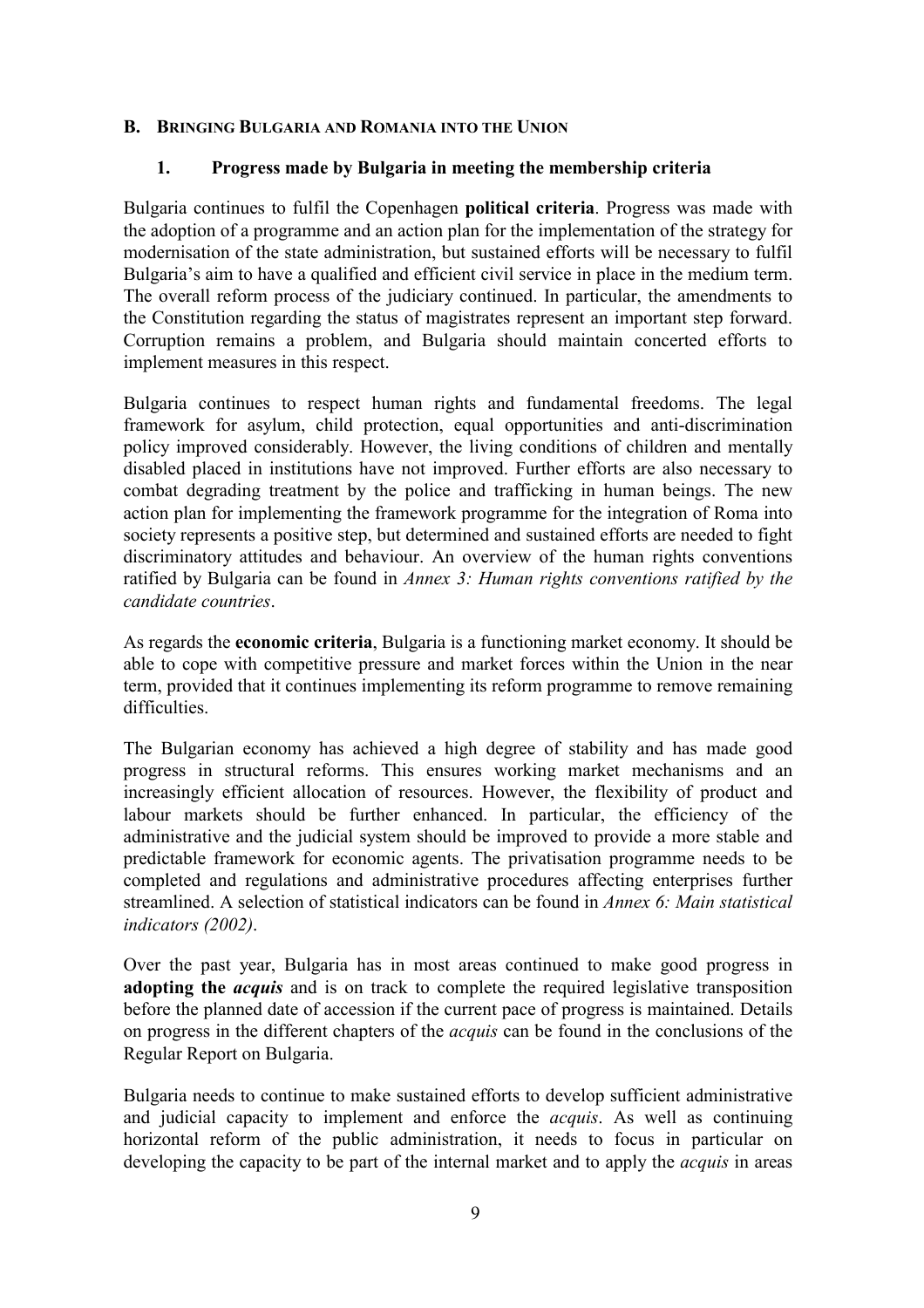such as agriculture, environment and regional policy. Continued efforts are required to establish the necessary administrative capacity to ensure the sound and efficient management of EU funds.

The full conclusions of the Regular Report on Bulgaria can be found in *Annex 2: Conclusions of the Regular Reports on Bulgaria, Romania and Turkey*.

## **2. Progress made by Romania in meeting the membership criteria**

Romania continues to fulfil the **political criteria**. A number of positive initiatives have been launched over the last year to reform the public administration and the judiciary. Romania needs to focus attention on the effective implementation of these measures and should build further on these efforts to address cumbersome administrative procedures, limited transparency and a limited capacity for policy execution. It needs to develop and implement a strategy to address the reform of the policy and legislative process. Corruption in Romania continues to be widespread. A number of high-profile measures were taken, but substantially increased efforts are needed.

Romania continues to respect human rights and fundamental freedoms, and has made good progress especially as regards anti-discrimination, child protection and national minorities. The implementation of the Roma Strategy needs to continue. Reforms in a number of other areas are being prepared, but the challenge for the future will be the effective implementation of these initiatives. An overview of the human rights conventions ratified by Romania can be found in *Annex 3: Human rights conventions ratified by the candidate countries*.

As regards the **economic criteria**, Romania can be considered as a functioning market economy once the good progress made has continued decisively. In addition, a vigorous and sustained implementation of its structural reform programme is required in order for Romania to be able to cope with competitive pressure and market forces within the Union in the near term.

Further progress towards macroeconomic stability was achieved, privatisation and restructuring of public enterprises were accelerated and market entry and exit mechanisms were improved. However, fiscal and wage policies have to remain prudent, expenditure reform has to be advanced and tax compliance improved. As a priority, enterprise financial discipline must be strengthened, in particular by addressing the continued accumulation of arrears. The restructuring and privatisation in key sectors, such as energy, mining and transport, needs to be advanced. A selection of statistical indicators can be found in *Annex 6: Main statistical indicators (2002)*.

Romania has made steady progress with the **adoption of the** *acquis* and is on track to transpose the required legislation before the planned date of accession provided the current pace of progress is maintained. Weaknesses in the legislative process mean that the quality of legislation transposed is uneven and in some cases revisions will be needed before laws can be implemented. Details on progress in the different chapters of the *acquis* can be found in the conclusions of the Regular Report on Romania.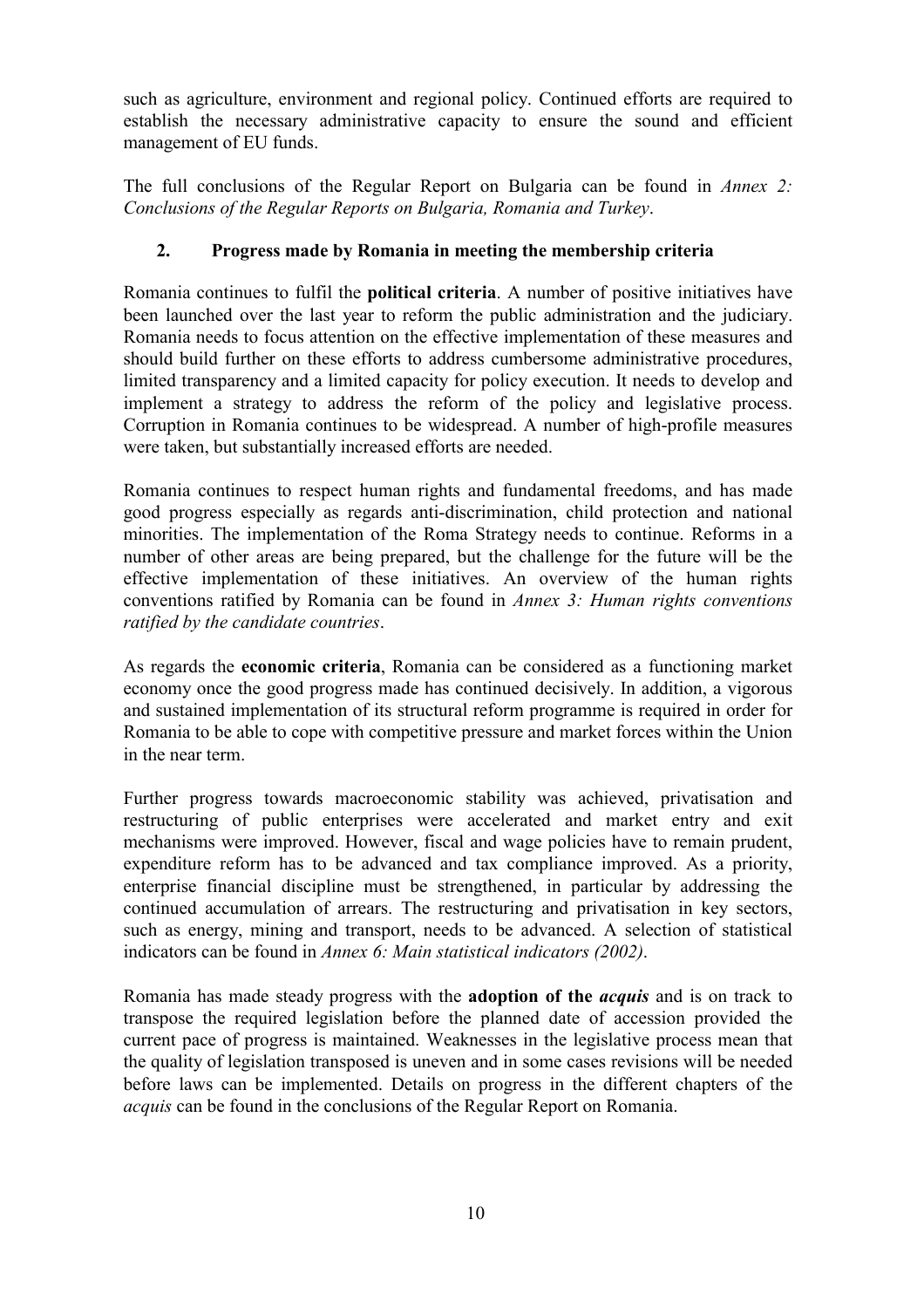In a number of important sectors, there has been a continued gap between progress in legal transposition and the limited overall capacity of the public administration to implement and enforce the newly adopted legislation. This represents a major constraint on Romania's accession preparations and to address this issue will require a comprehensive, structural reform of both the public administration and the judicial system. These concerns extend beyond adoption of the *acquis* and also apply to the management of EU financial assistance. Progress in establishing the new institutional structures required by the *acquis* has continued although results to date have been uneven.

The full conclusions of the Regular Report on Romania can be found in *Annex 2: Conclusions of the Regular Reports on Bulgaria, Romania and Turkey*.

## **3. Pre-accession strategy for Bulgaria and Romania**

As recommended in last year's Strategy Paper, the Council endorsed detailed roadmaps and adopted revised Accession Partnerships for Bulgaria and Romania. These Accession Partnerships are based on the findings of the 2002 Regular Reports and draw up a list of concrete tasks which must be undertaken in order to continue and complete preparations for EU membership. The purpose of the Accession Partnerships is to set out in a single framework the priority areas for further work identified in the Commission's Regular Report, the financial means available to help candidate countries implement these priorities, and the conditions which will apply to this assistance.

Institution building, together with investment in *acquis*-related development, should continue to be the principal focus of Community assistance, in particular under the Phare programme. In this context, peer review and twinning are the instruments of choice and considerable use is being made of them (see the tables in *Annex 4: Twinning projects and peer reviews*). This should be further sustained.

The second major aim of Community assistance remains the promotion of economic and social cohesion, with a clear focus on preparing Bulgarian and Romanian administrations and beneficiaries for future Structural Funds and Cohesion Fund actions.

The accession roadmaps for Bulgaria and Romania, proposed by the Commission and endorsed by the Copenhagen European Council, provide for considerably increased financial assistance in the period 2004-2006 to both countries ( $\epsilon$ 1 360 million in 2004, €1 502 million in 2005 and €1 650 million in 2006). This increase, which was subsequently incorporated into the modification of the Financial Perspective 2000-2006, decided by the budgetary authorities, is intended to support Bulgaria and Romania in taking the remaining steps necessary to meet the criteria for membership and to continue to prepare for participation in the Structural Funds.

The increased assistance will be conditional on making satisfactory progress in implementing the roadmap and Accession Partnership priorities and on significant improvements in the countries' capacity to manage and use funds effectively. Preparations should continue to implement extended decentralisation (EDIS) for Phare and ISPA by the end of 2004. Furthermore, Bulgaria and Romania should ensure that effective structures exist to prevent, detect and punish possible instances of fraud and corruption.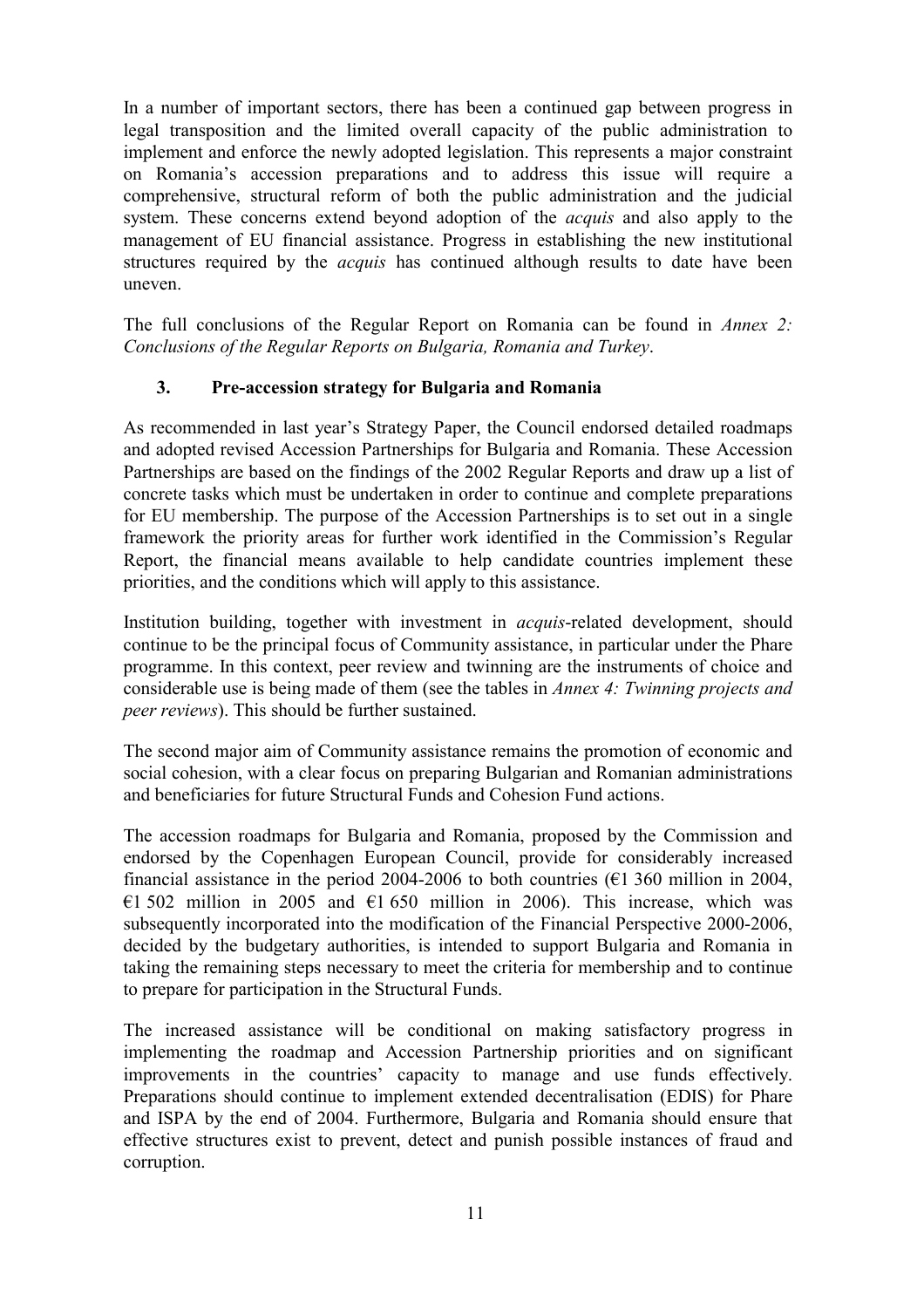## **4. A framework for finalising the negotiations**

## *4.1 Towards the conclusion of negotiations*

Bulgaria and Romania have set 2007 as their target date for accession. This date has now become a common objective of the Union since the Copenhagen European Council in December 2002, depending on further progress in complying with the membership criteria. The Union's stated objective to welcome Bulgaria and Romania as members in 2007 must remain the firm focus of these two countries' preparations and the Commission will support them in achieving this goal.

The accession negotiations have made steady progress to date. All *acquis* chapters have been opened with Bulgaria and Romania. Out of the 31 negotiating chapters, 26 have been provisionally closed with Bulgaria and 20 with Romania. An overview of the state of play in the negotiations is given in the table in *Annex 5: State of play of negotiations*.

The negotiations must advance to their overall conclusion on the basis of the existing principles set at the beginning of the negotiations. As declared by the Thessaloniki European Council, negotiations "will continue on the same basis and principles that applied to the ten acceding states".

The basic principle of the negotiations is that each country progresses on the basis of its own merits. On this basis, the pace of the negotiations will, as in the past, be determined principally by progress on the ground: progress by the negotiating countries in incorporating the *acquis* into their legislation and in building the capacity to implement and enforce it effectively. Measuring this progress is precisely the purpose of the Commission's Regular Reports which serve as a basis to decide on the conduct of negotiations. The Commission will continue to monitor the fulfilment of the negotiating countries' commitments. Progress in the negotiations will continue to go hand in hand with progress on the ground.

In addition, the actual progress in the negotiations and the provisional closure of negotiating chapters depends on all parties making the necessary contributions. This implies, for the candidate countries, the submission of substantive position papers reflecting progress in the transposition and implementation capacity over the period since the previous round of negotiations in each chapter, and credible commitments for what remains to be done. For its part, the Commission will continue to make the necessary proposals for chapters remaining open to permit the Union to formulate common positions to be presented to the candidates.

In order for accession to take place in 2007, a common Accession Treaty for Bulgaria and Romania should be signed at the latest towards the end of 2005, which would require that the negotiations be finalised in due time before that. This is to be preceded by the Commission's final recommendation on the readiness of Bulgaria and Romania for accession. The Thessaloniki European Council supported Bulgaria and Romania in their efforts to achieve the objective of concluding negotiations in 2004, inviting them to step up their preparations on the ground. Meeting this objective will depend on the real progress made on the ground and in the negotiating process on the basis of each country's own merits.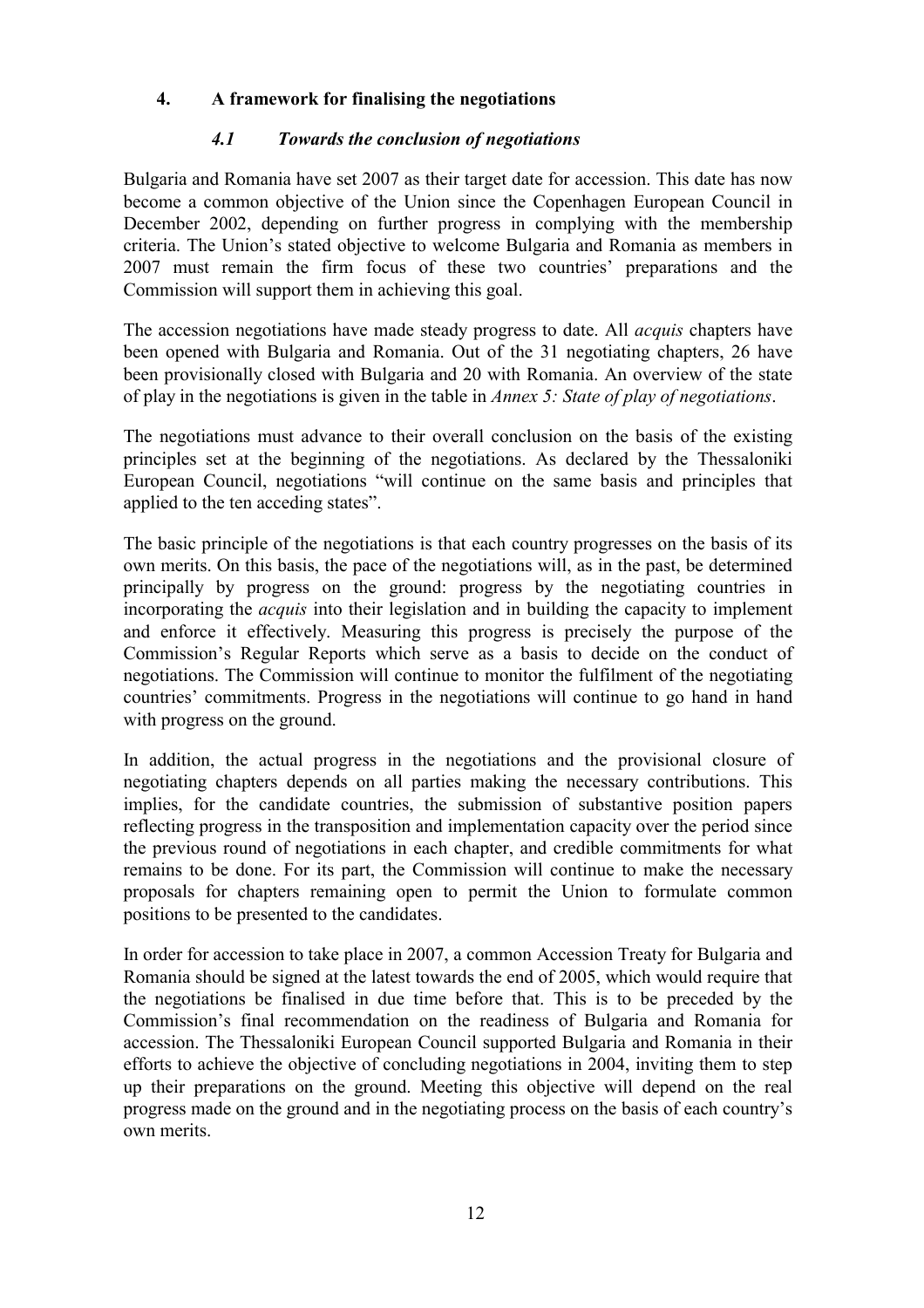## *4.2 Outline for a financial framework*

As was the case for the negotiations with the ten acceding countries in 2002, one of the first and principal tasks in preparing the ground for the completion of negotiations is to establish a coherent financial framework. This will open the way to finalising negotiations in the chapters on agriculture and regional policy which have important budgetary implications and which are related to the chapter on financial and budgetary provisions.

In the case of the acceding countries, the financial package for accession was largely determined by the financial framework for the period 2000-2006 agreed at the Berlin European Council in March 1999. In the case of Bulgaria and Romania, there is not yet such an overall financial framework in which to place the budgetary implications of their accession. However, the European Council meeting in Thessaloniki in June declared that "discussions or agreement on future policy reforms, or the new financial perspective, shall neither impede the pursuit and conclusion of accession negotiations nor be prejudged by the outcome of these negotiations".

The Commission's proposals will therefore be based on the existing *acquis* as well as on the principles and methodology underlying the financial framework developed for the negotiations with the ten acceding countries. In particular:

- In the field of agriculture, the objective of gradually introducing direct payments for farmers in the new Member States over a period of 10 years starting at 25% of the level then applicable to the EU-15, should be maintained. The negotiating position of the EU should reflect the reform of the common agricultural policy which has taken place in the meantime. The rural development envelope for Bulgaria and Romania will be calculated on the basis of the same criteria as those used for dividing the rural development envelope among the ten acceding countries. The additional marketrelated expenditure resulting from the accession of Bulgaria and Romania will need to be added to the total EU-25 ceiling for Heading  $1.A.<sup>5</sup>$
- The structural actions should be based on a share of one third of the funds for the cohesion fund and on an overall envelope fixed following a similar approach as for the ten acceding countries, *inter alia* taking into account the progressive phasing-in of the structural funds in order to reflect the progressive increase of absorption capacity in these countries. This includes the capping of transfers to 4% of expected gross national income in any given year. Once this overall envelope is agreed, the individual amounts per country and per policy will be determined largely on the basis of the methodology applied for current Member States for the period 2000-2006. These would be indicative allocations, liable to change depending on the outcome of policy reform, without changing the reserved total financial envelope.

 $\overline{a}$ 

<sup>5</sup> As laid down in the Decision of the Representatives of the Governments of the Member States, meeting within the Council, of 18 November 2002.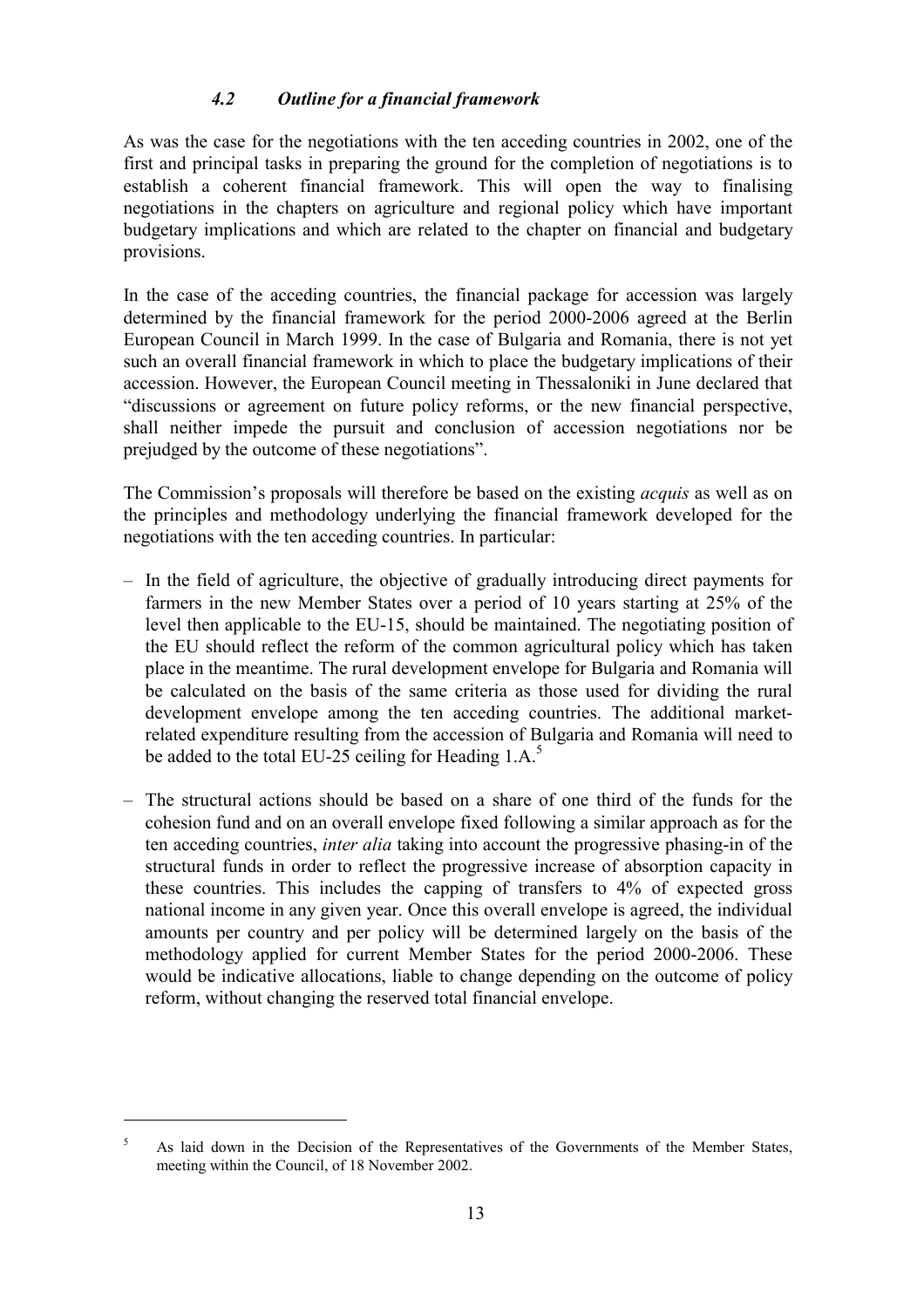- In addition to providing for full participation by Bulgaria and Romania in the Community's internal policies, additional funds should be allocated for institution building similar to those agreed for the acceding countries (in particular, the "transition facility").
- Bulgaria and Romania should not find themselves in a net budgetary position on accession which is worse in comparison with their situation in the year before accession as beneficiaries of pre-accession funds.
- Funds should be allocated to deal with specific problems, notably the decommissioning of installations at the Kozloduy nuclear power plant.

The continuity implied in this approach is fair to both the present and future acceding countries and is justified taking into account the need to avoid prejudging future policy reforms and the future overall financial perspective. Given that this proposal will be based on the same principles and methodology as applied for the ten acceding countries, the negotiations could be considerably simplified.

Although it would be desirable from the point of view of enlargement that the new overall financial perspective for the Union starting in 2007 preserves this continuity, at least as a starting point, it cannot be excluded that the financial framework for Bulgaria and Romania will need to be adapted in important respects to reflect future policy reforms or fundamental changes to the overall financial perspective as compared to the current perspective. It is therefore prudent and appropriate to limit the financial framework for Bulgaria and Romania in time to a period of three years from their accession. This is in fact the same period as was covered by the negotiations with the ten acceding countries, which was limited to the current financial perspective expiring in 2006.

If the financial framework for the accession of Bulgaria and Romania were to require adaptation after the conclusion of the negotiations, a procedure would need to be available to involve these countries as appropriate in this decision-making. If necessary, this procedure should be included in the Accession Treaty.

The Commission will ensure that the Council can debate these issues, at the beginning of 2004, in a common financial framework for the accession of Bulgaria and Romania. On this basis, the Commission will then propose to the Council common negotiation positions in the fields of agriculture, regional policy and budgetary issues in accordance with the approach set out above.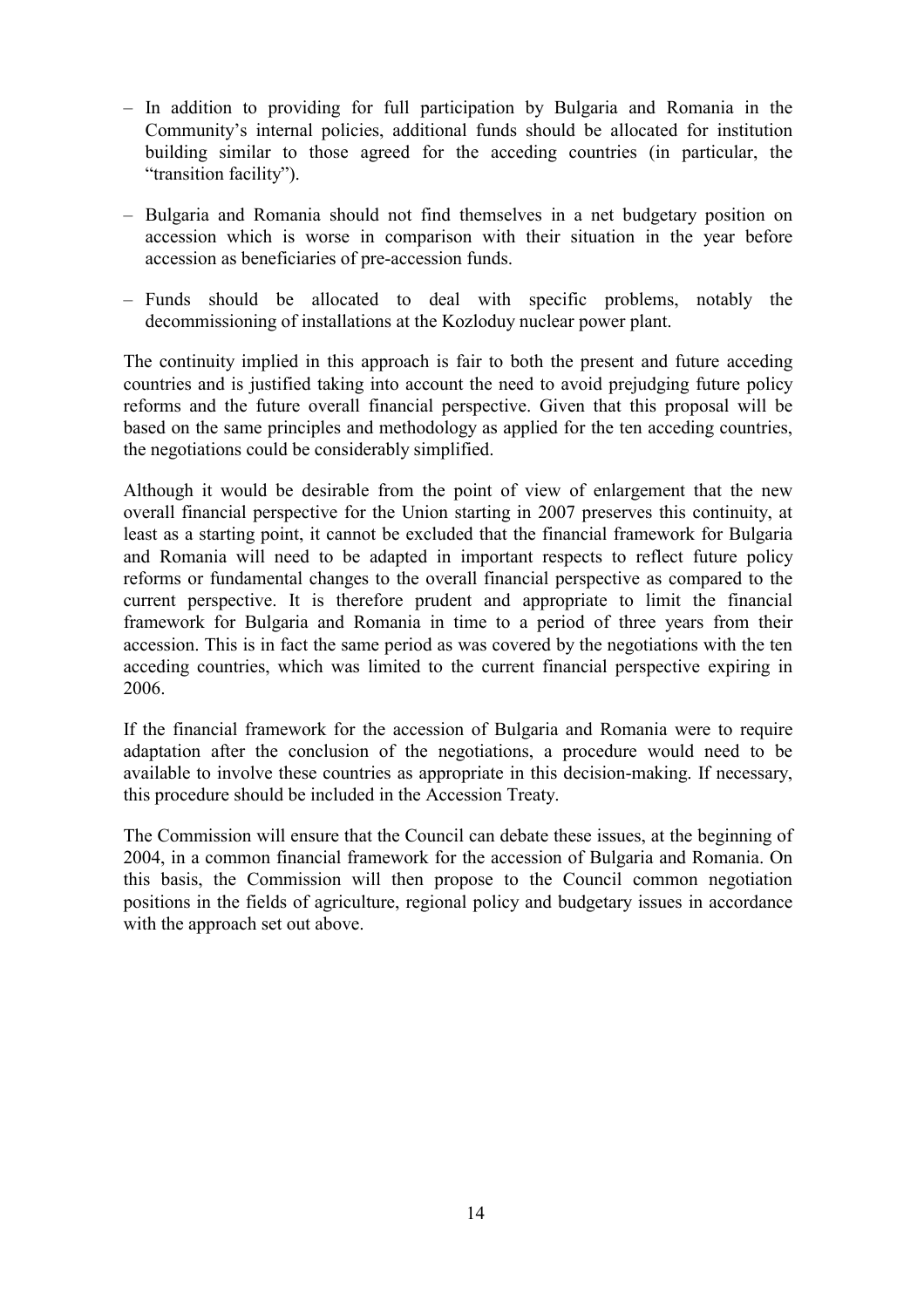### **C. TURKEY IN THE ENLARGEMENT PROCESS – PROGRESS AND CHALLENGES**

### **1. Progress made by Turkey in meeting the membership criteria**

The European Council in Copenhagen in December 2002 recalled its decision in 1999 in Helsinki that Turkey is a "candidate state destined to join the Union on the basis of the same criteria as applied to the other candidate States". It strongly welcomed "the important steps taken by Turkey towards meeting the Copenhagen criteria" and encouraged it to pursue the reform process energetically. It concluded that "if the European Council in December 2004, on the basis of a report and a recommendation from the Commission, decides that Turkey fulfils the Copenhagen political criteria, the European Union will open accession negotiations with Turkey without delay".

At its meeting in Thessaloniki in June 2003, the European Council welcomed "the commitment of the Turkish government to carry forward the reform process, in particular the remaining legislative work by the end of 2003", and supported its "on-going efforts made in order to fulfil the Copenhagen political criteria for opening accession negotiations with the Union."

Over the past year the Turkish government has shown great determination in accelerating the pace of legislative reforms in the areas covered by the **political criteria**. It has also taken important steps to ensure their effective implementation, in order to allow Turkish citizens to enjoy fundamental freedoms and human rights in line with European standards. These efforts constitute significant progress towards achieving compliance with the Copenhagen political criteria.

Some of the reforms impinge upon sensitive issues, such as freedom of expression, freedom of peaceful assembly, cultural rights and civilian control of the military, and demonstrate the determination of the Turkish government to move ahead. Turkey has ratified two major UN Covenants on Civil and Political rights as well as on Social and economic rights. Several prisoners sentenced for non violent expression of opinion have been released. The legislation on combating torture has been considerably strengthened and incommunicado detention has been abolished. Many priorities under the political criteria in the revised Accession Partnership have been addressed.

However, in spite of the determination of the government, the Commission considers that Turkey does not yet fully meet the Copenhagen political criteria. A clear framework for guaranteeing political, civil, economic, social and cultural rights is not fully established, and more efforts are needed to enhance the coherence of legal provisions and practice.

As regards the legislative and regulatory framework, particular attention should be given to the strengthening of the independence and the functioning of the judiciary, the overall framework for the exercise of fundamental freedoms (association, expression and religion), further alignment of civil-military relations with European practice and the situation in the Southeast. Cultural rights should be guaranteed for all Turkish citizens regardless of their origin.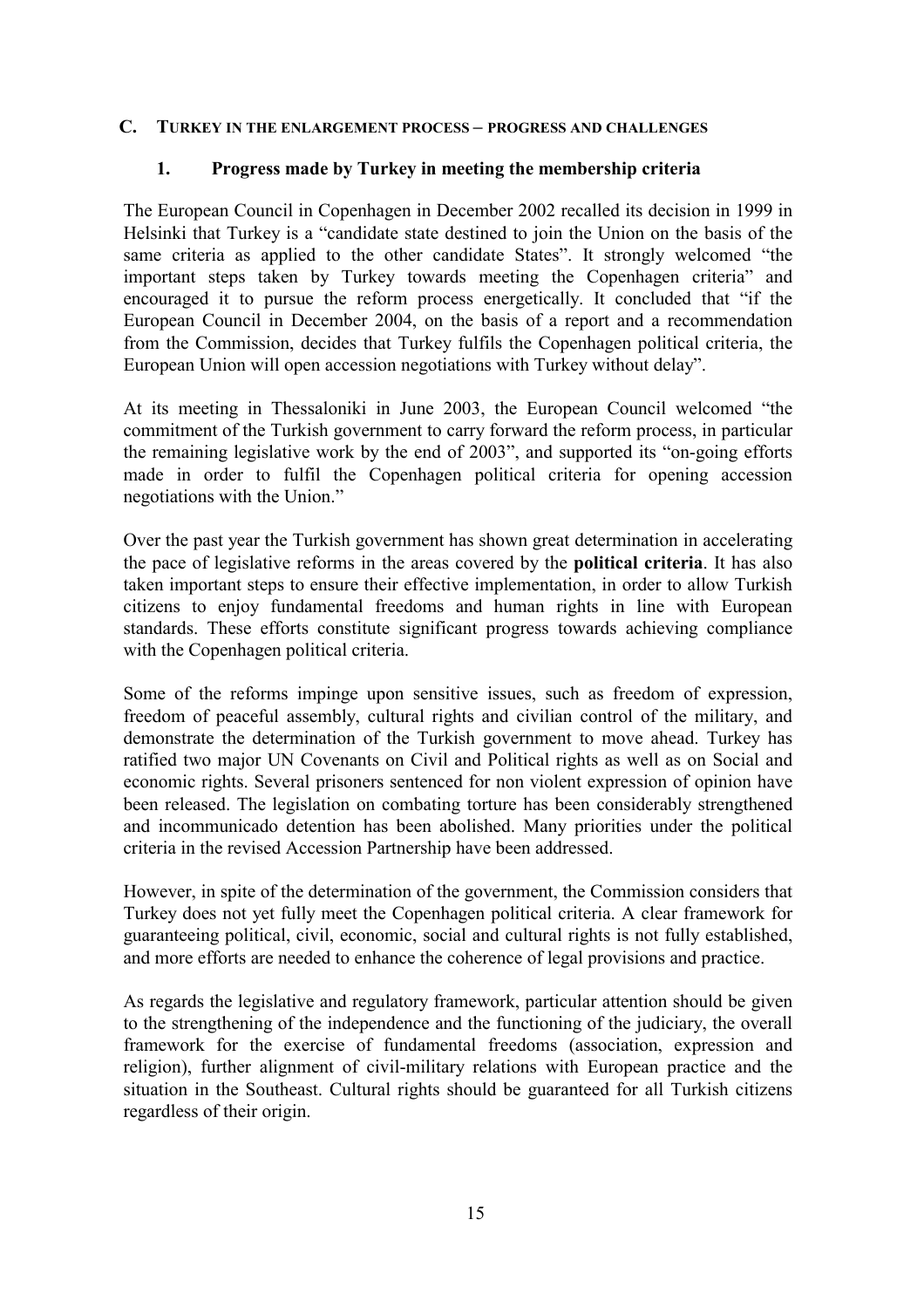Implementation of the reforms has to be strengthened, which requires that all institutions and persons involved accept the spirit of the reforms. Responsibility for enforcing reformed legislation related to fundamental freedoms, provisions for re-trial, respect of European Court of Human Rights judgements, and measures to combat torture, lies largely with judges and prosecutors. On the other hand, executive bodies at all levels are also responsible for implementation of the political reforms. In a number of cases, for example in relation to cultural rights and freedom of religion, such bodies have narrowed the scope of the reforms by establishing restrictive conditions, hindering the objectives initially pursued. The setting up by the government of a Reform Monitoring Group in order to ensure the effective implementation of the reforms and to overcome bureaucratic resistance is encouraging in this respect.

The far-reaching changes to the Turkish political and legal system over the past year are part of a longer-term historical process, and the full benefit of these reforms will accrue to the Turkish people over a number of years. It will take time before the spirit of the reforms is fully reflected in the attitudes of executive and judicial bodies, at all levels and throughout the country, ensuring a track record of effective implementation. Nonetheless, there are already clear signs of improvement in terms of enjoyment of human rights and basic freedoms. It is, however, of great concern that Turkey has not executed many judgements of the ECtHR, by means of ensuring payment of just satisfaction or reversing decisions made in contravention of the ECHR.

The Commission recalls that efforts to resolve the Cyprus problem form part of the enhanced political dialogue between the European Union and Turkey. As repeatedly stressed by the European Council, Turkey, together with all parties concerned, has a decisive interest in providing determined support for efforts towards a comprehensive settlement of the Cyprus problem. The Commission considers that there are favourable conditions for the two communities to reach a comprehensive settlement of the Cyprus problem before Cyprus' accession to the EU on 1 May 2004. The absence of a settlement could become a serious obstacle to Turkey's EU aspirations.

The Commission also recalls the Helsinki European Council conclusions urging candidate countries to make every effort to resolve any outstanding border dispute and other related issues on the basis of the principle of peaceful settlement of disputes in accordance with the United Nations Charter.

As regards the **economic criteria**, Turkey has significantly improved the functioning of its market economy, while macroeconomic imbalances remain. Further decisive steps towards macroeconomic stability and structural reforms will also enhance the Turkish capacity to cope with competitive pressure and market forces within the Union.

Economic stability has increased with the continuation of the disinflation process, and structural reforms and the modernisation of Turkey's market regulations and institutions have advanced. The disinflation and reform process should be maintained, in particular by maintaining fiscal discipline, by restructuring and further privatising the banking sector and by deregulating markets. In order to enhance the growth potential of the economy, the inflow of foreign direct investment should be encouraged by removing remaining barriers. A selection of statistical indicators can be found in *Annex 6: Main statistical indicators (2002)*.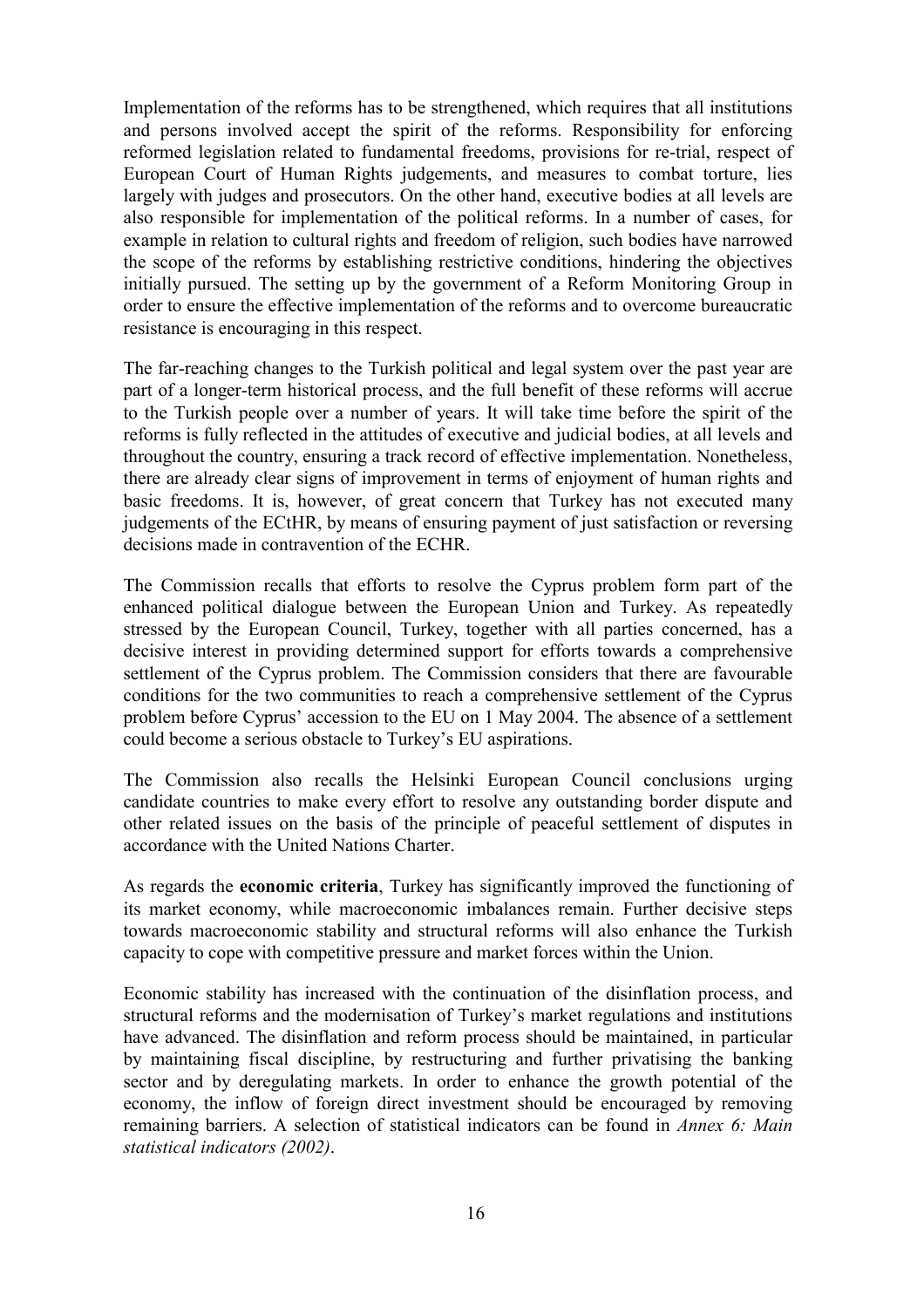Turkey's **alignment with the** *acquis* has progressed in most areas but remains at an early stage for many chapters. It is most advanced in chapters related to the EC-Turkey Customs Union but in this respect Turkey is not fully meeting its obligations. Alignment is also more advanced in areas where other international obligations exist which are similar to the *acquis*. Further legislative work is required in all areas, and Turkey should focus on implementing its National Programme for the Adoption of the *Acquis*, in line with the Accession Partnership priorities, more consistently across all chapters. Also, new legislation should not move away from the *acquis*. Details on progress in the different chapters of the *acquis* can be found in the conclusions of the Regular Report on Turkey.

In many fields implementation is weak. Administrative capacity in different areas needs to be strengthened to ensure that the *acquis* is implemented and enforced effectively. In some cases, administrative reform should entail the establishment of new structures, for example in the field of state aid and regional development. Where new regulatory bodies have been set up, their autonomy should be assured and they should be provided with sufficient staff and financial resources.

The full conclusions of the Regular Report on Turkey can be found in *Annex 2: Conclusions of the Regular Reports on Bulgaria, Romania and Turkey*.

## **2. Pre-accession strategy for Turkey**

Over the past twelve months the European Union has significantly strengthened the preaccession strategy for Turkey. The Commission will continue to implement this strategy in its different areas, particularly in view of the report and recommendation that it will present next year on Turkey.

A revised Accession Partnership was adopted by the Council on 19 May 2003. Its purpose is to assist the Turkish authorities in their efforts to meet the accession criteria with particular emphasis on the political criteria. It also forms the basis for programming pre-accession assistance from Community funds.

The enhanced political dialogue has continued intensively under the Danish, Greek and Italian Presidencies. Among the items discussed are the political reforms in Turkey, human rights, Cyprus, and the peaceful settlement of disputes, as well as wider international issues. As from 2003 the Commission is supplementing the enhanced political dialogue with regular detailed consultations with the Turkish authorities on Turkey's progress in complying with the political criteria. This approach will be further developed in order to ensure a better mutual understanding of the issues involved. The enhanced economic dialogue between the EU and Turkey covering issues of macroeconomic performance and stability and economic reforms is being pursued intensively.

The process of legislative scrutiny, carried out in the sub-committees of the Association Agreement, is being supplemented by TAIEX seminars and technical meetings or workshops on specific subjects.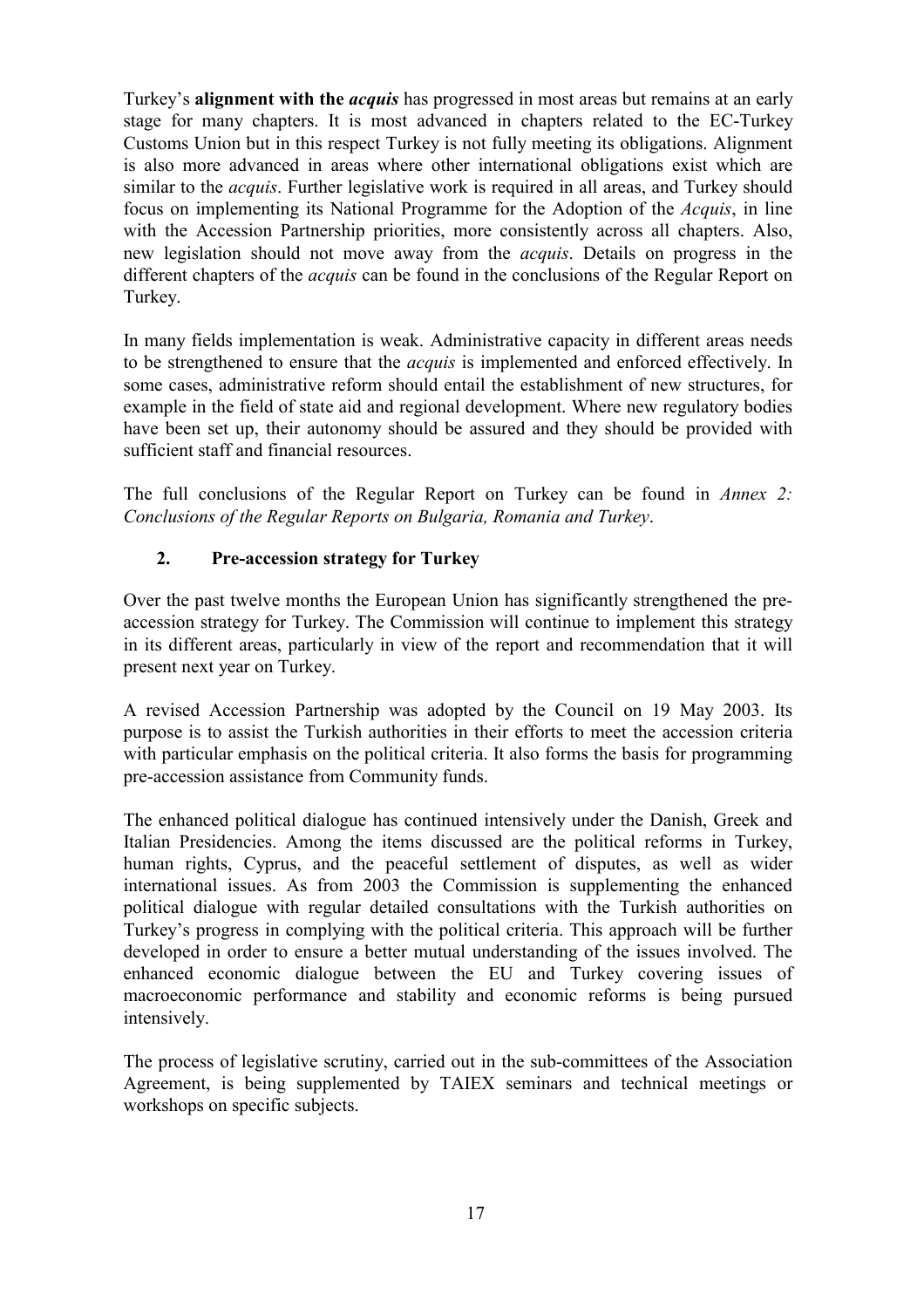The negotiations for the extension of the EC-Turkey Customs Union to services, and the mutual opening of public procurement markets, are continuing with a view to their finalisation in 2004.

In 2003 Turkey has started to participate in the European Environment Agency and the following *Community programmes*: Enterprise and Entrepreneurship, Gender Equality, Combating Discrimination, Combating Social Exclusion, Incentive Measures in the field of Employment, and the Sixth Framework Programme on Research. Preparations for participation in a number of other programmes, including full participation in the educational programmes in 2004, are under way.

In April 2003 agreement was reached between the European Parliament, Council and Commission to include Turkey in the pre-accession heading of the financial perspectives and to provide substantially increased financial assistance for the period 2004-2006, amounting to  $\epsilon$ 1 050 million over the three years. Particular attention will be paid to providing assistance to both government and non-governmental bodies in areas related to the political criteria.

Overall the impact of Community assistance to Turkey is increasingly positive. As from October 2003 implementation of pre-accession financial assistance programmes has been devolved to the Turkish authorities under the "Decentralised Implementation System" (DIS). Meanwhile the Commission continues to take responsibility for a large number of on-going projects. The backlog in commitments of EU finance for Turkey has been further reduced in 2003. The Commission will verify whether Turkey is meeting its obligations under DIS and continue to strengthen its Representation in Turkey to ensure the continued success of its financial co-operation programmes.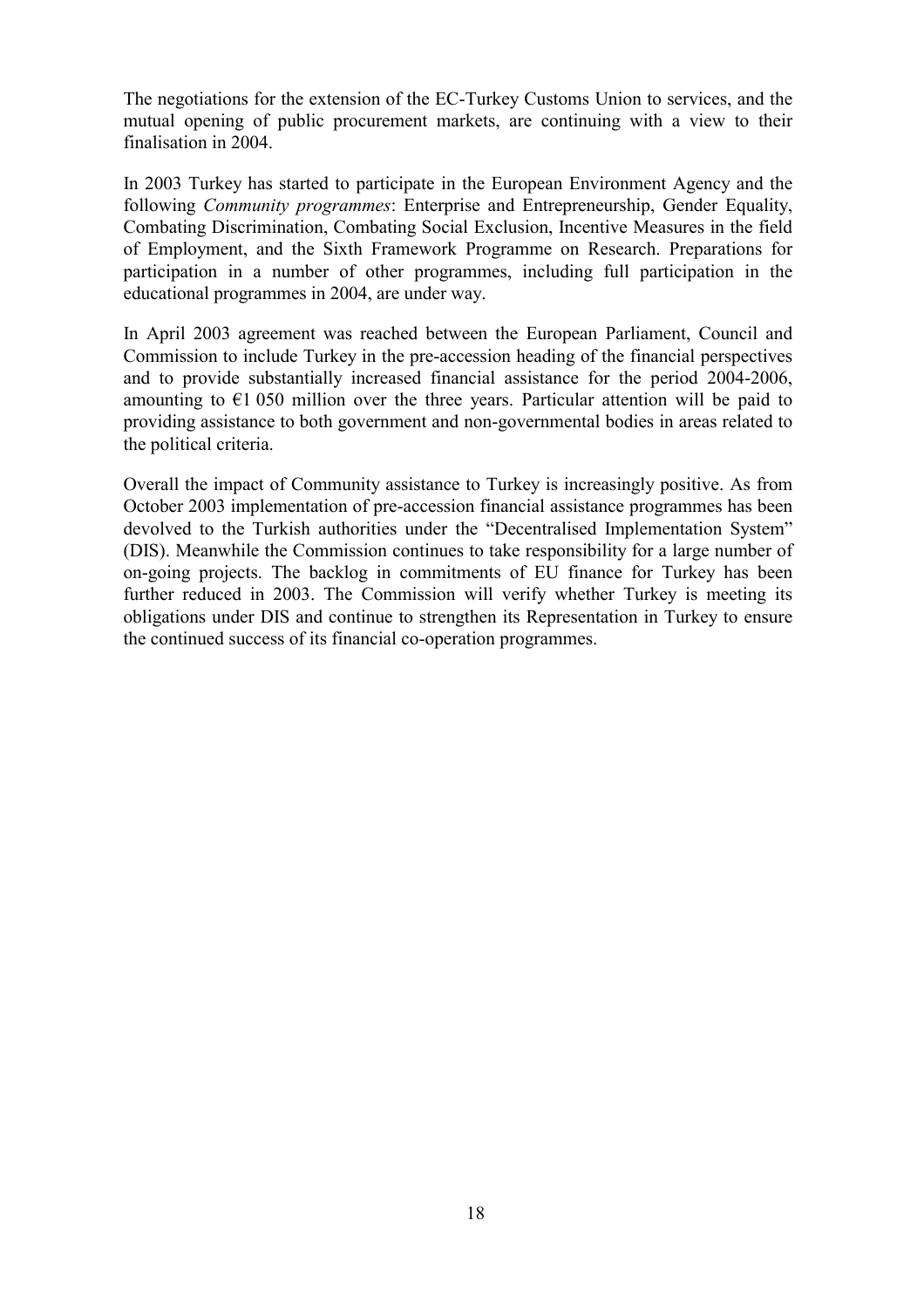### **D. CONCLUSIONS AND RECOMMENDATIONS**

In the light of the above, the European Commission's conclusions and recommendations are the following:

- (1) This year's Regular Reports show that the Bulgaria and Romania have continued to make significant progress over the last year in implementing the accession criteria. They continue to fulfil the political criteria and are closer to fulfilling the economic and *acquis* criteria.
- (2) Accession negotiations with Bulgaria and Romania will continue on the same basis and principles that applied to the ten acceding states, in particular the own merits principle. As in the past, the pace of the negotiations will be determined principally by progress made by the negotiating countries in incorporating the *acquis* into their legislation and in building the capacity to implement and enforce it effectively. The Commission will continue to monitor the fulfilment of the negotiating countries' commitments.
- (3) The Union's stated objective is to welcome Bulgaria and Romania as members in 2007, depending on further progress in complying with the membership criteria. This objective must remain the firm focus of these two countries' preparations and the Commission will support them in achieving this goal. In order for accession to take place in 2007, a common Accession Treaty for Bulgaria and Romania should be signed at the latest towards the end of 2005, which would require that the negotiations be finalised in due time before that. This is to be preceded by the Commission's final recommendation on the readiness of Bulgaria and Romania for accession. The Thessaloniki European Council supported Bulgaria and Romania in their efforts to achieve the objective of concluding negotiations in 2004, inviting them to step up their preparations on the ground. Meeting this objective will depend on the real progress made on the ground and in the negotiating process on the basis of each country's own merits.
- (4) The Commission will present to the Council, at the beginning of 2004, a threeyear common financial framework for the accession of Bulgaria and Romania in order to prepare the ground for the completion of negotiations. In line with the conclusions of the Thessaloniki European Council, discussions or agreement on future policy reforms, or the new financial perspective, shall neither impede the pursuit and conclusion of accession negotiations nor be prejudged by the outcome of these negotiations. The Commission considers that in order to ensure fairness vis-à-vis both present and future acceding countries and to simplify the negotiations, this financial framework should be based on the principles and methodology developed for the negotiations with the ten acceding countries. On this basis, the Commission will then propose to the Council common negotiation positions dealing with the financial implications in the fields of agriculture, regional policy and budgetary issues.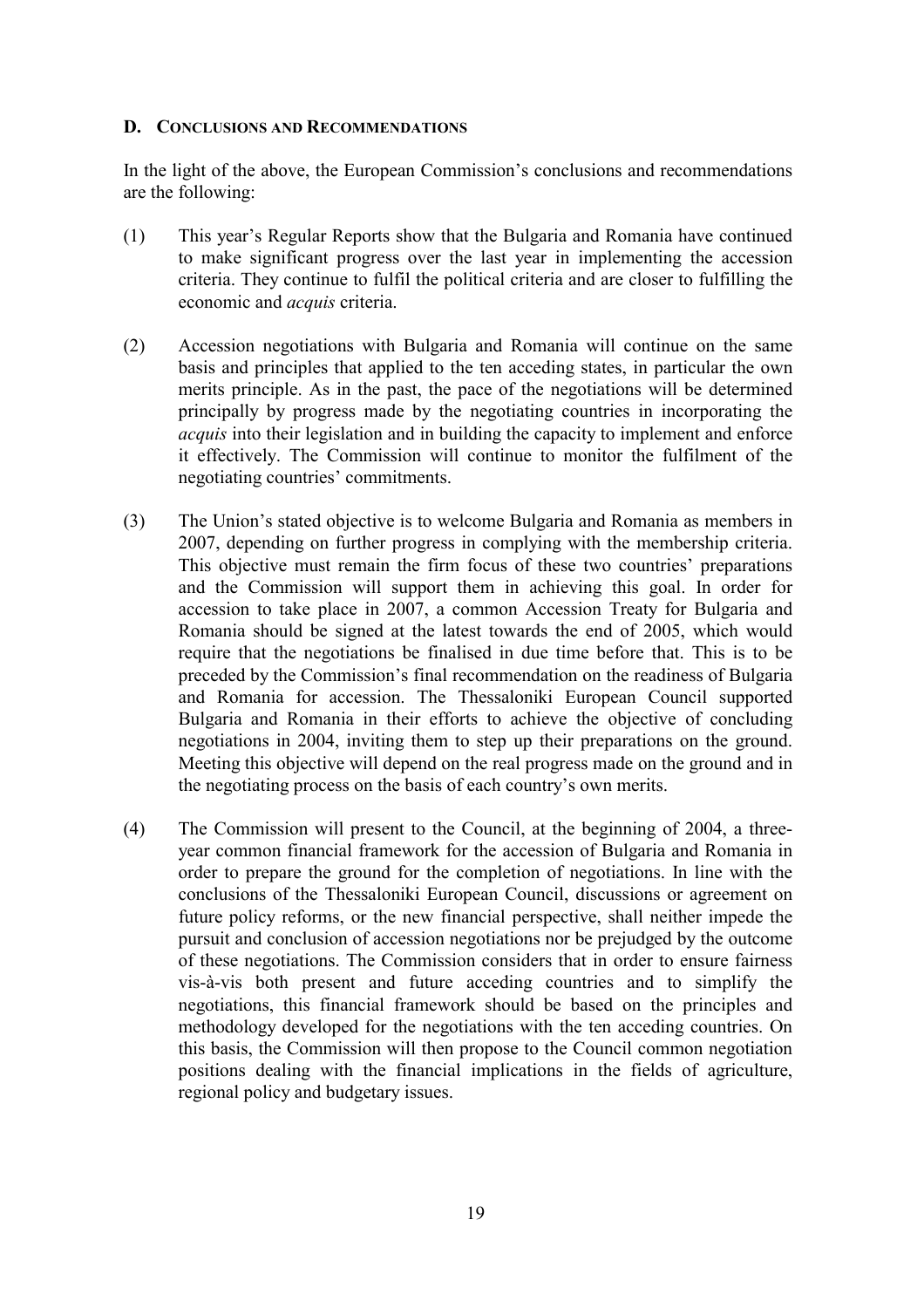- (5) Over the past year, by accelerating the pace of reforms, Turkey has made determined efforts and significant progress towards achieving compliance with the Copenhagen political criteria and has made considerable progress towards meeting the economic criteria. Turkey has also continued progress towards meeting the *acquis* criteria, although much remains to be done in many areas. Many priorities under the political criteria in the revised Accession Partnership have been addressed. However, further efforts are needed. This concerns in particular the strengthening of the independence and the functioning of the judiciary, the overall framework for the exercise of fundamental freedoms (association, expression and religion), the further alignment of civil-military relations with European practice, the situation in the Southeast and cultural rights. Turkey should ensure full and effective implementation of reforms to ensure that Turkish citizens can enjoy human rights and fundamental freedoms in line with European standards.
- (6) The Commission will next year assess the progress made by Turkey towards meeting the accession criteria as requested by the Copenhagen European Council. The Commission will issue a report and a recommendation before the end of October 2004 on whether Turkey fulfils the Copenhagen political criteria. This should allow the European Council to decide, at its meeting in December 2004, on the possible opening of accession negotiations with Turkey.
- (7) As regards Cyprus the European Council has repeatedly underlined its strong preference for accession by a united Cyprus. The Commission considers that there are favourable conditions for the two communities to reach a comprehensive settlement of the Cyprus problem before Cyprus' accession to the EU on 1 May 2004. To this end the EU should reiterate its call to all parties concerned, in particular Turkey and the Turkish Cypriot leadership, to resume the talks on the basis of the UN Secretary General's proposal. The absence of a settlement could become a serious obstacle to Turkey's EU aspirations. The Thessaloniki European Council stated the Union's willingness to accommodate the terms of a settlement in line with the principles on which the EU is founded. The Commission is ready to assist in finding a speedy solution.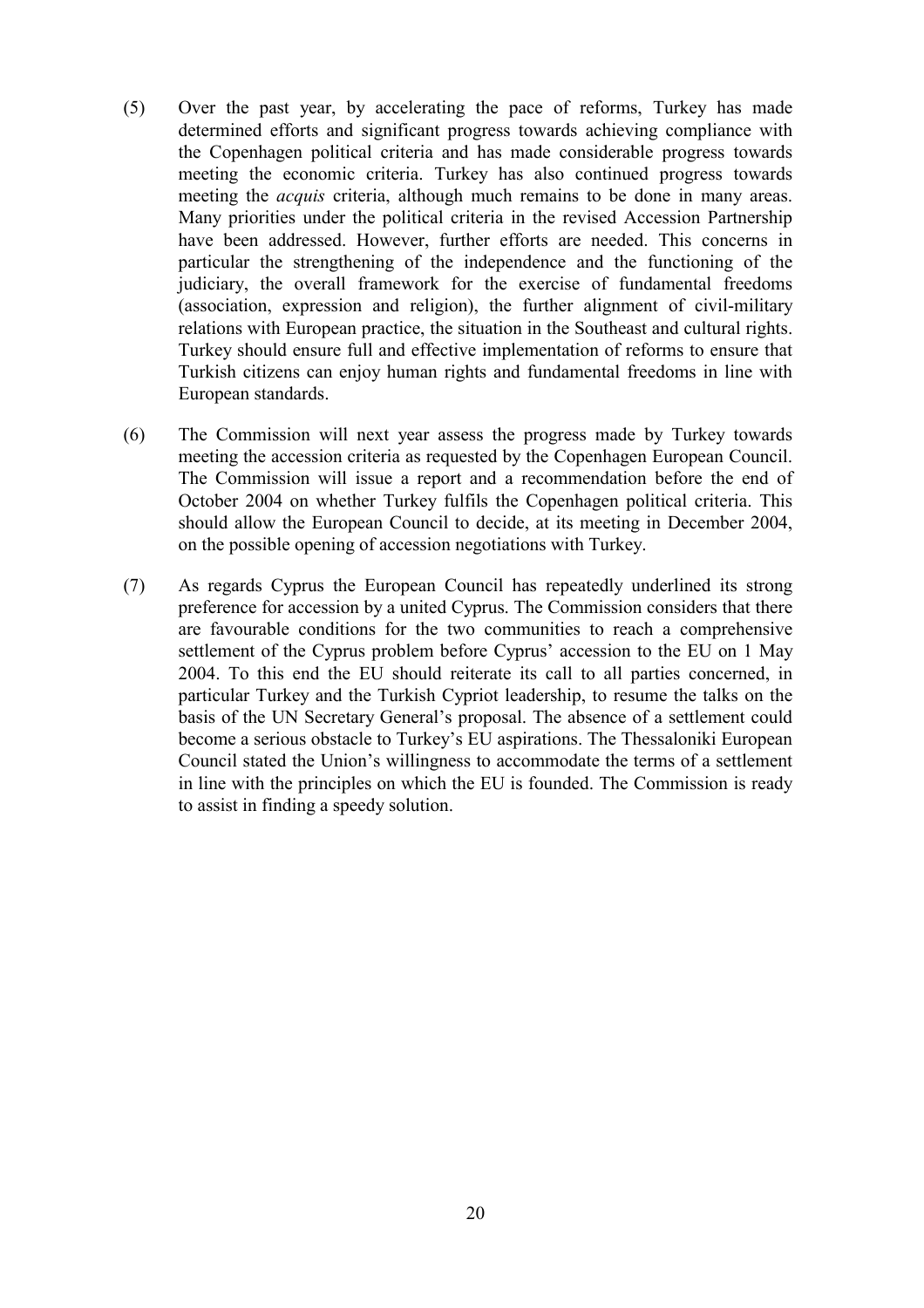**ANNEXES**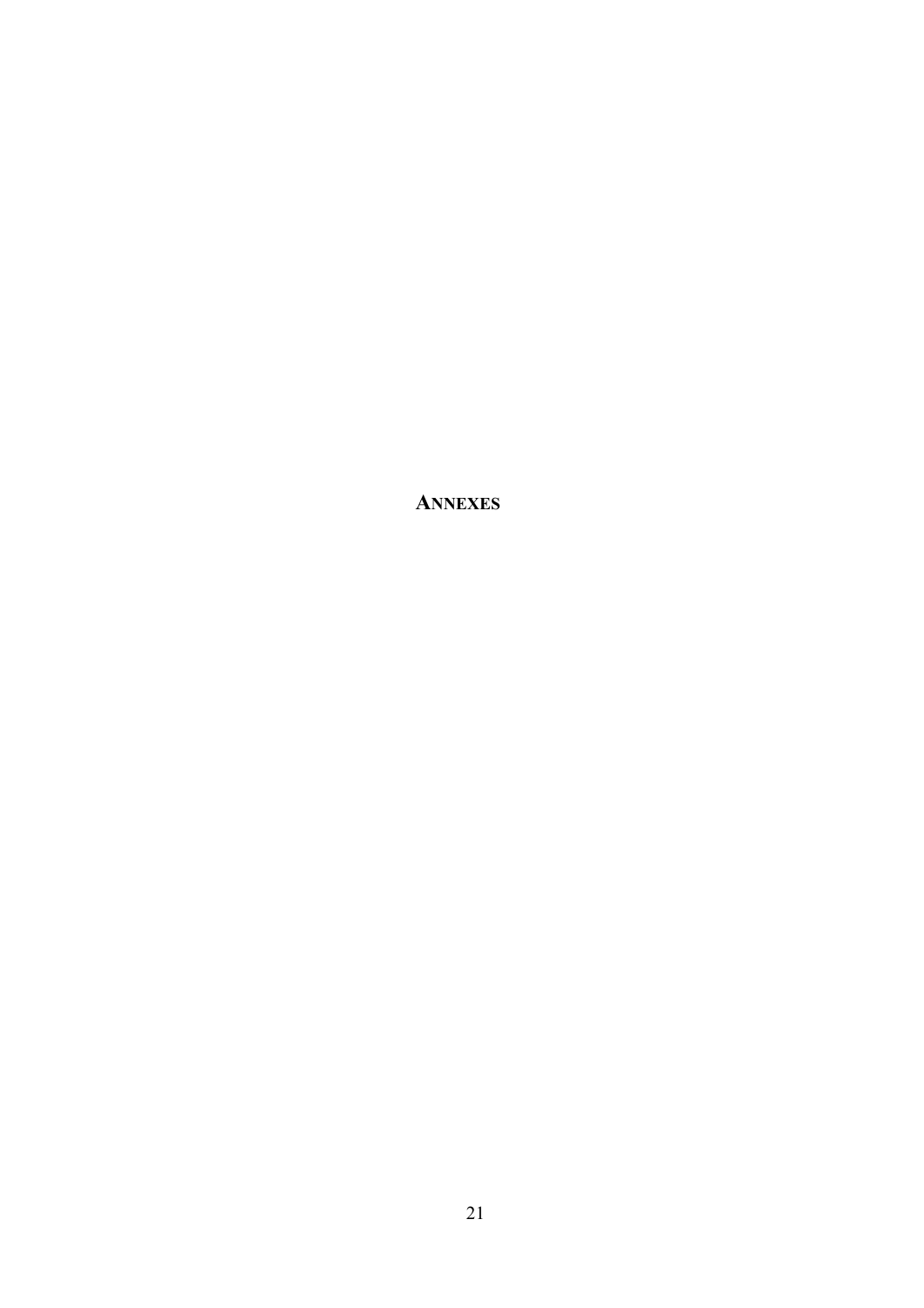# **ANNEX 1: REFERENDUMS AND RATIFICATIONS OF THE 2003 ACCESSION TREATY**

|                | Referendum | Ratification | Comments                                                                                                        |
|----------------|------------|--------------|-----------------------------------------------------------------------------------------------------------------|
| Belgium        |            |              | Ratification notification pending                                                                               |
| Czech Republic | <b>YES</b> |              | Referendum 13-14 June 2003 (Yes: 77.33 %; No: 22.67 %;<br>turnout: 55.21 %); ratification notification pending  |
| Denmark        |            | $\checkmark$ | Ratification notified 11 June 2003                                                                              |
| Germany        |            |              | Ratification notification pending                                                                               |
| Estonia        | <b>YES</b> |              | Referendum 14 September 2003 (Yes: 66.92 %; No:<br>33.08 %; turnout: 63.9 %); ratification notification pending |
| Greece         |            |              | Ratification notification pending                                                                               |
| Spain          |            |              | Ratification notification pending                                                                               |
| France         |            |              | Ratification notification pending                                                                               |
| Ireland        |            |              | Ratification notification pending                                                                               |
| Italy          |            |              | Ratification notification pending                                                                               |
| Cyprus         |            | $\checkmark$ | Ratification notified 6 August 2003                                                                             |
| Latvia         | YES        |              | Referendum 20 September 2003 (Yes: 66.69%; No: 32.3%;<br>turnout: 72.53%); ratification notification pending    |
| Lithuania      | <b>YES</b> | $\checkmark$ | Referendum 10-11 May 2003 (Yes: 91.04 %; No: 8.96 %;<br>turnout: 63.3 %); ratification notified 10 October 2003 |
| Luxembourg     |            |              | Ratification notification pending                                                                               |
| Hungary        | <b>YES</b> |              | Referendum 12 April 2003 (Yes: 83.76 %; No: 16.24 %;<br>turnout: 45.62 %); ratification notification pending    |
| Malta          | <b>YES</b> | $\checkmark$ | Referendum 8 March 2003 (Yes: 53.65%; No: 46.35%;<br>turnout: 91 %); ratification notified 29 July 2003         |
| Netherlands    |            |              | Ratification notification pending                                                                               |
| Austria        |            |              | Ratification notification pending                                                                               |
| Poland         | <b>YES</b> | ✓            | Referendum 7-8 June 2003 (Yes: 77.45 %; No: 22.55 %:<br>turnout: 58.85 %); ratification notified 5 August 2003  |
| Portugal       |            |              | Ratification notification pending                                                                               |
| Slovenia       | <b>YES</b> |              | Referendum 23 March 2003 (Yes: 89.61 %; No: 10.39 %;<br>turnout: $60.29\%$ ); ratification notification pending |
| Slovakia       | <b>YES</b> | $\checkmark$ | Referendum 16-17 May 2003 (Yes: 92.46 %; No: 6.20 %;<br>turnout: 52.15 %); ratification notified 9 October 2003 |
| Finland        |            |              | Ratification notification pending                                                                               |
| Sweden         |            |              | Ratification notification pending                                                                               |
| United Kingdom |            |              | Ratification notification pending                                                                               |

(as at end of October 2003)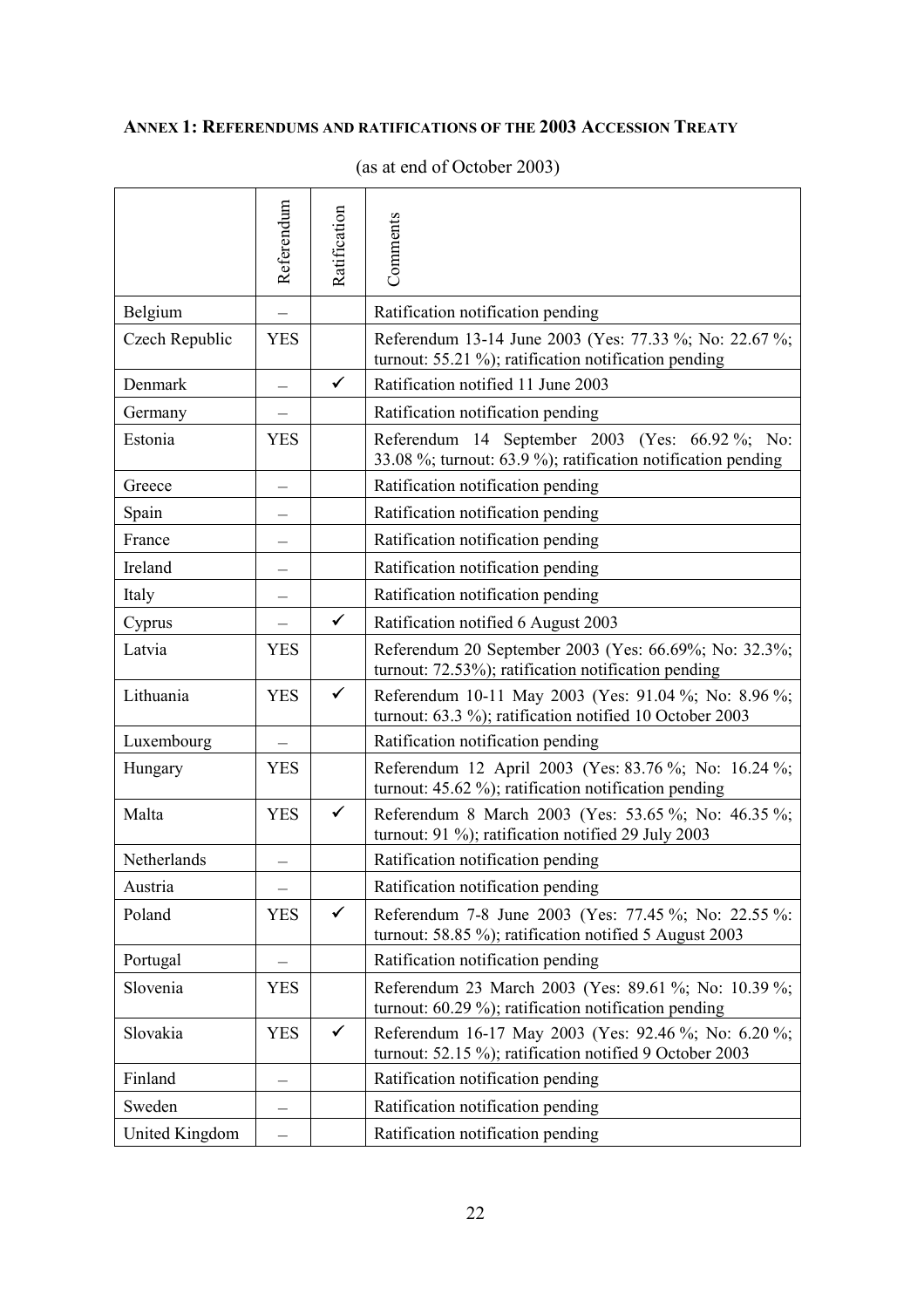## **ANNEX 2: CONCLUSIONS OF THE REGULAR REPORTS ON BULGARIA, ROMANIA AND TURKEY**

### **Bulgaria**

Bulgaria continues to fulfil the Copenhagen political criteria.

Progress was made with the adoption of a programme and an action plan for the implementation of the Strategy for Modernisation of the State Administration, which aim at consolidating the legal framework in this area. Sustained efforts will be necessary to further implement the public administration reform and to fulfil Bulgaria's aim to have a qualified and efficient civil service in place in the medium term, to ensure the effective application and enforcement of the acquis when Bulgaria joins the Union.

The overall reform process for the judiciary continued in line with the 2002 Action Plan. In particular, the amendments to the Constitution regarding the status of magistrates, represent an important step forward. Other legislative measures aim at reducing the duration of court proceedings and strengthening judicial control of decisions of the executive. However, further efforts are necessary to re-organise the investigation service as part of the executive in line with best practice in Member States. Bulgaria also needs to ensure that the judicial budget is adequate for the smooth functioning of the judicial system.

Corruption remains a problem, and Bulgaria should maintain concerted efforts to implement measures in this respect. The fight against corruption remained high on the political agenda and further measures in this context were adopted.

Bulgaria continues to respect human rights and fundamental freedoms.

The legal framework for asylum and child protection improved considerably. However, the living conditions of children placed in institutions changed little during the past year. As regards the mentally disabled, the required legal framework is still missing, notably to ban arbitrary detention. Despite some efforts to address the situation, the living conditions in institutions for mentally disabled are difficult and opportunities for rehabilitation and therapy are scarce. Further efforts are necessary to address the situation as regards degrading treatment by the police and trafficking in human beings. In the area of social and economic rights, progress can be reported notably as regards equal opportunities and anti-discrimination.

The new Action Plan for the implementation of the "Framework Programme for Equal Integration of Roma into Bulgarian Society" represents a positive step, as specific budgetary support is provided for measures in the areas of anti-discrimination, education, culture, housing, employment and social protection. Determined and sustained efforts are needed to fight discriminatory attitudes and behaviour and to address the widespread social disadvantage affecting the Roma community.

Bulgaria is a functioning market economy. It should be able to cope with competitive pressure and market forces within the Union in the near term, provided that it continues implementing its reform programme to remove remaining difficulties.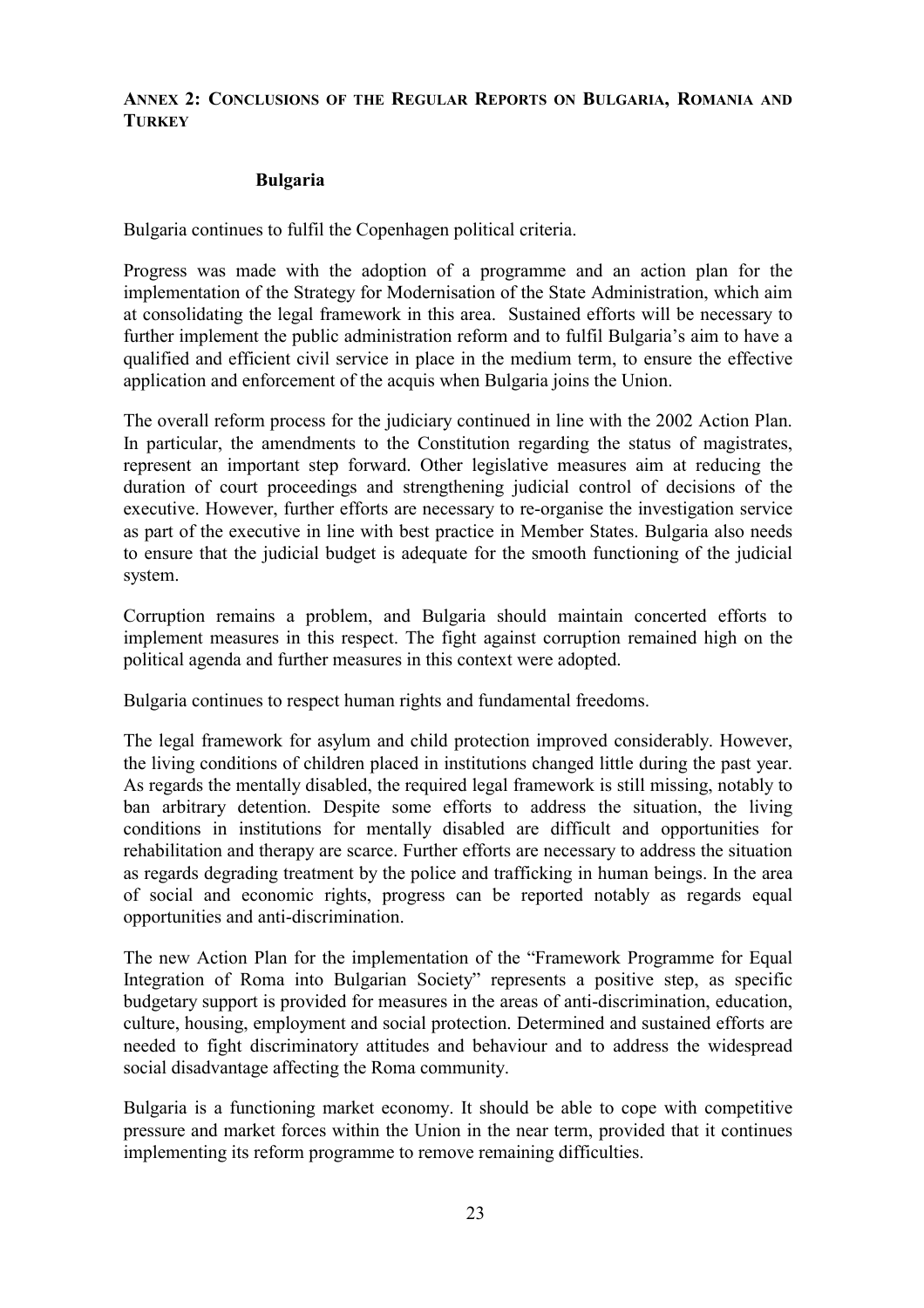The Bulgarian economy has achieved a high degree of macroeconomic stability due to a good policy-mix brought about by the currency board arrangement, a tight fiscal stance and wage moderation. Economic stability and good progress in structural reforms allow market mechanisms to provide a more efficient allocation of resources which, in the absence of the nominal exchange rate as an instrument for adjustment, is setting the basis for a process of sustained growth. This holds in particular for the increasing role of the private sector through privatisation and the reduction of state aid, the positive development of the banking sector and some improvements in the regulatory environment.

However, the flexibility of product and labour markets needs to be further enhanced. In particular, the efficiency of the administrative and judicial system has to be improved, providing economic agents a more stable and predictable framework and better allow to enforce their property rights. The privatisation programme needs to be completed. Regulations and administrative procedures affecting enterprises must be further streamlined, also to provide more viable conditions for small and medium-sized enterprises. The restructuring and liberalisation of the network industries needs to further advance in order to reduce subsidies , to enhance quality and allow for a reduction of the prices of their services. The ongoing reduction in unemployment should be further supported by addressing rigidities in the labour market and improving the education system. Implementing these reform measures should contribute to higher levels of private and public investment, thereby contributing to sustained growth and competitiveness within the Union.

Over the past year, Bulgaria has continued to make good progress in most areas of the *acquis* and is on track to complete the required legislative transposition before the planned date of accession if the current pace of progress is maintained.

Regarding the internal market, Bulgaria made further progress in most areas. In *free movement of goods*, progress continued with the adoption of sector specific legislation in the area covered by new approach directives. In the sectors covered by old approach directives, progress was recorded notably as regards data protection for pharmaceuticals. While progress is recorded in the area of food safety, further efforts are needed both on transposition and administrative capacity. In the non-harmonised area, Bulgaria should continue the screening for measures that may be incompatible with the principle of free movement of goods. As to public procurement, further efforts are necessary to align with the *acquis* and to build up the necessary administrative capacity.

As regards *free movement of persons,* progress was limited and considerable further work is needed concerning mutual recognition of qualifications (especially as regards curricula and training requirements) and the establishment of the necessary administrative bodies for the future co-ordination of social security systems. Concerning the right of establishment and *freedom to provide services*, Bulgaria made further progress as regards the non-discriminatory regime of national treatment for foreigners performing economic activities in Bulgaria. The establishment of the Financial Supervision Commission is an important step towards strengthening supervision. Further efforts are required as regards data protection and information-society services. In the area of *free movement of capital,* Bulgaria has made good progress in adopting new legislation on capital movements and payments, and anti-money laundering.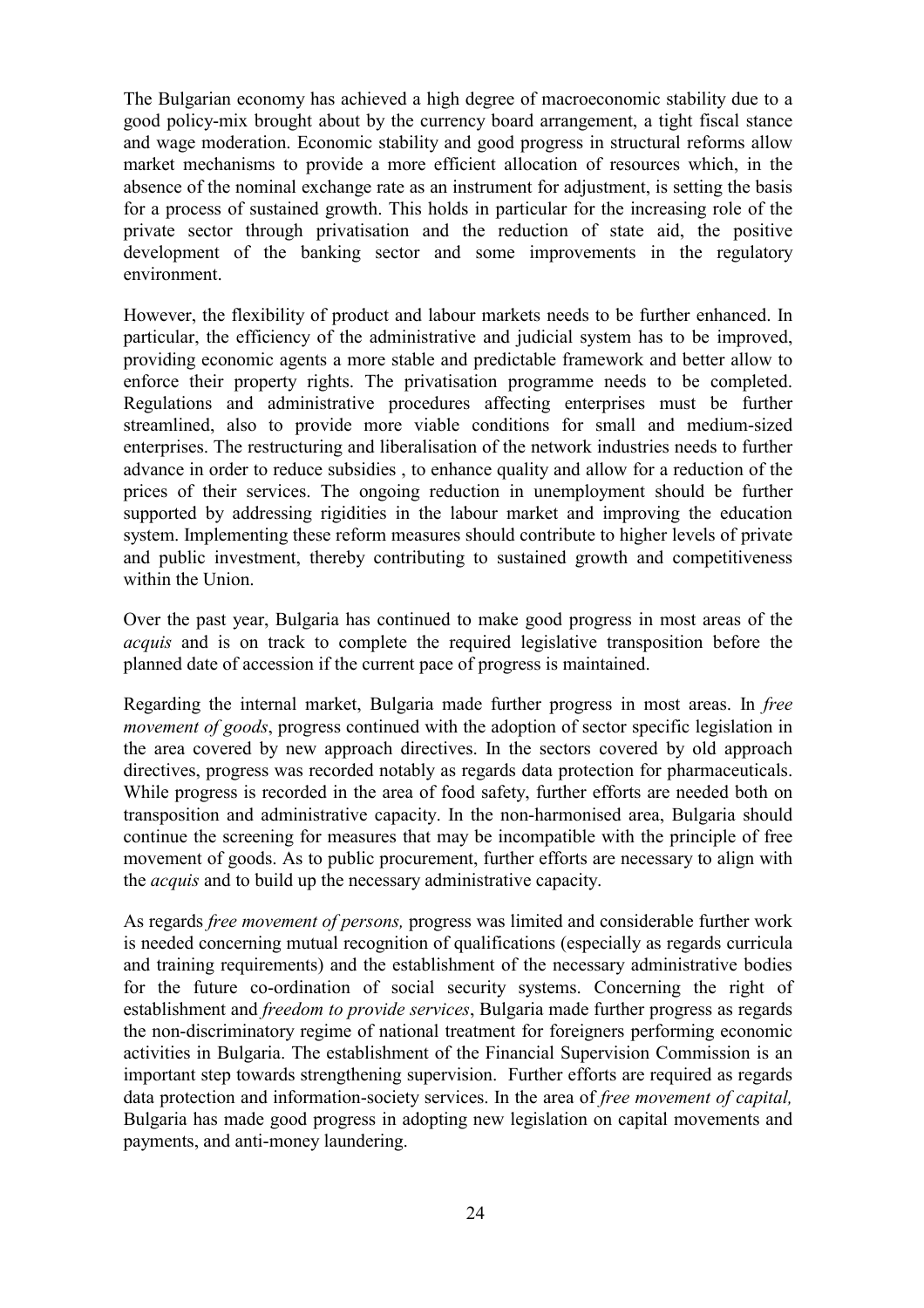*Company law* was further aligned with the *acquis.* The focus should now be put on the enforcement of legislation on the protection of intellectual and industrial property rights, notably through better co-ordination between competent authorities. Further progress was recorded in the field of *competition policy*, where the legal framework for both antitrust and state aid was consolidated. Further efforts are required to enhance the state aid enforcement record. Bulgaria also needs to restructure its steel sector in line with the relevant provisions of the Europe Agreement.

Regarding *agriculture*, Bulgaria has made considerable progress in adopting legislation in particular in the veterinary and phytosanitary sector. Administrative structures have been further consolidated and strengthened although further improvements are needed. Substantial work is still ahead in order for Bulgaria to meet EU veterinary and phytosanitary control and hygiene standards. Bulgaria has achieved a reasonable degree of legislative alignment in field of *fisheries*. However, further progress is needed with regard to technical capacity of inspection and control systems as well as with regard to compliance with EU hygiene and health requirements.

Bulgaria has continued to make progress in aligning *transport* legislation with the *acquis* and has made efforts to improve its maritime safety record. These efforts should continue. The administrative structures in the road, railway and maritime areas need to be strengthened. Attention needs to be paid to ensuring the financing for important investments necessary in this sector, notably for upgrading the road network.

As regards *taxation,* positive developments could be reported in the areas of VAT and excise duties, where new legislation was adopted. However, significant further efforts are needed to strengthen the tax administration. Attention should be paid to improve tax collection, enhance internal control, ensure that the computerised tax information system is fully operational, and that interconnectivity with EU IT systems is prepared.

On *social policy and employment*, some progress has been made, particularly in the area of anti-discrimination. However, further work remains on legal transposition, particularly in the areas of labour law, health and safety at work and public health. The administrative capacity needs to be strengthened.

Reforms in the *energy* sector progressed, although important legislation preparing for the internal market and setting up a framework for energy efficiency have not yet been adopted. The preparation for privatisation of the distribution companies has advanced. Bulgaria must continue to respect its commitments on nuclear safety, notably as regards closure commitments for Kozloduy nuclear power plant and to ensure a high level of nuclear safety in its installations.

Bulgaria has significantly progressed in aligning with the *telecommunications acquis* through the adoption of a new telecommunications law. Efforts should now focus on implementation and further enhancing the capacity of the regulator.

Concerning *regional policy and co-ordination of structural instruments*, Bulgaria has made some progress with regard to preparations for the implementation of Structural and Cohesion Funds, notably with institutional structures and programming. Considerable efforts are still needed to develop, consolidate or complete institutional structures and to bring administrative capacity (including staffing and training) and procedures up to the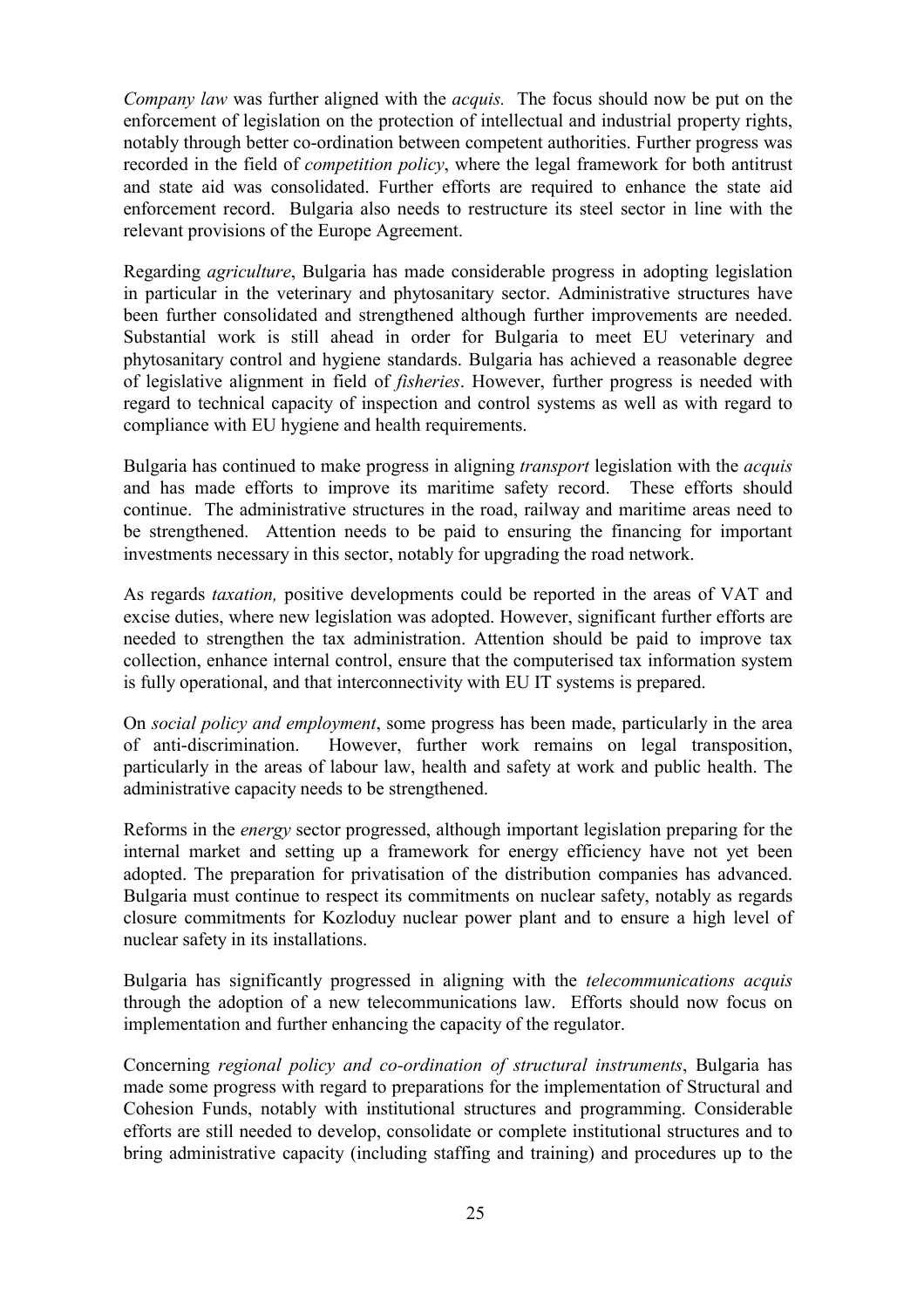level required. Priority should also be given to the introduction of efficient and fully transparent procurement and financial management and control systems as well as to monitoring and evaluation system and to the strengthening of inter-ministerial coordination.

Bulgaria has reached a good level of alignment of the *environmental acquis* and has developed directive-specific implementation plans and financing strategies. The continuous efforts to develop administrative capacities, notably at local level, and further elaborate mechanisms to monitor effective implementation should be maintained. Implementation remains a major challenge, as is the need for increased administrative capacity and the cost of alignment.

Some progress has been made in further aligning Bulgaria's legislation with the *acquis* in the area of *consumer and health protection*. Bulgaria needs to finalise its legislative framework, particularly in the area of non-safety related measures. Further efforts are needed to put in place an efficient market surveillance mechanism.

Further good progress could be noted in the area of *justice and home affairs.* The new legislation adopted in the areas of data protection, visa, migration, asylum and money laundering almost completed alignment with the *acquis*. Substantial further efforts are needed to further strengthen the judicial system, through a continuation of the reforms. Particular attention should be given to combating drugs and illegal migration.

For *customs*, a good degree of legal alignment has been reached and progress was noted concerning the administrative and operational capacity and concerning computerisation. These efforts should continue. Measures were taken in the framework of the anticorruption strategy.

Significant further progress has been made in strengthening *financial control* in Bulgaria, developing further the entire legal basis and the necessary administrative capacity. Further work should now focus on implementation of legislation and further strengthening of the required institutional structures, including for the protection of the EU financial interests.

Steady progress is being made in the other chapters of the *acquis*.

Bulgaria needs to continue to make sustained efforts to develop sufficient administrative and judicial capacity to implement and enforce the *acquis*. As well as continuing horizontal reform of the public administration, it needs to focus in particular on developing the capacity to be part of the internal market and to apply the *acquis* in areas such as agriculture, environment and regional policy. Continued efforts are required to establish the necessary administrative capacity to ensure the sound and efficient management of EU funds.

In the accession negotiations, 26 chapters have been provisionally closed. The commitments made in the negotiations are with a view to accession in 2007. They are generally being met, although delays have been noted in certain specific areas.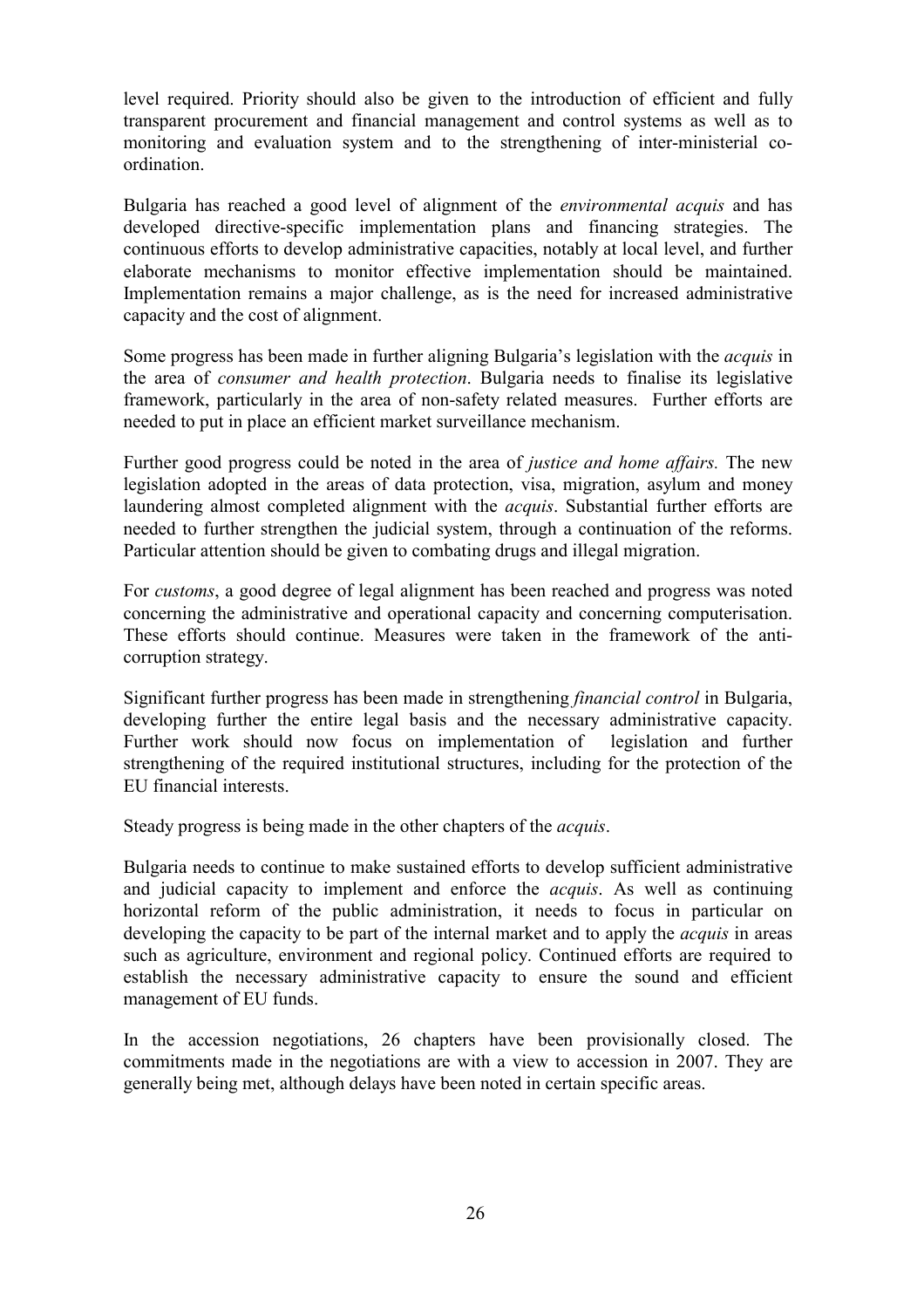## **Romania**

Romania continues to fulfil the political criteria.

The political will to address administrative and judicial reform exists and a number of positive initiatives have been launched over the last year to reform the public administration and the judiciary. For example, the Civil Servant Statute was revised and a major reorganisation of the court system was launched. However, the reform process is at an early stage. The Romanian civil service remains characterised by cumbersome procedures, limited transparency and a limited capacity for policy execution. The judicial system needs to improve the management of cases and the consistency of judgements as well as to increase the independence of the judiciary. These key issues must be urgently addressed.

Romania still needs to develop a strategy to address reform of the policy and legislative process. Progress was made with the restriction of the use of emergency ordinances. Laws on the freedom of information and transparency in the legislative process are also positive developments but have only been partially implemented. Constitutional reform of the parliamentary system should be accompanied by measures to increase parliamentary capacity to effectively scrutinise draft legislation.

Corruption in Romania continues to be widespread and affects all aspects of society. A number of high-profile measures were launched over the reporting period - but the implementation of anti-corruption policy as a whole has been limited. The measures taken have yet to have an impact and substantially increased efforts are needed.

Romania continues to respect human rights and fundamental freedoms, and has made good progress in a number of important areas.

Structures have been established to implement anti-discrimination legislation and a number cases of discrimination were sanctioned. The capacity of the Ombudsman's office was strengthened. The good progress noted in last year's report in reforming the system of child protection has continued and further initiatives have been taken to enhance the rights of national minorities. The implementation of the Roma Strategy has continued although a lack of resources has meant that the results have been somewhat limited. Similarly, the process of property restitution has continued, but remains far from complete.

Reforms have been launched in a number of other areas: modernisation of the police, improving care for the disabled, reducing social exclusion, improving the social dialogue. To date, the main work in these fields has consisted of developing strategies and preparing framework legislation. The challenge for the future will be the effective implementation of these initiatives. While the proposals to reform the Penal Code are positive developments, further efforts are needed to strengthen the freedom of expression. Additional measures are also needed to further reduce prison overcrowding.

Romania can be considered as a functioning market economy once the good progress made has continued decisively. In addition, a vigorous and sustained implementation of its structural reform programme is required in order for Romania to be able to cope with competitive pressure and market forces within the Union in the near term.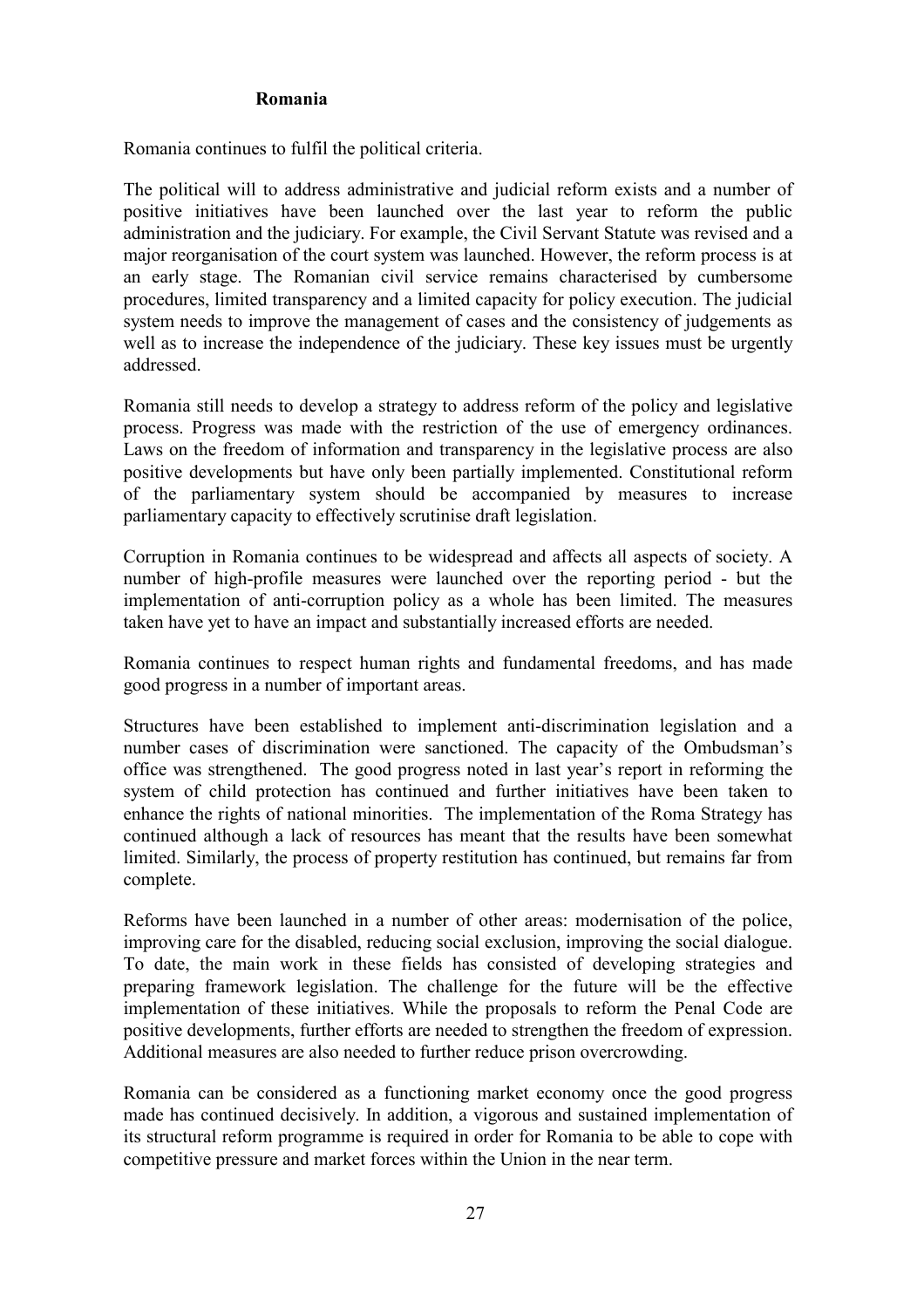Further progress towards macroeconomic stability was made as inflation continued to decline from a relatively high level despite further adaptations of regulated prices. The external position remained sustainable and fiscal policy prudent. Measures to improve tax administration are being progressively put into place. The commitments to control the total wage bill in the public sector were broadly respected and some actions were taken to enforce enterprises' financial discipline, most notably a somewhat higher disposition to disconnect energy users in arrears. Privatisation and restructuring of public enterprises accelerated. Public ownership also decreased in a banking sector that continued to develop its intermediation role. Administrative improvements of market entry and exit mechanisms were undertaken along with various initiatives to improve the business environment.

The authorities should now consolidate the progress achieved in these areas while addressing more decisively those issues where advances were insufficient. In order to preserve the momentum towards greater macroeconomic stability, the recent tightening in monetary policy should be accompanied by prudent fiscal and wage policies as well as by a continued reduction in the quasi-fiscal deficit. Medium-term fiscal prospects also need to be strengthened by advancing expenditure reform and improving tax compliance. This would help strengthening enterprise financial discipline which remains a key, unresolved issue. Measures should focus on the root causes of the continued accumulation of arrears to the budget and the energy sector. Efforts to improve the workings of the market mechanism must be completed by a greater willingness to liquidate loss-making enterprises and establish natural gas prices that appropriately reflect short and long-term costs. Having moved beyond the initial phases, restructuring and privatisation in key sectors, such as energy, mining and transport, must be brought forward. This would greatly support the establishment of a functioning market economy and the development of Romania's capacity to cope with competitive pressure and market forces within the Union.

Romania has made steady progress with the adoption of the *acquis* and is on track to transpose the required legislation before the planned date of accession provided the current pace of progress is maintained. Weaknesses in the legislative process mean that the quality of legislation transposed is uneven and in some cases revisions will be needed before laws can be implemented.

In the area of the internal market, Romania has continued to make progress with the transposition of sector specific legislation on the *free movement of goods* and public procurement. Particular attention must be paid to developing the ability to administer the public procurement, the foodstuffs and food safety *acquis*. Romania should also continue the screening for measures that may be incompatible with the principle of free movement of goods. Progress on the *free movement of persons* has been limited and additional efforts should now be focused on preparations for implementing the *acquis* on mutual recognition of professional qualifications. Work to identify barriers to the *free movement of services* has continued - although only a few restrictions have been removed. While alignment with the *acquis* on *free movement of capital* is steadily improving greater efforts are needed to improve payments systems and the fight against money laundering.

Romania has made progress in the field of *company law* as such. Implementation of new accountancy and auditing rules should be prioritised. Greater efforts to protect industrial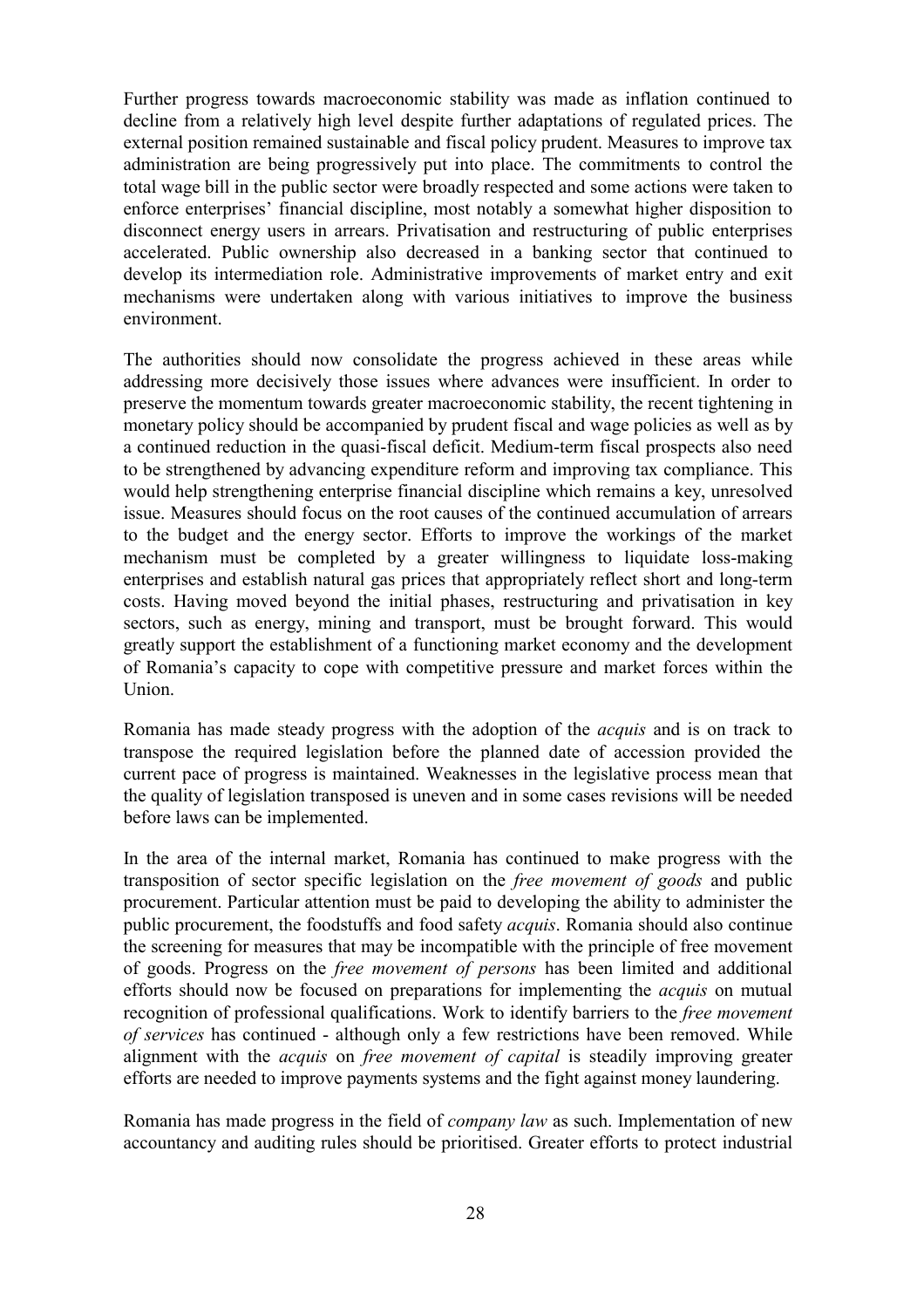and intellectual property rights are needed. While the Romanian *competition* legislation is broadly in line with EC anti-trust rules, in the area of state aid there is not yet sufficient control. In the steel sector, Romania's obligations for transparency with regard to direct and indirect state aid should continue to be respected.

Further progress has been made in transposing the *agricultural acquis* and in the restructuring of the agricultural sector. Enforcement of legislation is hampered by limited management and administrative capacity. Particular attention should therefore be paid to reinforcing the administrative capacity to implement and enforce the *acquis*, in particular in the veterinary and phytosanitary fields. Only limited progress has taken place in the *fisheries* sector and delays have occurred with regards to the transposition of the *acquis*, in particular on the Fishing Vessel Register. The administrative capacity needs to be considerably reinforced.

Romania has continued to make good progress with the transposition of the *transport acquis* and with the establishment of the required administrative structures but maritime safety remains a concern. Priority should be given to developing institutions to enforce the new legislation and securing the funding needed to make the heavy investments required.

Romania has made some progress in aligning with the *acquis* on *taxation* and particular attention should now be paid to the modernisation of the tax administration and improvement of IT systems. The adoption of the Labour Code was a major step forward in the transposition of the *acquis* on *social policy and employment*. The main focus of future efforts should be ensuring the implementation of the various initiatives that have been taken and to strengthen the administrative capacity. Legislative progress in the *energy* sector needs to be matched by establishing effective implementation structures, carrying through with structural reforms and improving the functioning of the internal energy market.

The building blocks for a modern *industrial policy* are now in place, but the key challenge is its implementation as structural weaknesses limit the capacity for enforcement. Considerable efforts have been made to improve the business environment although the situation facing *Small and medium-sized enterprises,* remains difficult. Romania has made significant progress in the area of *telecommunications* with the establishment of a regulatory body, the liberalisation of the telecommunications market and the transposition of the new telecommunication *acquis*.

The institutional framework for *regional policy and co-ordination of structural instruments* is still not clearly defined and specific arrangements for financial management and control have still to be made. Considerable further efforts are needed to bring the administrative capacity up to the level required. In the area of the *environment,* although Romania has transposed a considerable amount of legislation, administrative capacity and financial resources dedicated to the sector remain inadequate.

Legislative alignment on *consumer and health protection* has continued and Romania has made some progress as regards market surveillance activities and the co-ordination of control activities between competent ministries and authorities.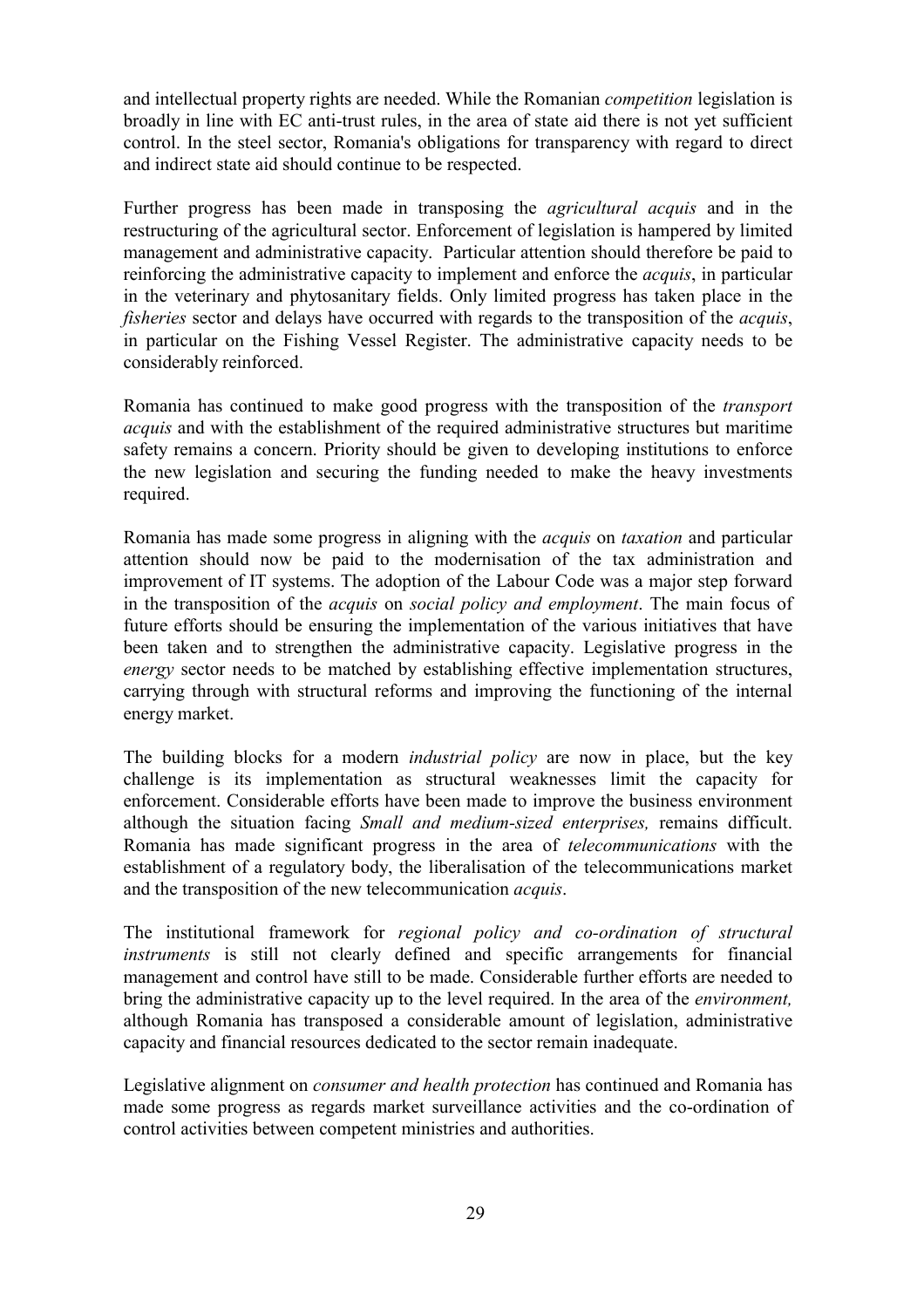Legislative progress has been made in most areas of *justice and home affairs* and especially so in migration, organised crime, money laundering, and judicial co-operation in civil matters. However, implementation capacity remains weak in almost all areas and Romania should increase its efforts to develop administrative capacity and inter-agency co-operation.

Progress has also been made in the area of *customs* although additional efforts should address corruption within the Customs Administration and prepare in advance for the application of measures that will be introduced at the time of accession. Considerable progress has been made in the *financial control* area. Further efforts should concentrate on implementing sound financial control systems, completing legislative alignment, and strengthening the administrative capacities.

Steady progress is being made in the other chapters of the *acquis*.

In a number of important sectors, there has been a continued gap between progress in legal transposition and the limited overall *capacity of the public administration* to implement and enforce the newly adopted legislation. This represents a major constraint on Romania's accession preparations and to address this issue will require a comprehensive, structural reform of both the public administration and the judicial system. These concerns extend beyond adoption of the *acquis* and also apply to the management of EU financial assistance. Progress in establishing the new institutional structures required by the *acquis* has continued although results to date have been uneven.

In the accession negotiations, 20 chapters have been provisionally closed. The commitments made in the negotiations are with a view to accession in 2007. They are generally being met, although delays have been noted in certain specific areas.

### **Turkey**

Over the past year the Turkish government has shown great determination in accelerating the pace of reforms, which have brought far-reaching changes to the political and legal system. It has also taken important steps to ensure their effective implementation, in order to allow Turkish citizens to enjoy fundamental freedoms and human rights in line with European standards. Four major packages of political reform have been adopted, introducing changes to different areas of legislation. Some of the reforms carry great political significance as they impinge upon sensitive issues in the Turkish context, such as freedom of expression, freedom of demonstration, cultural rights and civilian control of the military. Many priorities under the political criteria in the revised Accession Partnership have been addressed.

Progress is being made in streamlining the functioning of public administration and government. The government has, in particular, started reforms with a view to promoting a more transparent management of human resources in the public service. This also serves to strengthen the fight against corruption.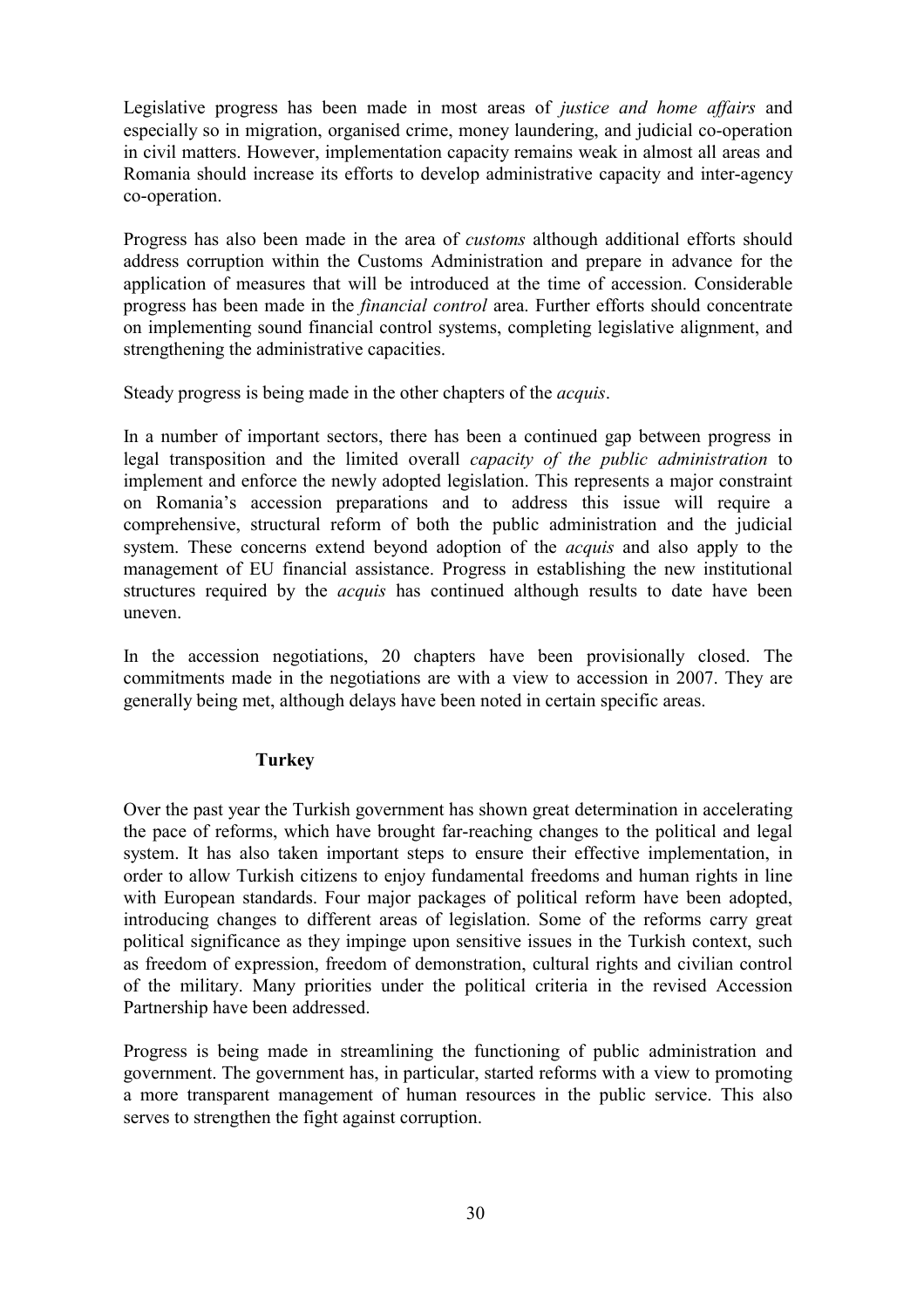The duties, powers and functioning of the National Security Council (NSC) have been substantially amended, bringing the framework of civil-military relations closer to practice in EU member states. The role of the Secretary General of the NSC has been reviewed and its executive powers have been abolished. There are still representatives of the NSC in civilian boards such as the High Audio Visual Board (RTÜK) and the High Education Board (YÖK). Full parliamentary control over military expenditures must be ensured both in terms of approving the budget and in terms of auditing.

More efforts are still needed to enhance the efficiency and the independence of the judiciary. Already, the judicial system has been strengthened with the establishment of a new system of family courts. The competence of military courts to try civilians has been abolished. Positive changes have been made to the system of State Security Courts, in particular the abolition of incommunicado detention. However, the functioning of these courts still needs to be brought fully in line with the European standards in particular with the defence rights and the principle of fair trial.

On the ground, implementation of the reforms is uneven. In some cases, executive and judicial bodies entrusted with the implementation of the political reforms relating to fundamental freedoms adopted by Parliament have narrowed the scope of these reforms by establishing restrictive conditions, hindering the objectives initially pursued. The government has recognised that the reforms are not being put into practice systematically and has set up a Reform Monitoring Group in order to ensure their implementation.

Turkey has ratified the Civil Law Convention on Corruption, so that on 1 January 2004 it will become a member of the Council of Europe's Group of States against corruption (GRECO). However, in spite of several initiatives, corruption remains at a persistently high level and affects many spheres of public life.

Turkey has ratified major international as well as European Conventions such as the International Covenant on Civil and Political Rights, on Social and Economic Rights as well as Protocol 6 of the European Convention on Human Rights.

It is, however, of great concern that Turkey has not executed many judgements of the ECtHR, by means of ensuring payment of just satisfaction or reversing decisions made in contravention of the ECtHR. One example is the Loizidou case, as it is now five years since the ECtHR ruled on this matter.

The fight against torture and ill-treatment has been strengthened and the Turkish legal system has come closer to European standards in this respect. The scale of torture has declined but there are still reports about specific cases, which continues to cause concern.

The reform of the prison system has continued and rights of detainees have been improved. In practice, the right to access a lawyer is not always ensured.

The possibility of retrial has been introduced but in practice few cases have been subject to retrial. In the case of Zana and others, retrial has so far largely resulted in a repetition of the previous trial, leading to persistent concerns about the respect for the rights of defence.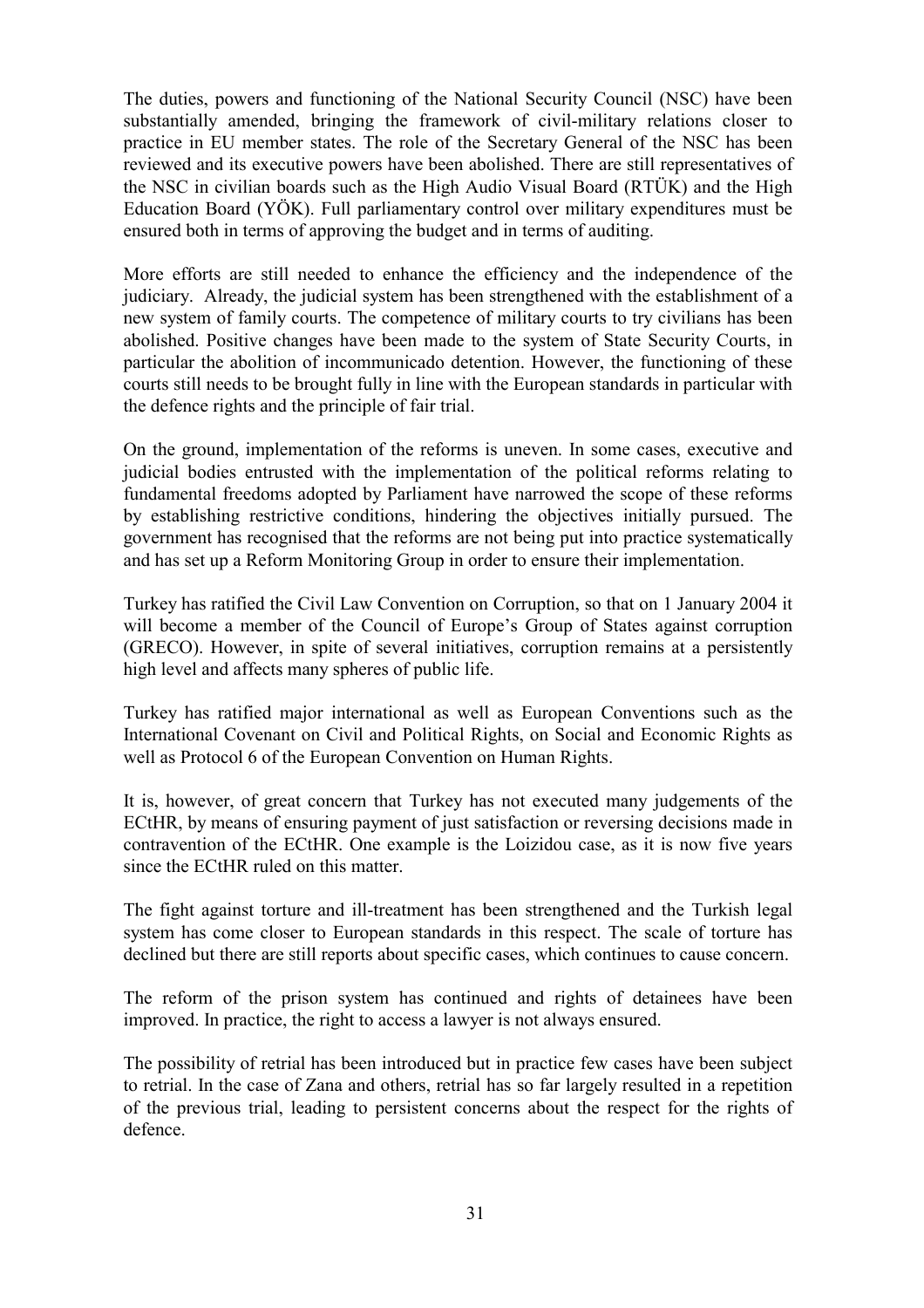The adoption of the reform packages has led to the lifting of several legal restrictions on the exercise of freedom of expression. The enforcement of the revised provisions of the Penal Code has led to many acquittals although cases against persons expressing nonviolent opinion continue to occur. A number of persons imprisoned for non-violent expression of opinion, under provisions that have now been abolished, have been released.

Notable progress has been achieved in the area of freedom of demonstration and peaceful assembly where several restrictions have been lifted. Nevertheless, in some cases of peaceful demonstration, the authorities have made a disproportionate use of force.

As regards freedom of association, some restrictions have been eased, but associations still experience cumbersome procedures. Cases of prosecution against associations and particularly human rights defenders continue to occur.

The law on political parties has been amended to make closure of parties more difficult. However, HADEP has been banned by the Constitutional Court and DEHAP is facing proceedings in view of its closure.

Concerning freedom of religion, the changes introduced by the reform packages have not yet produced the desired effects. Executive bodies continue to adopt a very restrictive interpretation of the relevant provisions, so that religious freedom is subject to serious limitations as compared with European standards. This is particularly the case for the absence of legal personality, education and training of ecclesiastic personnel as well as full enjoyment of property rights of religious communities.

Measures have been taken to lift the ban on radio and TV broadcasting and education in languages other than Turkish. So far, the reforms adopted in these areas have produced little practical effect.

The lifting of the state of emergency in the Southeast has in general eased tensions amongst the population. There has been greater tolerance for cultural events. The programme for the return to villages proceeds at a very slow pace. Serious efforts are needed to address the problems of the internally displaced persons and the socioeconomic development of the region in a comprehensive fashion and of cultural rights in general.

In the conclusions of the Thessaloniki European Council, and the Accession Partnership, Turkey is encouraged to strongly support the efforts of the UN Secretary General towards a settlement of the Cyprus problem. Turkey has expressed its support on different occasions for a settlement to the Cyprus problem. Turkey has indicated that an agreement aiming to establish a customs union with the northern part of Cyprus will not come into effect.

Relations between Turkey and Greece have continued to improve. Efforts are continuing to put in effect new confidence building measures. Exploratory contacts on the Aegean between the two foreign ministries have also continued.

Turkey decided to give its agreement as a NATO member to the modalities of participation of non-EU European allies in EU-led operations using NATO assets. This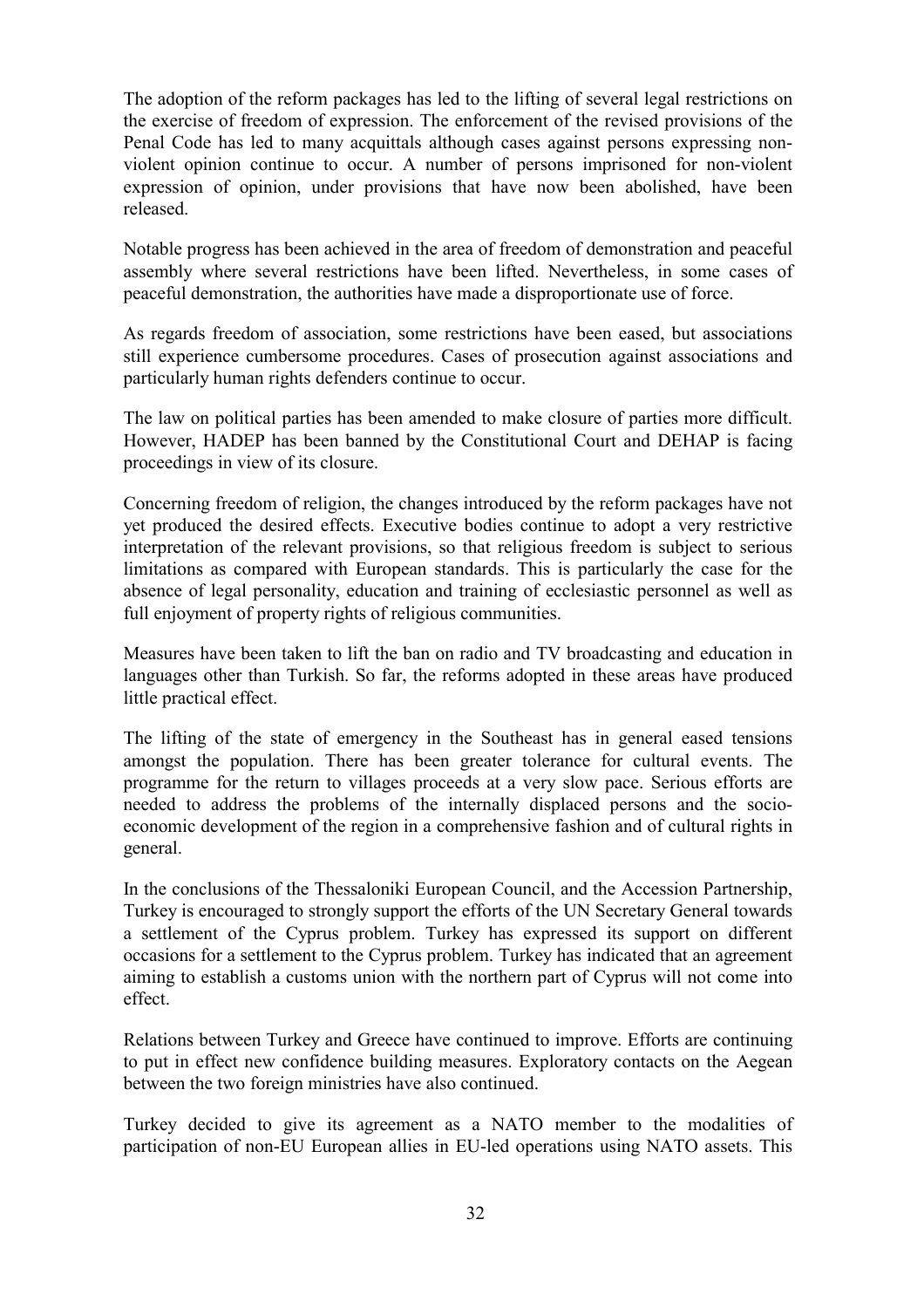has solved a problem which had hitherto hindered the effective launch of the European Security and Defence Policy.

Overall, in the past 12 months Turkey has made further impressive legislative efforts which constitute significant progress towards achieving compliance with the Copenhagen political criteria. Turkey should address the outstanding issues highlighted in this report, with particular attention to the strengthening of the independence and the functioning of the judiciary, the overall framework for the exercise of fundamental freedoms (association, expression and religion), the further alignment of civil-military relations with European practice, the situation in the Southeast and cultural rights. Turkey should ensure full and effective implementation of reforms to ensure that Turkish citizens can enjoy human rights and fundamental freedoms in line with European standards.

Furthermore, Turkey should provide determined support for efforts to achieve a comprehensive settlement of the Cyprus problem.

Turkey has significantly improved the functioning of its market economy, while macroeconomic imbalances remain. Further decisive steps towards macroeconomic stability and structural reforms will also enhance the Turkish capacity to cope with competitive pressure and market forces within the Union.

Economic stability and predictability have increased with a continued decline in inflationary pressures, although still high, and the modernisation of Turkey's market regulations and institutions. The positive effects of adopted and gradually implemented structural reforms have helped to withstand the effects of the Iraq crisis without a major economic setback. The independent regulatory and supervisory agencies played a crucial role in this respect. Financial sector surveillance has been strengthened and the base for a modern foreign direct investment legislation has been laid. Transparency and efficiency of public finance management has been improved.

The current reform process should be maintained. Fiscal discipline and a stabilityoriented economic policy are cornerstones for strengthening market confidence and sustainable public finances. In order to achieve a well-balanced and sound economy, the disinflation process has to be maintained. The restructuring in the banking sector is not yet sufficiently advanced and the process of aligning the sector's surveillance and prudential standards with international norms should be completed. The privatisation of state-owned banks and enterprises as well as market deregulation has to be accelerated, and structural distortions should be addressed. Sufficient public and private investment into productive uses and devoting particular attention to education are important to increase the competitiveness and the growth potential of the economy. The inflow of foreign direct investment has to be encouraged by removing remaining barriers.

Turkey's alignment has progressed in most areas but remains in an early stage for many chapters. It is most advanced in chapters related to the EC-Turkey Customs Union but in this respect it is not fully meeting its obligations. Alignment is also more advanced in areas where other international obligations exist which are similar to the acquis. Further legislative work is required in all areas, and Turkey should focus on implementing its National Programme for the Adoption of the Acquis, in line with the Accession Partnership priorities, more consistently across all chapters. Also, new legislation should not move away from the acquis.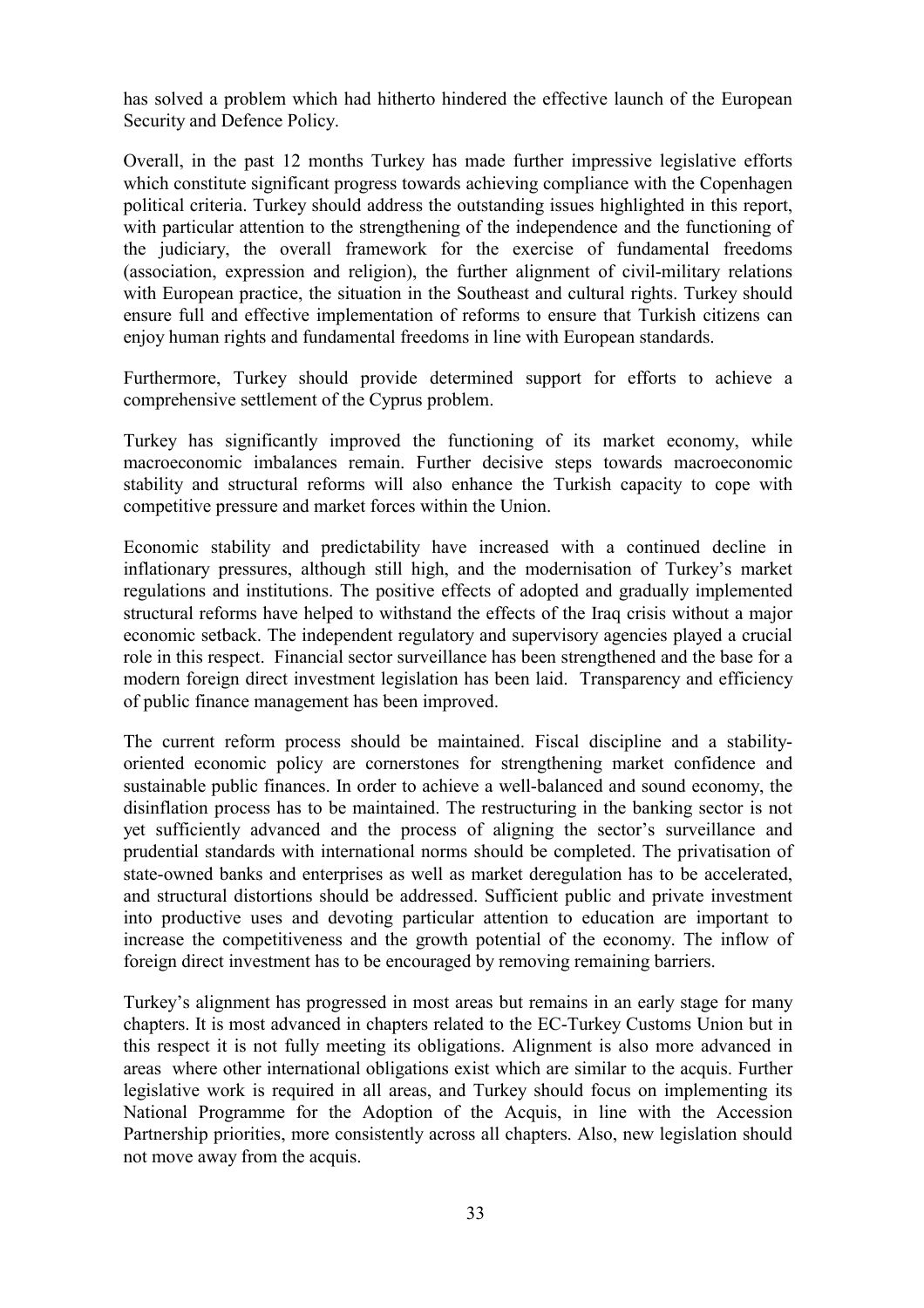On the *free movement of goods* Turkey has made progress, particularly on sector-specific legislation, but substantial efforts are needed in terms of both alignment and implementation of the new and old approach legislation on product safety and product specifications, both as regards industrial and processed food products, including food safety. There has been only limited progress in establishing conformity assessment and market surveillance mechanisms and institutions, and the system of legal metrology needs to be reinforced. Through amendments to the public procurement law, Turkey has reduced the level of compliance with the *acquis*. In the short term, Turkey should seek to adopt instruments to remove technical barriers to trade. Much work remains to be done to ensure correct implementation of the *acquis* and compliance with the obligations ensuing from the Customs Union Decision applicable on 31 December 2000.

On *free movement of persons*, there has been some progress in the reporting period, mainly in the area of free movement of workers*,* but Turkey's alignment remains limited. With regard to the *free movement of services*, Turkey has made some progress in relation to the banking sector, and to investment services and securities markets. In the field of professional services, limited progress has been made. In the insurance sector, a substantial effort is needed to harmonise legislation with the *acquis* and to strengthen administrative capacity. Efforts to adopt legislation concerning data protection should be continued and further legislation concerning information-society services should be adopted in accordance with the *acquis*. On *free movement of capital* the alignment with the acquis is progressing, notably as regards the liberalisation of capital movements, but further efforts are necessary.

Despite the measures taken in previous years, alignment in the field of *company law* including intellectual and industrial property rights, remains limited. Both legislative and enforcement measures are needed to tackle piracy and infringements of intellectual and industrial property rights. On *competition*, efforts are needed to strengthen the provisions for state aid monitoring and to establish a state aid monitoring authority.

As regards *agriculture*, some progress has been made in the veterinary and phytosanitary fields particularly as regards animal disease control, identification and registration of bovine animals and harmful organisms related to potatoes. Further substantial efforts aimed at increasing the administrative capacity and upgrading control and inspection systems, and the upgrading of food processing establishments, will be required if full compliance is to be achieved in these sectors. A strategy for rural development should be put in place. In the area of *fisheries,* limited progress has been made but some preparatory work, especially in the area of inspection and control, has been completed. However, the alignment of key legislation with the *acquis* and the institutional reform still lie ahead.

On *transport,* progress remains very limited. In certain sectors, particularly road transport and maritime safety, the level of alignment achieved relates to the transposition of various international conventions. Substantial efforts are needed in the area of maritime safety and on road and rail transport. Limited progress has been achieved on *taxation*, both in terms of legislation and administrative capacity. As regards legislation, further alignment is required on VAT, where due attention should be paid to the scope of exemptions and application of reduced rates. As for excises, although some approximation of alcohol and tobacco duties has been achieved, the applied duties are still lower than the EU minimums. Turkey also needs to implement the duty-suspension movement regime.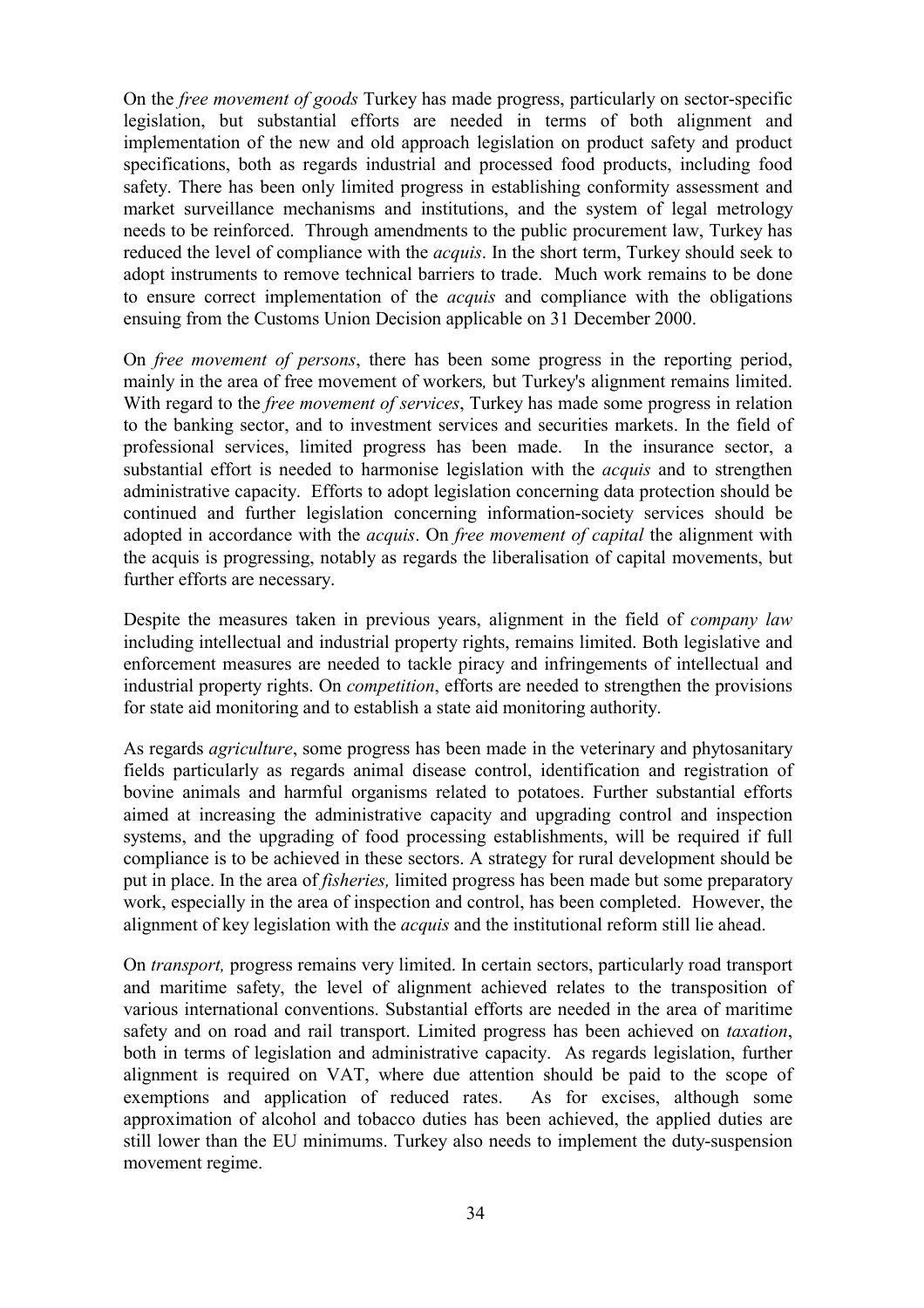Turkey has made some progress in all *statistical* areas, but more efforts are needed in order to meet the main requirements as regards alignment. The existing legislation needs to be brought into line with the *acquis* in order to implement the fundamental principles of impartiality and reliability of data, transparency of statistics and confidentiality of personal data. On *social policy and employment*, Turkey has made some progress. Administrative capacity has been strengthened and measures have been adopted to promote gender equality in the field of labour law and on employment policy. Further efforts are required in the field of social dialogue and health and safety. As regards *energy*, significant progress has been achieved via the adoption of various provisions implementing the framework laws on electricity and gas markets. Alignment in the areas of energy efficiency and renewables has also progressed. In all energy fields, further efforts are needed to ensure completion of alignment.

On *industrial policy*, Turkey has made progress in the field of public sector reform, as well as with the adoption of a new foreign direct investment law. Further efforts are required to restructure state-owned enterprises. Steel industry restructuring remains a high priority. Turkey has made some progress as regards *small and medium-sized enterprise* policy. The introduction of simplified procedures to register and establish a company is a positive development. Turkey is well endowed with technology development centres. Turkey's full association with the Sixth Framework Programme demonstrates positive engagement on *science and research,* although Turkey's participation to EU programmes has only recently begun. Turkey should increase levels of investment in science and research. Some progress has been achieved in the area of *education and training*. Turkey should increase efforts to complete its preparation for participation in the three Community programmes, and ensure that measures are being implemented.

Despite some progress, the legislative alignment with the *telecommunications acquis* is still insufficient and further efforts are necessary, particularly with regard to universal service, numbering, leased lines and data protection. Implementation and enforcement of the existing legislation should be improved. Considerable efforts are needed to liberalise the market for postal services. Turkey has made legislative progress on *culture and audio-visual policy*, in particular, through authorising broadcasts in languages other than Turkish. However, further substantial efforts are required to align with the *acquis* and Turkey is encouraged to adopt implementing measures on broadcasting in other languages.

In the field of *regional policy*, some progress has been achieved since the last regular report but considerable efforts are still necessary to ensure implementation of regional policy at central and regional level. Appropriate institutions need to be created and endowed with adequate human and financial resources. In the *environmental* area, Turkey has made limited progress in a number of areas, and overall the level of alignment with the acquis remains low in most areas. Greater efforts are needed as regards both legislation and implementation on all aspects of environment policy.

Alignment on *consumer and health protection* has progressed, notably with the adoption of a framework law. However, an effective safety surveillance regime should be established and adequate resources are needed to ensure a high level of consumer protection. In adopting initial strategies for alignment in the area of *justice and home affairs,* Turkey has made important progress. Co-operation has improved in many fields,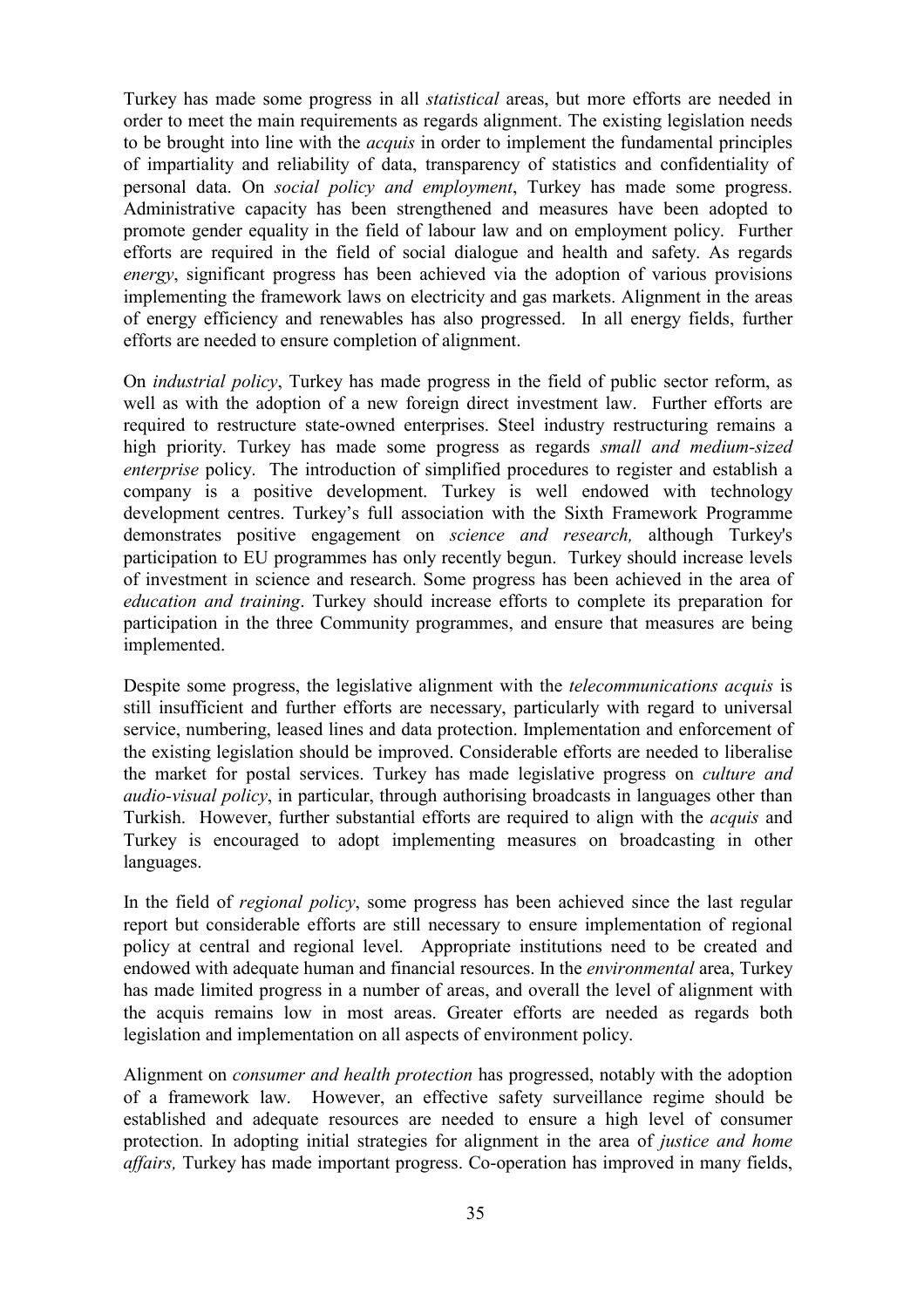such as the fight against illegal migration and organised crime. Turkey should start implementing the strategies already adopted and intensify its efforts to align its legal and institutional framework. Turkey should start to negotiate a readmission agreement with the EU.

In the *customs union* chapter*,* the following outstanding issues should be given priority: legislation on the customs aspects of control; counterfeit and pirated goods; cultural goods and non-customs legislation relevant to the application of customs provisions on free zones and customs procedures with economic impact. Administrative capacity has been improved, but Turkey should continue to strengthen inter-institutional co-operation, post clearance audits and border control, in order to achieve satisfactory implementation and enforcement of the aligned legislation.

Turkey has made very limited progress on *external relations*, where long outstanding obligations, particularly in the area of the Generalised System of Preferences, remain to be fulfilled. In the context of bilateral agreements, Turkey should continue its efforts to conclude free trade agreements with partners with whom the EU has such arrangements. In the field of the *common foreign and security policy*, Turkey's policy has largely continued to position itself along the lines of that of the EU. Turkey should ensure that its national policies and practice conform to the EU's common positions, and should ensure that all sanctions and restrictive measures can be duly implemented.

Due to the delay in passing the Public Financial Management and Financial Control Law, little progress has been made on *financial control*. Turkey should adopt this law and focus on improving budget transparency and accounting standards and implementing the new budget code structure.

In many fields implementation is weak. Administrative capacity in different areas needs to be strengthened to ensure that the *acquis* is implemented and enforced effectively. In some cases, administrative reform should entail the establishment of new structures, for example in the field of state aid and regional development. Where new regulatory bodies have been set up, their autonomy should be assured and they should be provided with sufficient staff and financial resources.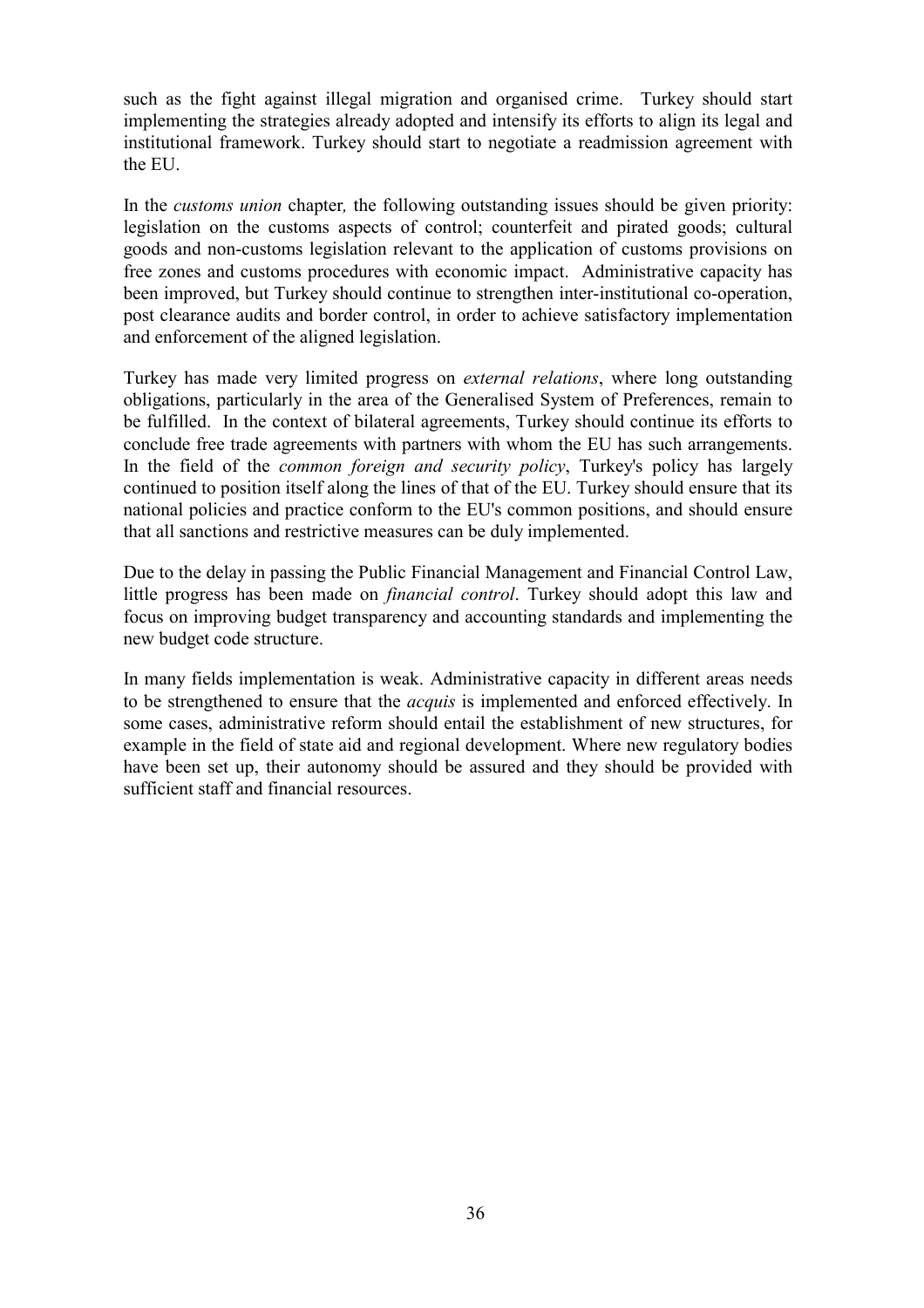### **ANNEX 3: HUMAN RIGHTS CONVENTIONS RATIFIED BY THE CANDIDATE COUNTRIES**

| Adherence to following conventions and protocols                                             | <b>Bulgaria</b> | Romania      | <b>Turkey</b> |
|----------------------------------------------------------------------------------------------|-----------------|--------------|---------------|
| <b>ECHR (European Convention on Human Rights)</b>                                            | $\checkmark$    | $\checkmark$ |               |
| Protocol 1 (right of property)                                                               | ✔               |              |               |
| Protocol 4 (freedom movement et al.)                                                         |                 |              |               |
| Protocol 6 (death penalty)                                                                   |                 |              | $\checkmark$  |
| Protocol 7 (ne bis in idem)                                                                  | $\checkmark$    | $\checkmark$ |               |
| European Convention for the Prevention of<br><b>Torture</b>                                  |                 |              |               |
| <b>European Social Charter</b>                                                               | n/a             | n/a          |               |
| <b>Revised European Social Charter</b>                                                       | $\checkmark$    |              |               |
| <b>Framework Convention for National Minorities</b>                                          |                 |              |               |
| <b>ICCPR</b><br>(International Covenant on Civil<br>and<br>Political Rights)                 | ✓               |              |               |
| Optional Protocol to the ICCPR (right of individual<br>communication)                        | ✓               |              |               |
| Second Optional Protocol to ICCPR (death penalty)                                            | ✓               | ✓            |               |
| (International Covenant on Economic,<br><b>ICESCR</b><br>Social and Cultural rights)         |                 |              |               |
| <b>CAT</b> (Convention against Torture)                                                      |                 |              |               |
| <b>CERD</b> (Convention on the Elimination of All Forms<br>of Racial Discrimination)         |                 |              |               |
| <b>CEDAW</b> (Convention on the Elimination of All<br>Forms of Discrimination against Women) |                 |              |               |
| Optional Protocol to the CEDAW                                                               |                 |              |               |
| <b>CRC</b> (Convention on the Rights of the Child)                                           |                 |              |               |

(as at end of October 2003)

 $^{\rm 1}$  Not yet notified to the Council of Europe.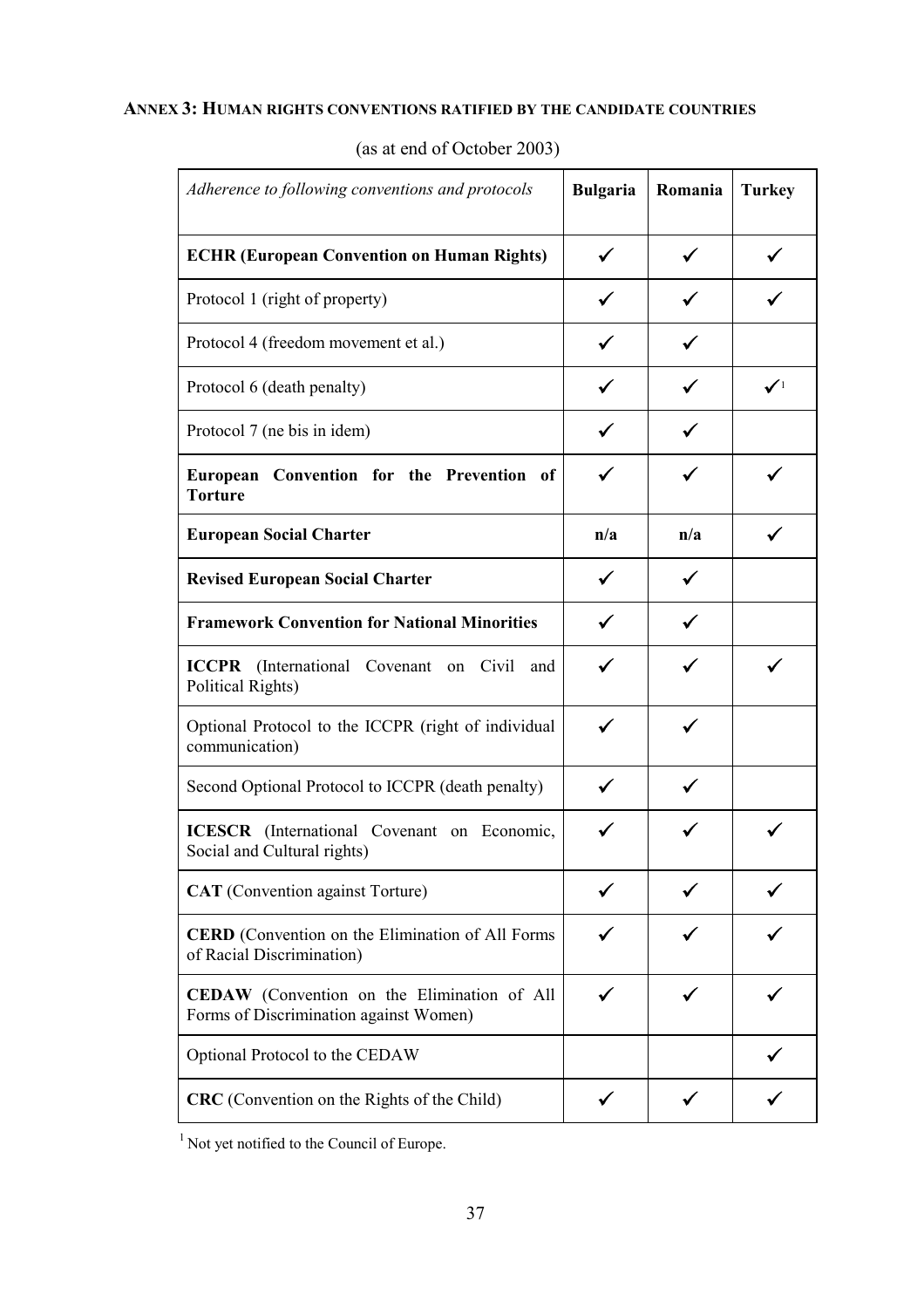#### **ANNEX 4: TWINNING PROJECTS AND PEER REVIEWS**

| Netherlands<br>Denmark<br>Germany<br>Kingdom<br>Portugal<br>Belgium<br>Finland<br>Sweden<br>Austria<br>France<br>Greece<br>Ireland<br>United<br>Spain<br>Italy<br>Country<br>$\overline{c}$<br>8<br>9<br>8<br>$\overline{2}$<br>8<br>25<br>12<br>13<br>$\mathbf 1$<br>4<br><b>Bulgaria</b><br>$\qquad \qquad \qquad$<br>$\overline{\phantom{m}}$<br>$\overline{\phantom{m}}$<br>$\mathbf{1}$<br>$\mathbf{1}$<br>1<br><b>Cyprus</b><br>$\qquad \qquad -$<br>—<br>$\overline{\phantom{m}}$<br>$\qquad \qquad -$<br>$\qquad \qquad -$<br>$\qquad \qquad$<br>$\qquad \qquad$<br>$\qquad \qquad$<br>$\overline{\phantom{m}}$<br>—<br>$\overline{7}$<br>5<br>$\overline{2}$<br>5<br>3<br>10<br>$\overline{2}$<br>6<br>16<br>37<br>16<br>29<br>1<br>Czech Rep.<br>-<br>$\overline{2}$<br>5<br>15<br>6<br>5<br>8<br>6<br>12<br>1<br>4<br>$\mathbf{1}$<br><b>Estonia</b><br>$\qquad \qquad -$<br>—<br>$\qquad \qquad \qquad$<br>$\overline{7}$<br>5<br>3<br>12<br>8<br>11<br>1<br>24<br>11<br>16<br>1<br>13<br>4<br>Hungary<br>—<br>3<br>5<br>3<br>1<br>$\overline{2}$<br>$\mathbf{1}$<br>10<br>6<br>9<br>$\overline{7}$<br>$\mathbf{1}$<br>Latvia<br>$\overline{\phantom{m}}$<br>$\overline{\phantom{m}}$<br>—<br>3<br>3<br>13<br>6<br>10<br>$\overline{7}$<br>1<br>3<br>3<br>18<br>9<br>20<br>Lithuania<br>$\overline{\phantom{m}}$<br>$\overline{\phantom{m}}$<br>$\overline{2}$<br>$\overline{2}$<br>4<br>$\mathbf 1$<br>$\overline{7}$<br>1<br>Malta<br>1<br>$\qquad \qquad -$<br>$\qquad \qquad \qquad$<br>$\overline{\phantom{0}}$<br>—<br>$\qquad \qquad -$<br>$\qquad \qquad \blacksquare$<br>$\overline{\phantom{m}}$<br>3<br>8<br>21<br>$\overline{7}$<br>$\overline{2}$<br>12<br>21<br>14<br>45<br>10<br>34<br>45<br>1<br>Poland<br>$\qquad \qquad -$<br>1<br>20<br>33<br>11<br>15<br>11<br>5<br>24<br>4<br>14<br>4<br>Romania<br>$\overline{\phantom{0}}$<br>$\overline{\phantom{m}}$<br>—<br>$\overline{7}$<br>13<br>$\overline{c}$<br>8<br>$\overline{2}$<br>$\overline{7}$<br>8<br>6<br>8<br>22<br>$\overline{4}$<br>14<br>Slovakia<br>$\qquad \qquad \blacksquare$<br>—<br>18<br>12<br>$\overline{2}$<br>$\overline{2}$<br>6<br>6<br>13<br>6<br>1<br>4<br>1<br>Slovenia<br>$\qquad \qquad \qquad$<br>$\qquad \qquad$<br>$\overline{\phantom{m}}$<br>3<br>$\overline{2}$<br>$\overline{2}$<br>$\overline{2}$<br>$\mathbf{1}$<br>$\mathbf 1$<br>$\overline{2}$<br>1<br>Turkey*<br>$\qquad \qquad -$<br>—<br>$\overline{\phantom{m}}$<br>$\qquad \qquad \blacksquare$<br>$\qquad \qquad$<br>$\qquad \qquad$ | Number of twinning projects 1998-2003*<br>in which Member States are involved as leaders or partners |  |  |  |  |  |  |  |  |  |  |  |  |  |         |
|------------------------------------------------------------------------------------------------------------------------------------------------------------------------------------------------------------------------------------------------------------------------------------------------------------------------------------------------------------------------------------------------------------------------------------------------------------------------------------------------------------------------------------------------------------------------------------------------------------------------------------------------------------------------------------------------------------------------------------------------------------------------------------------------------------------------------------------------------------------------------------------------------------------------------------------------------------------------------------------------------------------------------------------------------------------------------------------------------------------------------------------------------------------------------------------------------------------------------------------------------------------------------------------------------------------------------------------------------------------------------------------------------------------------------------------------------------------------------------------------------------------------------------------------------------------------------------------------------------------------------------------------------------------------------------------------------------------------------------------------------------------------------------------------------------------------------------------------------------------------------------------------------------------------------------------------------------------------------------------------------------------------------------------------------------------------------------------------------------------------------------------------------------------------------------------------------------------------------------------------------------------------------------------------------------------------------------------------------------------------------------------------------------------------------------------------------------------------------------------------------------------|------------------------------------------------------------------------------------------------------|--|--|--|--|--|--|--|--|--|--|--|--|--|---------|
|                                                                                                                                                                                                                                                                                                                                                                                                                                                                                                                                                                                                                                                                                                                                                                                                                                                                                                                                                                                                                                                                                                                                                                                                                                                                                                                                                                                                                                                                                                                                                                                                                                                                                                                                                                                                                                                                                                                                                                                                                                                                                                                                                                                                                                                                                                                                                                                                                                                                                                                  |                                                                                                      |  |  |  |  |  |  |  |  |  |  |  |  |  | Total** |
|                                                                                                                                                                                                                                                                                                                                                                                                                                                                                                                                                                                                                                                                                                                                                                                                                                                                                                                                                                                                                                                                                                                                                                                                                                                                                                                                                                                                                                                                                                                                                                                                                                                                                                                                                                                                                                                                                                                                                                                                                                                                                                                                                                                                                                                                                                                                                                                                                                                                                                                  |                                                                                                      |  |  |  |  |  |  |  |  |  |  |  |  |  | 92      |
|                                                                                                                                                                                                                                                                                                                                                                                                                                                                                                                                                                                                                                                                                                                                                                                                                                                                                                                                                                                                                                                                                                                                                                                                                                                                                                                                                                                                                                                                                                                                                                                                                                                                                                                                                                                                                                                                                                                                                                                                                                                                                                                                                                                                                                                                                                                                                                                                                                                                                                                  |                                                                                                      |  |  |  |  |  |  |  |  |  |  |  |  |  | 3       |
|                                                                                                                                                                                                                                                                                                                                                                                                                                                                                                                                                                                                                                                                                                                                                                                                                                                                                                                                                                                                                                                                                                                                                                                                                                                                                                                                                                                                                                                                                                                                                                                                                                                                                                                                                                                                                                                                                                                                                                                                                                                                                                                                                                                                                                                                                                                                                                                                                                                                                                                  |                                                                                                      |  |  |  |  |  |  |  |  |  |  |  |  |  | 139     |
|                                                                                                                                                                                                                                                                                                                                                                                                                                                                                                                                                                                                                                                                                                                                                                                                                                                                                                                                                                                                                                                                                                                                                                                                                                                                                                                                                                                                                                                                                                                                                                                                                                                                                                                                                                                                                                                                                                                                                                                                                                                                                                                                                                                                                                                                                                                                                                                                                                                                                                                  |                                                                                                      |  |  |  |  |  |  |  |  |  |  |  |  |  | 65      |
|                                                                                                                                                                                                                                                                                                                                                                                                                                                                                                                                                                                                                                                                                                                                                                                                                                                                                                                                                                                                                                                                                                                                                                                                                                                                                                                                                                                                                                                                                                                                                                                                                                                                                                                                                                                                                                                                                                                                                                                                                                                                                                                                                                                                                                                                                                                                                                                                                                                                                                                  |                                                                                                      |  |  |  |  |  |  |  |  |  |  |  |  |  | 116     |
|                                                                                                                                                                                                                                                                                                                                                                                                                                                                                                                                                                                                                                                                                                                                                                                                                                                                                                                                                                                                                                                                                                                                                                                                                                                                                                                                                                                                                                                                                                                                                                                                                                                                                                                                                                                                                                                                                                                                                                                                                                                                                                                                                                                                                                                                                                                                                                                                                                                                                                                  |                                                                                                      |  |  |  |  |  |  |  |  |  |  |  |  |  | 48      |
|                                                                                                                                                                                                                                                                                                                                                                                                                                                                                                                                                                                                                                                                                                                                                                                                                                                                                                                                                                                                                                                                                                                                                                                                                                                                                                                                                                                                                                                                                                                                                                                                                                                                                                                                                                                                                                                                                                                                                                                                                                                                                                                                                                                                                                                                                                                                                                                                                                                                                                                  |                                                                                                      |  |  |  |  |  |  |  |  |  |  |  |  |  | 96      |
|                                                                                                                                                                                                                                                                                                                                                                                                                                                                                                                                                                                                                                                                                                                                                                                                                                                                                                                                                                                                                                                                                                                                                                                                                                                                                                                                                                                                                                                                                                                                                                                                                                                                                                                                                                                                                                                                                                                                                                                                                                                                                                                                                                                                                                                                                                                                                                                                                                                                                                                  |                                                                                                      |  |  |  |  |  |  |  |  |  |  |  |  |  | 18      |
|                                                                                                                                                                                                                                                                                                                                                                                                                                                                                                                                                                                                                                                                                                                                                                                                                                                                                                                                                                                                                                                                                                                                                                                                                                                                                                                                                                                                                                                                                                                                                                                                                                                                                                                                                                                                                                                                                                                                                                                                                                                                                                                                                                                                                                                                                                                                                                                                                                                                                                                  |                                                                                                      |  |  |  |  |  |  |  |  |  |  |  |  |  | 223     |
|                                                                                                                                                                                                                                                                                                                                                                                                                                                                                                                                                                                                                                                                                                                                                                                                                                                                                                                                                                                                                                                                                                                                                                                                                                                                                                                                                                                                                                                                                                                                                                                                                                                                                                                                                                                                                                                                                                                                                                                                                                                                                                                                                                                                                                                                                                                                                                                                                                                                                                                  |                                                                                                      |  |  |  |  |  |  |  |  |  |  |  |  |  | 142     |
|                                                                                                                                                                                                                                                                                                                                                                                                                                                                                                                                                                                                                                                                                                                                                                                                                                                                                                                                                                                                                                                                                                                                                                                                                                                                                                                                                                                                                                                                                                                                                                                                                                                                                                                                                                                                                                                                                                                                                                                                                                                                                                                                                                                                                                                                                                                                                                                                                                                                                                                  |                                                                                                      |  |  |  |  |  |  |  |  |  |  |  |  |  | 101     |
|                                                                                                                                                                                                                                                                                                                                                                                                                                                                                                                                                                                                                                                                                                                                                                                                                                                                                                                                                                                                                                                                                                                                                                                                                                                                                                                                                                                                                                                                                                                                                                                                                                                                                                                                                                                                                                                                                                                                                                                                                                                                                                                                                                                                                                                                                                                                                                                                                                                                                                                  |                                                                                                      |  |  |  |  |  |  |  |  |  |  |  |  |  | 71      |
|                                                                                                                                                                                                                                                                                                                                                                                                                                                                                                                                                                                                                                                                                                                                                                                                                                                                                                                                                                                                                                                                                                                                                                                                                                                                                                                                                                                                                                                                                                                                                                                                                                                                                                                                                                                                                                                                                                                                                                                                                                                                                                                                                                                                                                                                                                                                                                                                                                                                                                                  |                                                                                                      |  |  |  |  |  |  |  |  |  |  |  |  |  | 14      |
| 6<br>240<br>60<br>106<br>41<br>57<br>92<br>3<br>77<br>148<br><b>Total</b><br>69<br>48<br>160<br>21                                                                                                                                                                                                                                                                                                                                                                                                                                                                                                                                                                                                                                                                                                                                                                                                                                                                                                                                                                                                                                                                                                                                                                                                                                                                                                                                                                                                                                                                                                                                                                                                                                                                                                                                                                                                                                                                                                                                                                                                                                                                                                                                                                                                                                                                                                                                                                                                               |                                                                                                      |  |  |  |  |  |  |  |  |  |  |  |  |  | 1,128   |

\*\*) This total does not correspond to the total number of projects, some projects involve more than one Member State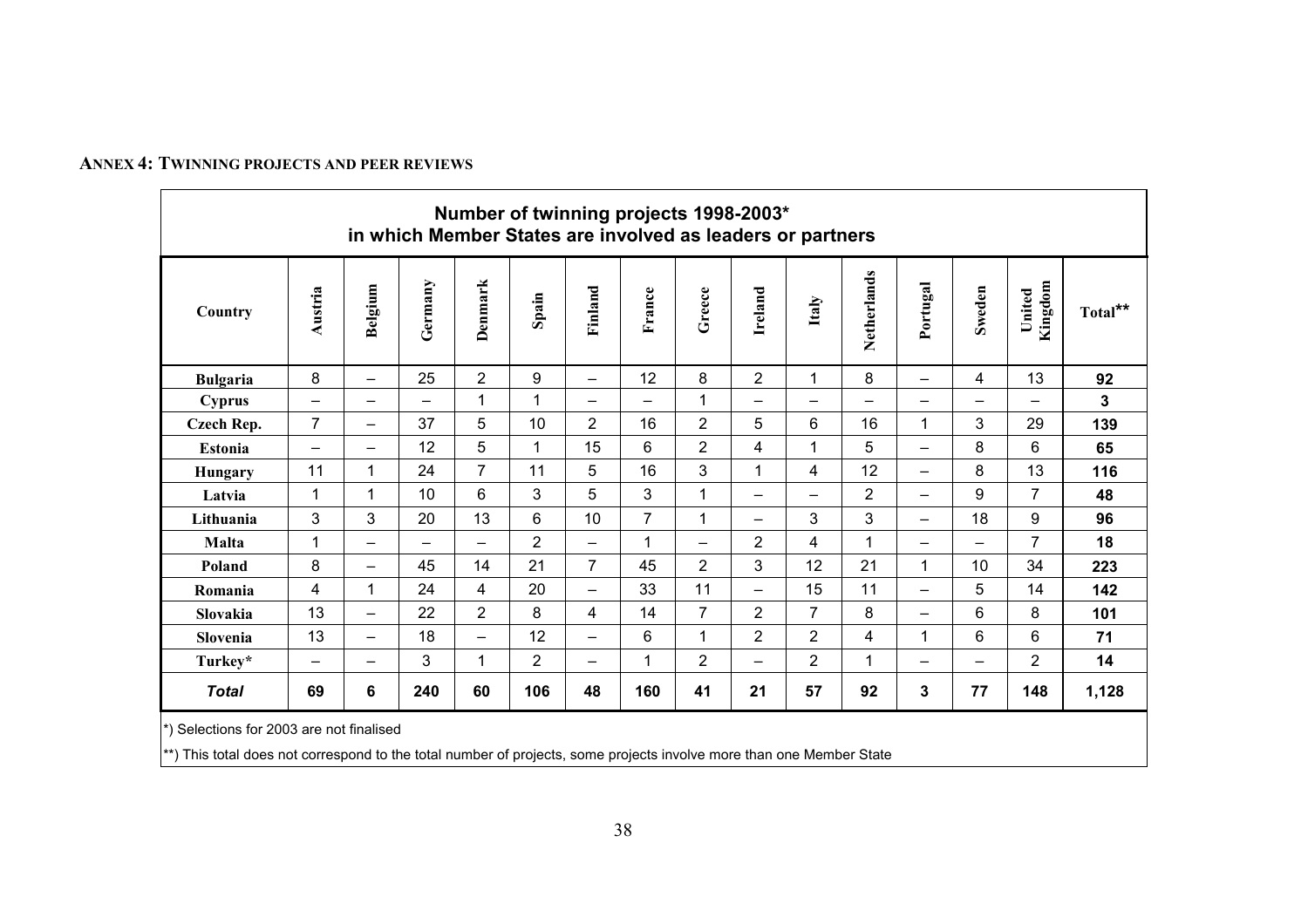# **Peer reviews being carried out through the TAIEX Office of the European Commission**

| Candidate or<br>acceding<br>country | Chapter $11$<br>Free<br>Movement of<br>Goods | Chapter $3^2$<br>Freedom to<br>provide<br>services | Chapter $7^3$<br>Agriculture | Chapter $9^4$<br>Transport | Chapter $13^5$<br><b>Social Policy</b> | Chapter $196$<br>Telecommu-<br>nications and<br>information | Chapter $227$<br><b>Environment</b> | Chapter $24^8$ , 25, 28<br><b>Justice and home</b><br>Affairs, customs<br>union, financial | <b>Total</b>   |
|-------------------------------------|----------------------------------------------|----------------------------------------------------|------------------------------|----------------------------|----------------------------------------|-------------------------------------------------------------|-------------------------------------|--------------------------------------------------------------------------------------------|----------------|
| <b>Bulgaria</b>                     |                                              |                                                    | $\mathcal{L}$                |                            |                                        |                                                             |                                     |                                                                                            | 6              |
| <b>Cyprus</b>                       |                                              |                                                    | 3                            |                            |                                        |                                                             |                                     |                                                                                            | $\overline{7}$ |
| Czech Rep.                          |                                              |                                                    | 8                            | $\overline{2}$             |                                        |                                                             |                                     |                                                                                            | 14             |
| <b>Estonia</b>                      |                                              |                                                    | 8                            |                            |                                        |                                                             |                                     |                                                                                            | 12             |
| Hungary                             |                                              |                                                    | Q                            | $\overline{2}$             |                                        |                                                             |                                     |                                                                                            | 15             |
| Latvia                              |                                              |                                                    | 8                            | 3                          |                                        |                                                             |                                     |                                                                                            | 17             |
| Lithuania                           |                                              |                                                    | 9                            |                            |                                        |                                                             |                                     |                                                                                            | 17             |
| Malta                               |                                              |                                                    | 3                            |                            |                                        |                                                             |                                     |                                                                                            | 8              |
| Poland                              |                                              |                                                    | 9                            | 2                          |                                        |                                                             |                                     | $\overline{2}$                                                                             | 17             |
| Romania                             |                                              |                                                    |                              |                            |                                        |                                                             |                                     |                                                                                            | 6              |
| Slovakia                            |                                              |                                                    |                              |                            |                                        |                                                             |                                     | $\mathcal{L}$                                                                              | 13             |
| Slovenia                            |                                              |                                                    | 9                            |                            |                                        |                                                             |                                     |                                                                                            | 13             |
| <b>Total</b>                        | 12                                           | 12                                                 | 79                           | 13                         | $\mathbf{2}$                           |                                                             | 10                                  | 15                                                                                         | 147            |

### **October 2002 – September 2003**

Notes:

<sup>1</sup> Hazard Analysis and Critical Control Points; market surveillance, metrology

2 Financial services

<sup>3</sup> Bovine database, milk quotas, veterinary establishments, wine, animal feedingstuffs, animal welfare, zoonoses, beef carcass classification, Paying Agencies, trade mechanisms (not all topics in all countries)

<sup>4</sup> Maritime, road and rail transport

5 Communicable diseases

<sup>6</sup> Postal services

7 Industrial pollution prevention and control, nature protection, water quality

<sup>8</sup> Justice and home affairs, including topics such as: implementation of the Schengen Action Plan and external borders, judiciary, asylum, drugs, visa policy, money laundering, fight against economic and financial crime, fraud and corruption, police co-operation, counterfeiting of the euro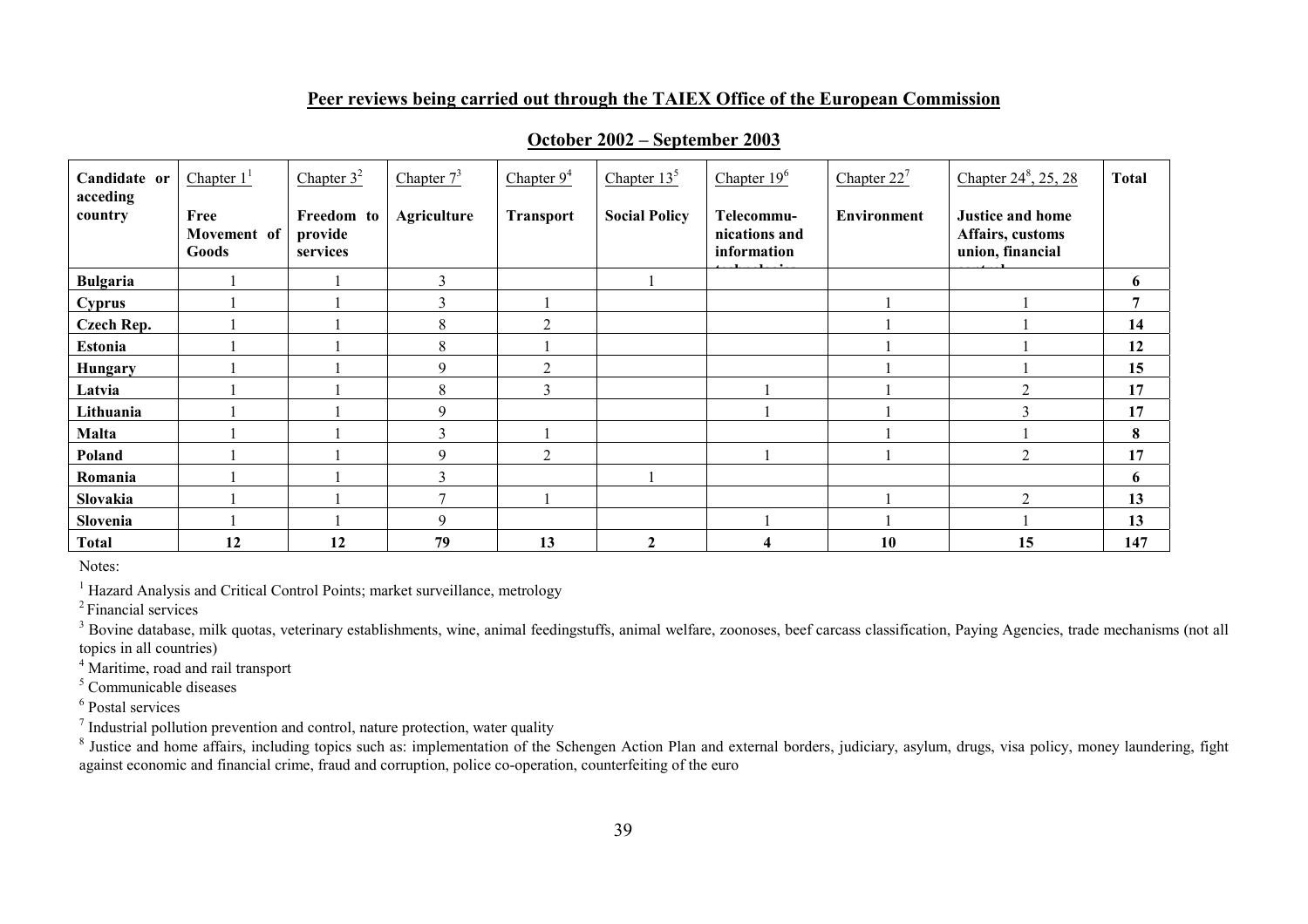| <b>Member State</b>   | <b>Total number of expert mobilisations</b> |
|-----------------------|---------------------------------------------|
|                       |                                             |
| Austria               | 22                                          |
| <b>Belgium</b>        | 20                                          |
| <b>Denmark</b>        | 47                                          |
| <b>Finland</b>        | 31                                          |
| France                | 48                                          |
| <b>Germany</b>        | 47                                          |
| Greece                | 7                                           |
| <b>Ireland</b>        | 30                                          |
| <b>Italy</b>          | 19                                          |
| Luxembourg            | 4                                           |
| <b>Netherlands</b>    | 45                                          |
| Portugal              | 18                                          |
| Spain                 | 18                                          |
| <b>Sweden</b>         | 25                                          |
| <b>United Kingdom</b> | 71                                          |
|                       |                                             |
| <b>Total</b>          | 452                                         |

# **TAIEX Peer reviews: number of expert mobilisations per Member State**

Note: Figures refer to total number of mobilisations, not total number of experts used.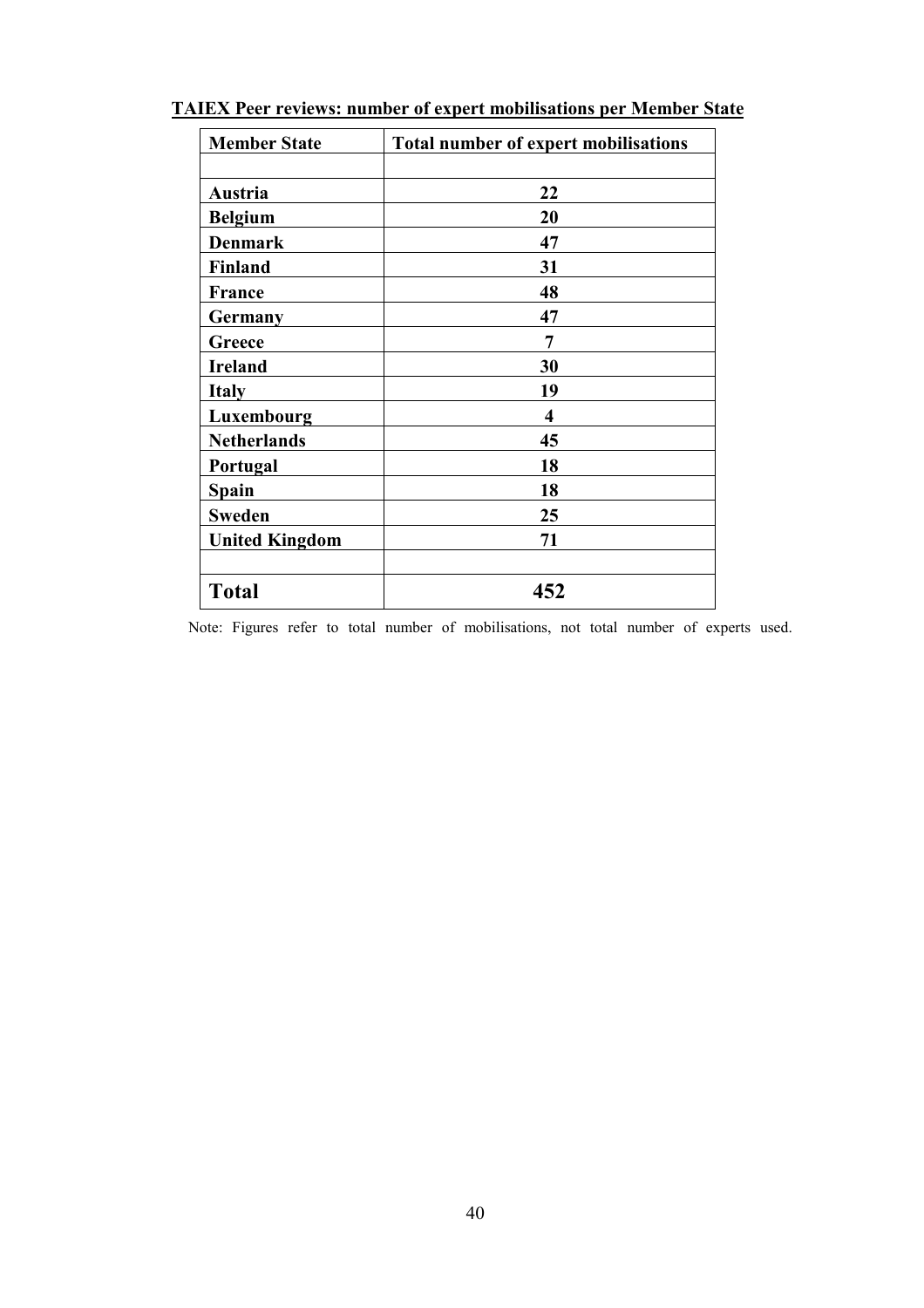### **ANNEX 5: STATE OF PLAY OF NEGOTIATIONS**

| N <sup>o</sup> | Chapter                                                    | <b>Bulgaria</b> | Romania |
|----------------|------------------------------------------------------------|-----------------|---------|
| $\mathbf{1}$   | Free movement of goods                                     | Closed          | Closed  |
| $\overline{2}$ | Freedom of movement for persons                            | Closed          | Open    |
| 3              | Freedom to provide services                                | Closed          | Open    |
| 4              | Free movement of capital                                   | Closed          | Closed  |
| 5              | Company law                                                | Closed          | Closed  |
| 6              | Competition policy                                         | Open            | Open    |
| 7              | Agriculture                                                | Open            | Open    |
| 8              | Fisheries                                                  | Closed          | Closed  |
| 9              | <b>Transport policy</b>                                    | Closed          | Open    |
| 10             | Taxation                                                   | Closed          | Closed  |
| 11             | Economic and monetary union                                | Closed          | Closed  |
| 12             | <b>Statistics</b>                                          | Closed          | Closed  |
| 13             | Social policy and employment                               | Closed          | Closed  |
| 14             | Energy                                                     | Closed          | Open    |
| 15             | Industrial policy                                          | Closed          | Closed  |
| 16             | Small and medium sized enterprises                         | Closed          | Closed  |
| 17             | Science and research                                       | Closed          | Closed  |
| 18             | <b>Education and training</b>                              | Closed          | Closed  |
| 19             | Telecommunications and information technologies            | Closed          | Closed  |
| 20             | Culture and audiovisual policy                             | Closed          | Closed  |
| 21             | Regional policy and coordination of structural instruments | Open            | Open    |
| 22             | Environment                                                | Closed          | Open    |
| 23             | Consumers and health protection                            | Closed          | Closed  |
| 24             | Cooperation in the fields of justice and home affairs      | Closed          | Open    |
| 25             | Customs union                                              | Closed          | Closed  |
| 26             | <b>External relations</b>                                  | Closed          | Closed  |
| 27             | Common foreign and security policy                         | Closed          | Closed  |
| 28             | Financial control                                          | Closed          | Closed  |
| 29             | Financial and budgetary provisions                         | Open            | Open    |
| 30             | Institutions                                               | Closed          | Closed  |
| 31             | Other                                                      | Not yet         | Not yet |
|                |                                                            | opened          | opened  |
|                | <b>Chapters opened</b>                                     | 30              | 30      |
|                | <b>Chapters closed</b>                                     | 26              | 20      |
|                | <b>Chapters still to be negotiated</b>                     | 5               | 11      |

# (as at 31 October 2003)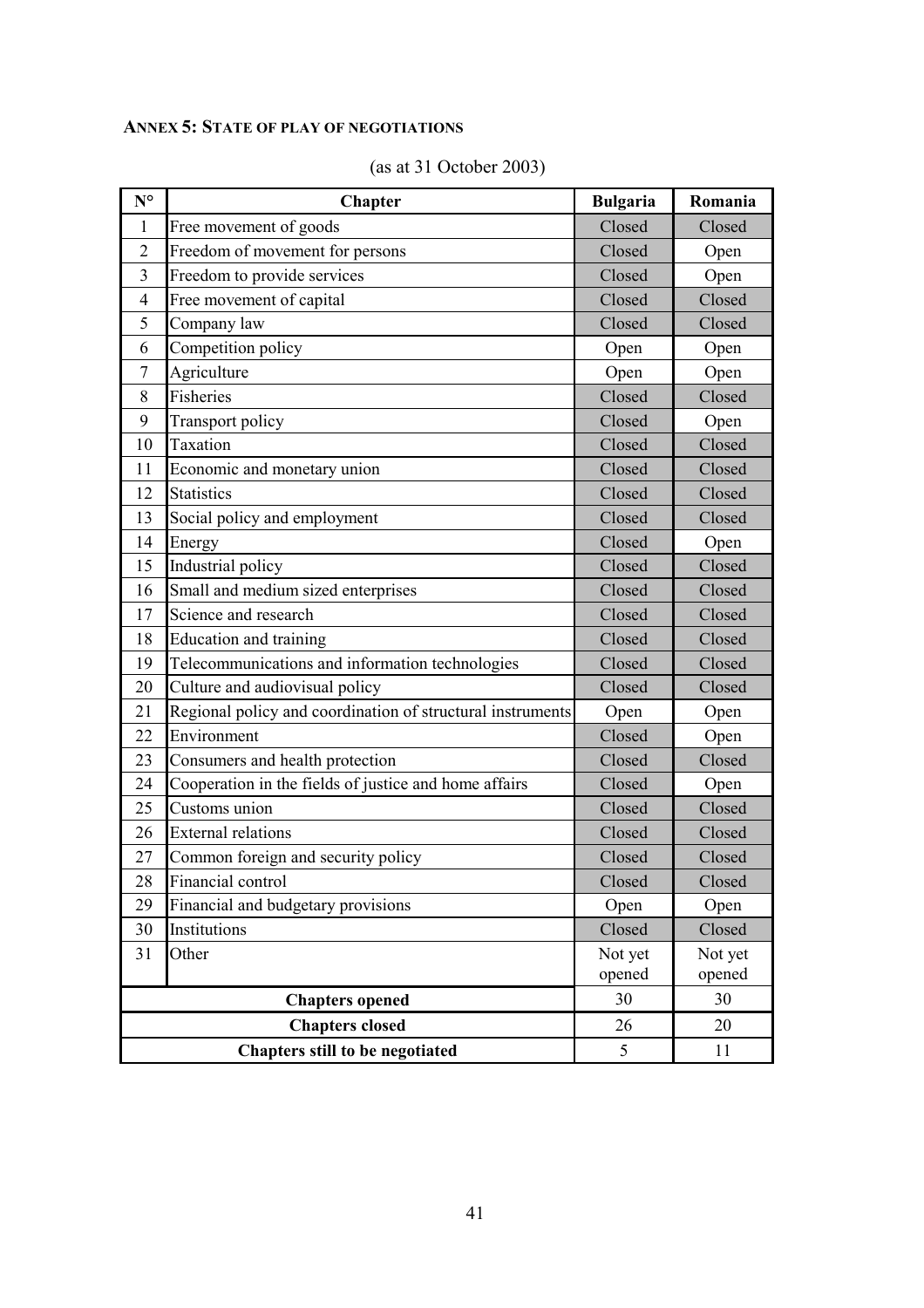|                    | Area                     |                               | Population                  |                                      | GDP in purchasing power standards (PPS) |                                   | <b>GDP</b> growth | <b>Share of agriculture</b>       |                       |
|--------------------|--------------------------|-------------------------------|-----------------------------|--------------------------------------|-----------------------------------------|-----------------------------------|-------------------|-----------------------------------|-----------------------|
|                    | 1 000<br>km <sup>2</sup> | <b>Million</b><br>inhabitants | Inhabitants/km <sup>2</sup> | <b>Billion <math>\epsilon</math></b> | Per capita, in $\epsilon$               | Per capita, as % of<br>EU average | $%$ change        | As $%$ of<br>gross added<br>value | As % of<br>employment |
| <b>Bulgaria</b>    | 111                      | 7.9                           | 71                          | 47.4                                 | 5 900                                   | 25                                | 4.8               | 12.5                              | 10.7                  |
| <b>Cyprus</b>      | 9                        | 0.8                           | 86                          | 14.0                                 | 17 400                                  | 72                                | 2.2               | 4.3                               | 5.3                   |
| Czech Rep.         | 79                       | 10.2                          | 130                         | 146.9                                | 14 400                                  | 60                                | 2.0               | 3.7                               | 4.9                   |
| <b>Estonia</b>     | 45                       | 1.4                           | 30                          | 13.5                                 | 10 000                                  | 42                                | 6.0               | 5.4                               | 6.5                   |
| Hungary            | 93                       | 10.2                          | 108                         | 138.2                                | 13 600                                  | 57                                | 3.3               | $4.3^{(1)}$                       | 6.0                   |
| Latvia             | 65                       | 2.4                           | 36                          | 19.9                                 | 8 500                                   | 35                                | 6.1               | 4.7                               | 15.3                  |
| Lithuania          | 65                       | 3.5                           | 53                          | 34.3                                 | 9 4 0 0                                 | 39                                | 6.7               | 7.1                               | 18.6                  |
| Malta              | 0.3                      | 0.4                           | 259                         | $4.6^{(2)}$                          | $11\ 700^{(2)}$                         | $55^{(2)}$                        | 1.2               | 2.8                               | $2.3^{(1)}$           |
| Poland             | 313                      | 38.2                          | 122                         | 363.0                                | 9 500                                   | 39                                | 1.6               | 3.1                               | 19.6                  |
| Romania            | 238                      | 21.8                          | 92                          | 128.9                                | 5 900                                   | 25                                | 4.9               | 13.0                              | 37.7                  |
| Slovakia           | 49                       | 5.4                           | 110                         | 61.3                                 | 11 400                                  | 47                                | 4.4               | 4.5                               | 6.6                   |
| Slovenia           | 20                       | 2.0                           | 99                          | 35.3                                 | 17 700                                  | 74                                | 3.2               | $3.3^{(1)}$                       | 9.7                   |
| <b>Turkey</b>      | 775                      | 69.6                          | 90                          | 382.9                                | 5 5 0 0                                 | 23                                | 7.8               | 11.5                              | 33.2                  |
|                    |                          |                               |                             |                                      |                                         |                                   |                   |                                   |                       |
| <b>EU15</b>        | 3234                     | 378.4                         | 117.0                       | 9166.5                               | 24 010                                  |                                   |                   |                                   |                       |
| <b>Acceding 10</b> | 739                      | 74.3                          | 100.5                       | $831.0^{(3)}$                        | $11\ 150^{(3)}$                         |                                   |                   |                                   |                       |

## **ANNEX 6: MAIN STATISTICAL INDICATORS (2002)**

**Sources** : Eurostat from national sources.

(1) 2001

**EU 25**

 $(2)$  1999

(3) This figure is an approximation based on PPS calculated for the EU15; PPS is at this stage not yet available on the basis of EU25.

 $3973$  452.7 113.9 9997.5<sup>(3)</sup> 21 910<sup>(3)</sup>